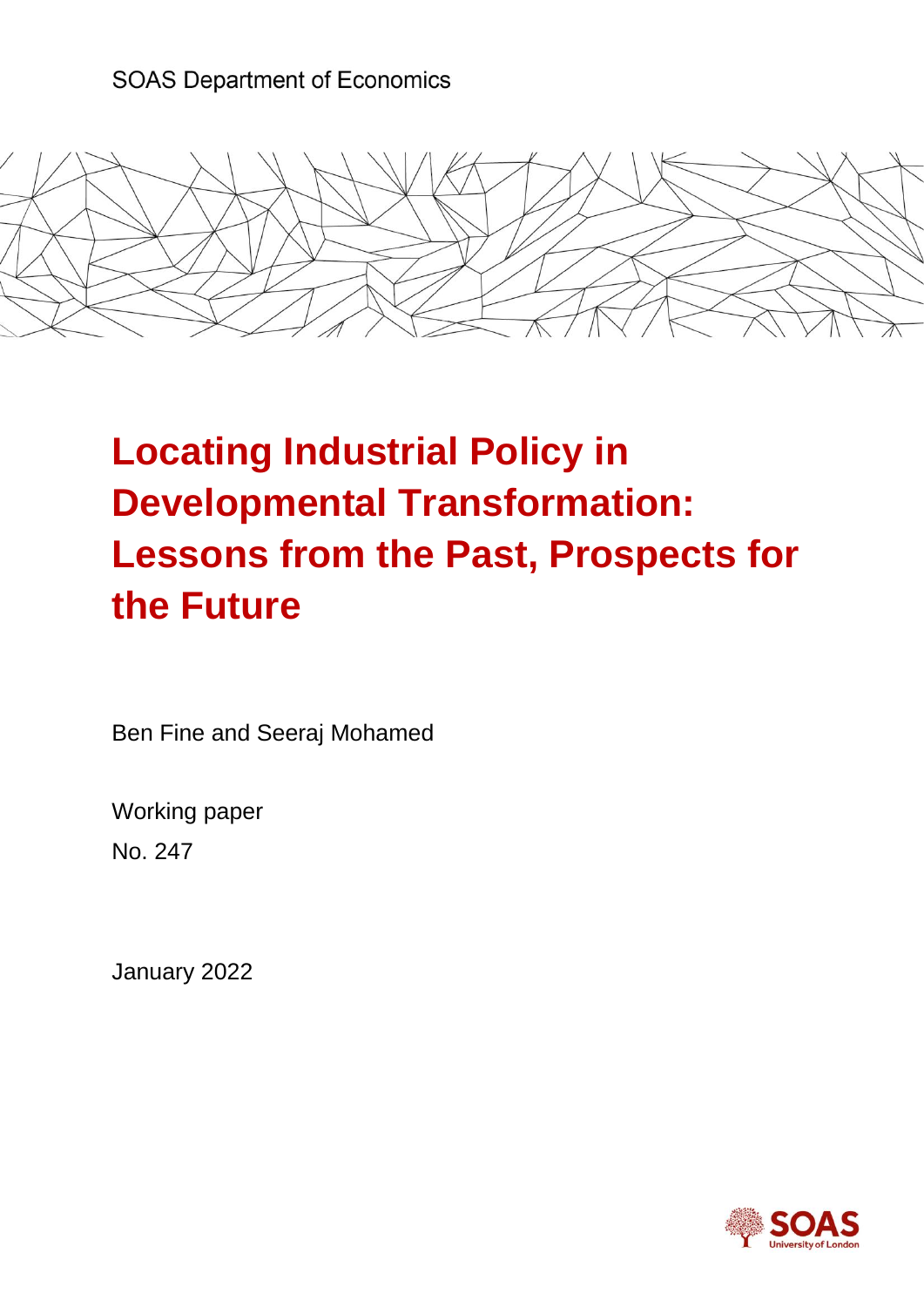The SOAS Department of Economics Working Paper Series is published electronically by SOAS University of London.

ISSN 1753 – 5816

This and other papers can be downloaded free of charge from:

SOAS Department of Economics Working Paper Series at <http://www.soas.ac.uk/economics/research/workingpapers/>

Research Papers in Economics (RePEc) electronic library at <https://ideas.repec.org/s/soa/wpaper.html>

## **Suggested citation**

Fine, Ben and Seeraj Mohamed (2022), "Locating Industrial Policy in Developmental Transformation: Lessons from the Past, Prospects for the Future", SOAS Department of Economics Working Paper No. 247, London: SOAS University of London.

Department of Economics SOAS University of London Thornhaugh Street, Russell Square, London WC1H 0XG, UK Phone: [+ 44 \(0\)20 7898 4730](tel:%2B%2044%20%280%2920%207898%204730) Fax: 020 7898 4759 E-mail: economics@soas.ac.uk <http://www.soas.ac.uk/economics/>

© Copyright is held by the author(s) of each working paper.

<http://www.soas.ac.uk/economics/>

© Copyright is held by the author(s) of each working paper.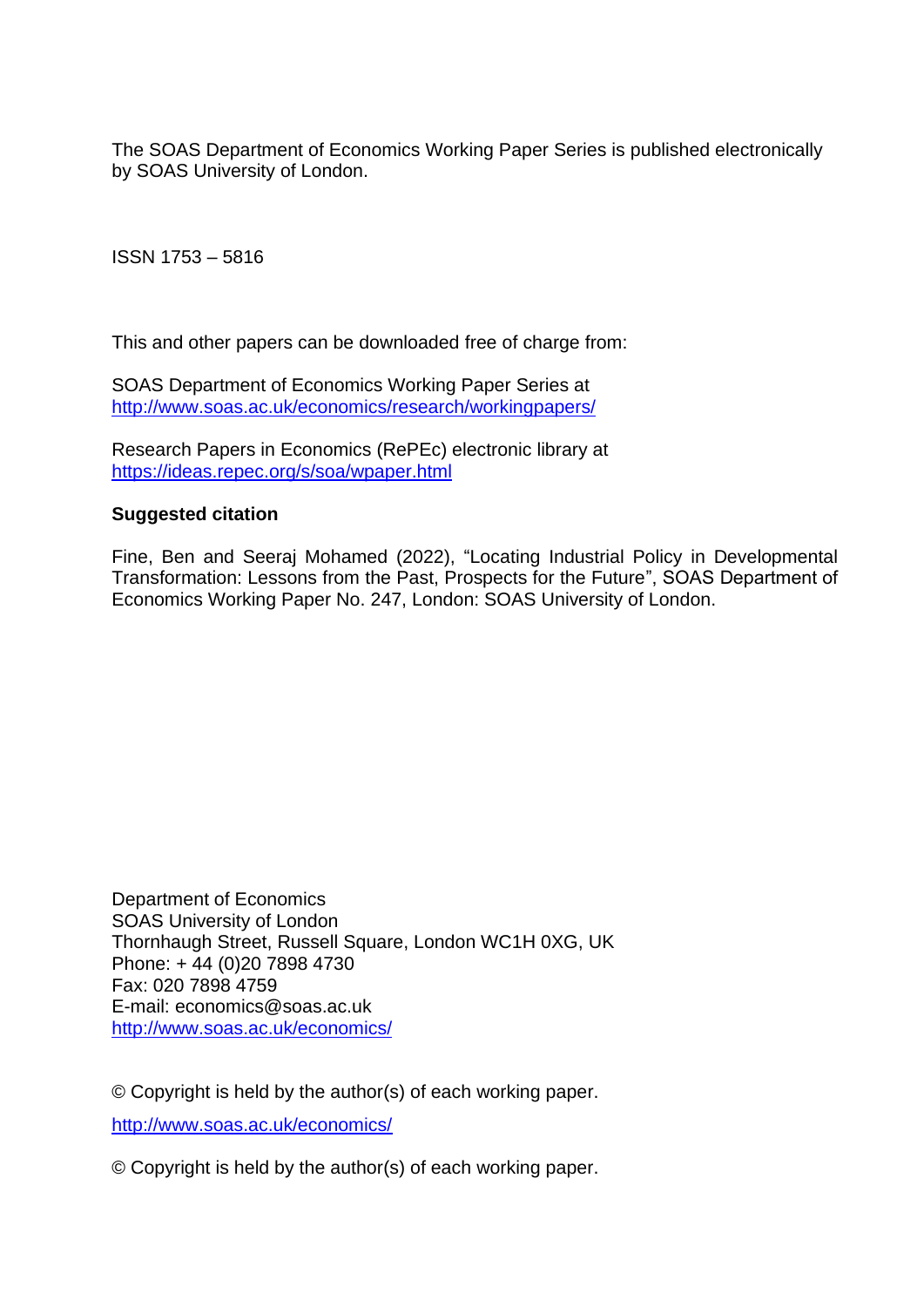# **Locating Industrial Policy in Developmental Transformation: Lessons from the Past, Prospects for the Future**

Ben Fine\*

Seeraj Mohamed†

## **Abstract**

What can we learn from structural change of countries that successfully industrialised in the  $20<sup>th</sup>$  and  $21<sup>st</sup>$  century? This paper explains that current attempts at economic transformation of the structure of countries' economies, including industrial development, have to be analysed and understood within the shift to the new, financialised phase of capitalism and the imposition of neoliberal practices, interests and ideologies within countries and on their international economic and financial relations. Rather than reflecting an ideology of the reduction of the role of the state, neoliberalism has entailed the redirection and transformation of the control and role of the state in the provision of welfare, social security, industrial development and deregulation of trade, labour and finance as well as reorientation of both domestic macroeconomic policies and the global financial architecture.

The lessons that can be learned from studying late industrialising countries, such as the Asian Tigers, that had achieved relatively high levels of industrial transformation, have to take into account this context, including the analytical reduction, even implosion, of concepts such as development and industrial policy. Further, one has to understand the limitation of current mainstream economics approaches in the context of the redefined and degraded notions of development and the roles of the state that neoliberalism deployed defensively in response to ideas that developmental states played key roles in economic transformations of the late industrialisers.

First, we revisit the nature and role of industrial policy. Second, we situate these in relation to one another and what lessons we have learned from the developmental state paradigm and how we might take these lessons forward. And, third, we turn to the relationship between economic and social development. We are mindful, as already suggested, that neoliberalism, as the current stage of capitalism – now longer lasting than its "Keynesian" predecessor – is underpinned by financialisation, something that is increasingly acknowledged across the literature but which needs to be taken into account other than treating finance as one amongst many other factors.

**Keywords:** Development, Developmental State, Economic Transformation, Financialisation, Industrial Policy, Neoliberalism

## **JEL classification:** G00, H11, O1, P10

Department of Economics, SOAS University of London, Russell Square, London WC1H 0XG, UK, and Visiting Professor, Wits School of Governance, University of Witwatersrand, South Africa. Email: bf@soas.ac.uk

<sup>†</sup> Deputy Director, Economics, Parliamentary Budget Office, South Africa. Email:

[seeraj.mohamed@gmail.com](mailto:seeraj.mohamed@gmail.com) Views expressed are those of the author not the PBO.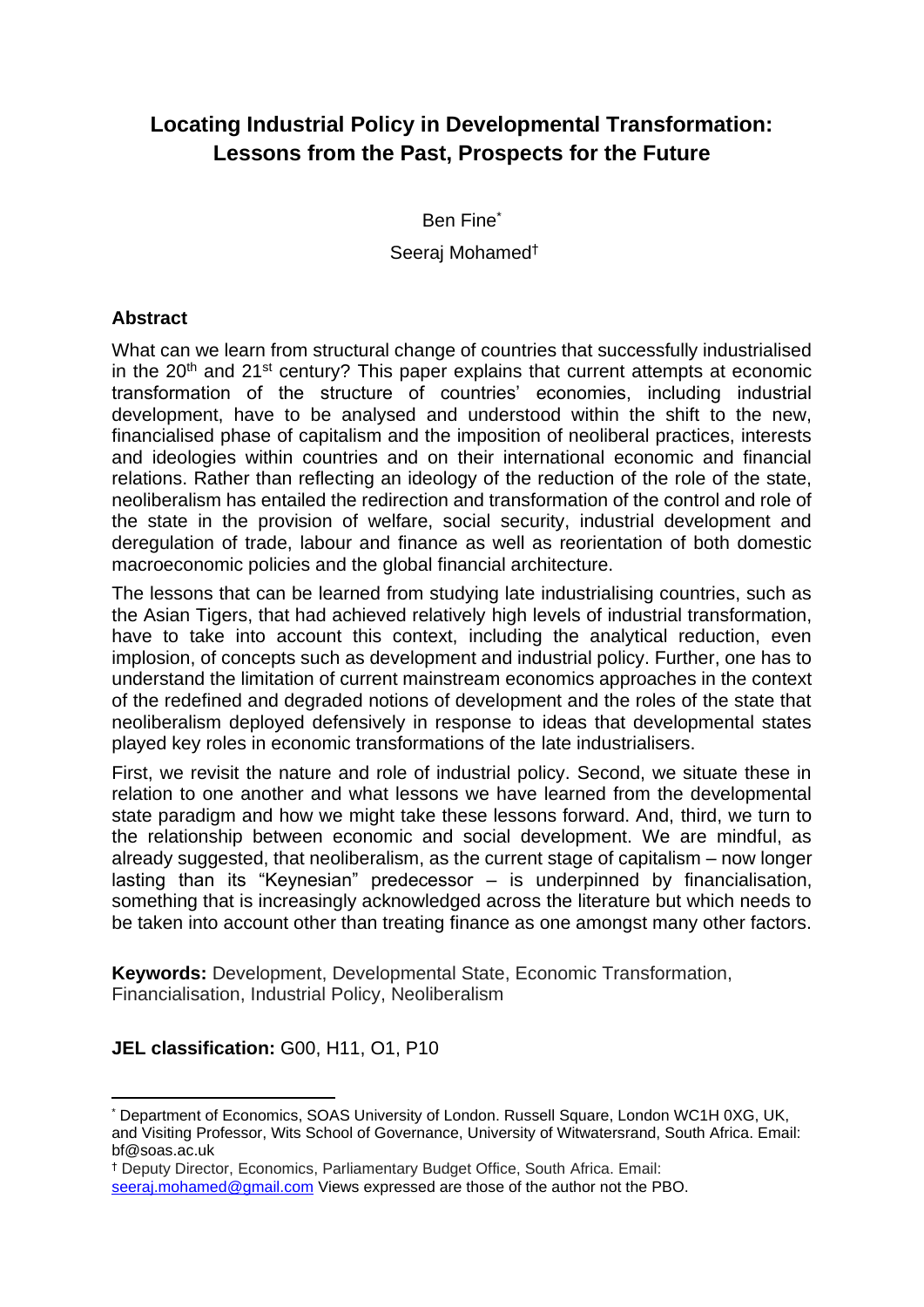#### **Introduction**

This chapter discusses economic and industrial transformation within the context of the current stage of capitalism, which we both define as neoliberalism and see as fundamentally underpinned by, but not reducible to, financialisation. Rather than reflecting an ideology of the reduction of the role of the state, neoliberalism has entailed the redirection and transformation of the control and role of the state in the provision of welfare, social security, industrial development and deregulation of trade, labour and finance as well as reorientation of both domestic macroeconomic policies and the global financial architecture.<sup>1</sup> In other words, neoliberalism has entailed a shift in the boundaries of governance and the application of power within societies, which particularly favoured interests of wealthy elites and domestic and foreign big businesses. We further contend that implementation of policies aimed at development and industrial policy have been subject to neoliberal reinterpretation and dilution, as concepts related to development and the developmental state have been degraded during their incorporation into mainstream economics and scholarly and policy thinking more generally.

In the context of development, the first phase of neoliberalism was in many respects pioneered by the Washington Consensus which stunted the industrialisation and transformation of developing countries, pushing them into policies favouring the power and interests of foreign businesses, especially the financial, and the corresponding domestic interests and activities to which they could be aligned.<sup>2</sup> As a result, at the level of ideology and policy discourses, the conceptualisation of development itself was degraded (to the idea of simply leaving things to the market) and industrial policy tended to disappear from the policy agenda if pursued piecemeal and incoherently in practice contingent on the exercise of evolving powers and interests.

<sup>1</sup> This chapter brings together insights from much of our work across a wide range of issues, contributed over long periods of time. Many of these pieces offer literature reviews, including reference to our own earlier takes on the issues involved. Accordingly, we tend to restrict ourselves to citing more recent contributions from which reference to earlier work, including our own, can be accessed. In case of neoliberalism, see Fine and Saad-Filho (2016) and Boffo et al (2018). Throughout there is much shortening and updating from Fine (2011). See also Fine (1997a-c) for earlier contributions in the South African context of the time, in relation to industrial policy, privatisation and what turned out to be lost opportunities in the South African steel industry and associated value chains.

<sup>&</sup>lt;sup>2</sup> For the phases of neoliberalism and their corresponding influence over development economics and policy, see Fine (2021a and b).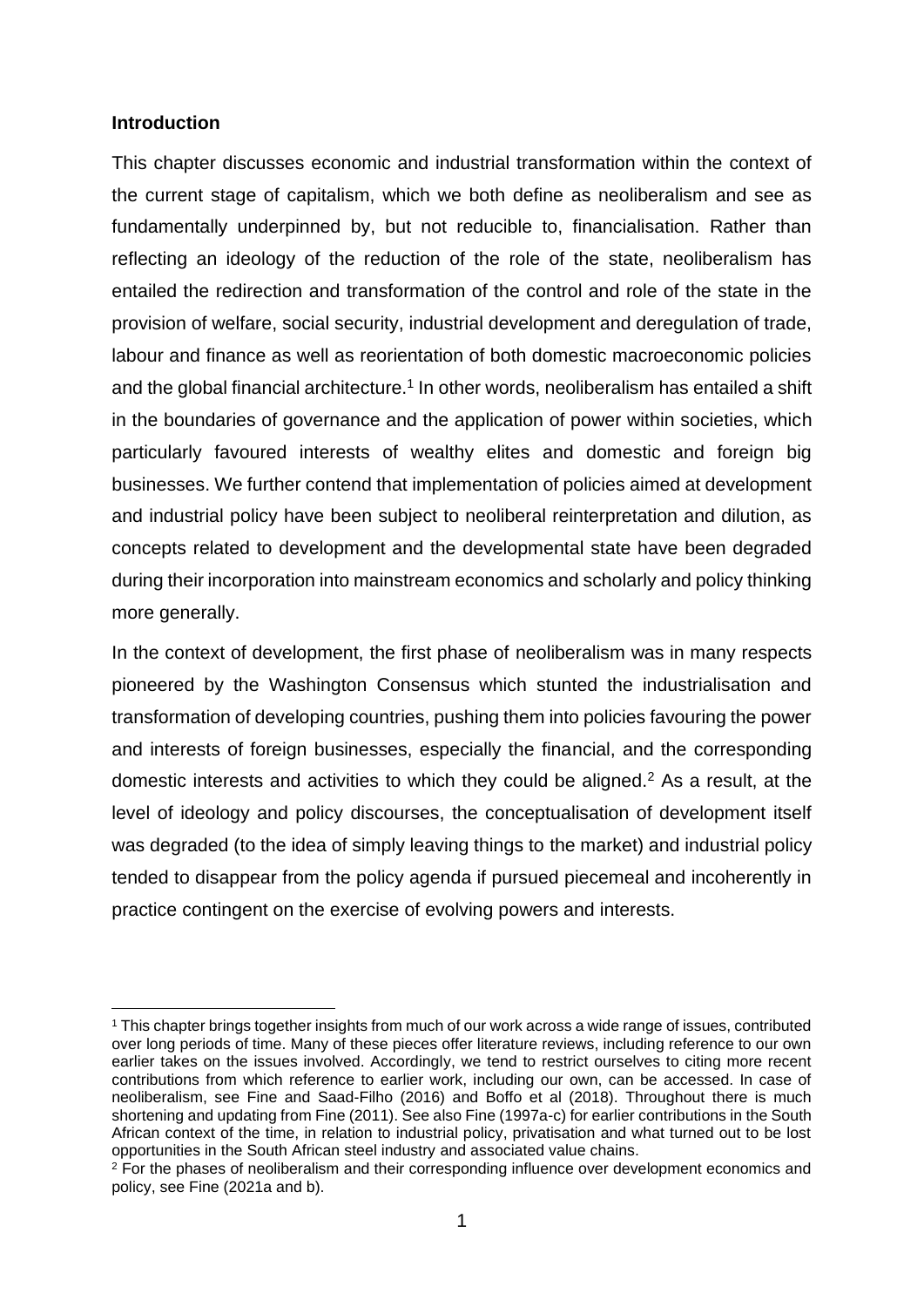The extent to which countries have been transformed by neoliberalism in general, and by financialisation in particular, has been highly differentiated even if the result of common (global) forces.<sup>3</sup> Both the incidence and impact of that incidence of financialisation have been subject to what is now recognised in the literature to being variegated. This chapter explains that economic transformation of the structure of countries' economies, including industrial development, has to be analysed and understood within the shift to the new, financialised phase of capitalism and the imposition of neoliberal practices, interests and ideologies within countries and on their international economic and financial relations.

A natural starting point is the lessons that can be learned from studying late industrialising countries, such as the Asian Tigers, that had achieved relatively high levels of industrial transformation in the twentieth century. Doing so entails departing from orthodoxy, especially its analytical reduction, even implosion, of concepts such as development and industrial policy that emanated from the Washington Consensus. Further, one has to understand the limitations of current mainstream economics approaches in the context of the redefined and degraded notions of development and the roles of the state that neoliberalism has deployed defensively in response to ideas that developmental states played key roles in economic transformations of the late industrialisers.<sup>4</sup>

Prior to the Washington Consensus, pioneered by the World Bank from the early 1980s, there used to be a two-fold conventional wisdom – that development depends upon industrialisation and industrialisation depends upon significant state intervention. Whilst the Washington Consensus tended to accept the central role of industrialisation, contingent upon its being driven by market forces, it came down heavily against the role of the state in achieving it. With de-industrialisation across the developed world for a number of decades and, even with the Washington Consensus giving way to the post-Washington Consensus, there has been an increasing presumption not only that industrial policy is unnecessary, and even counterproductive, but also that industrialisation itself is superfluous as the tertiary sectors offers an alternative avenue

<sup>3</sup> There is now a huge literature on financialization, by topic, discipline, definition and approach. See Mader et al (eds) (2020) and Fine (2022) and, in context of development, Fine (2020b). For South Africa see collection edited by Ashman et al (2018) for some coverage.

<sup>4</sup> For the latest developments in mainstream development economics, in context of nudging our way to development, see Fine et al (2016) and, for the research and influence derived from the World Bank as knowledge bank, see Bayliss et al (eds) (2011).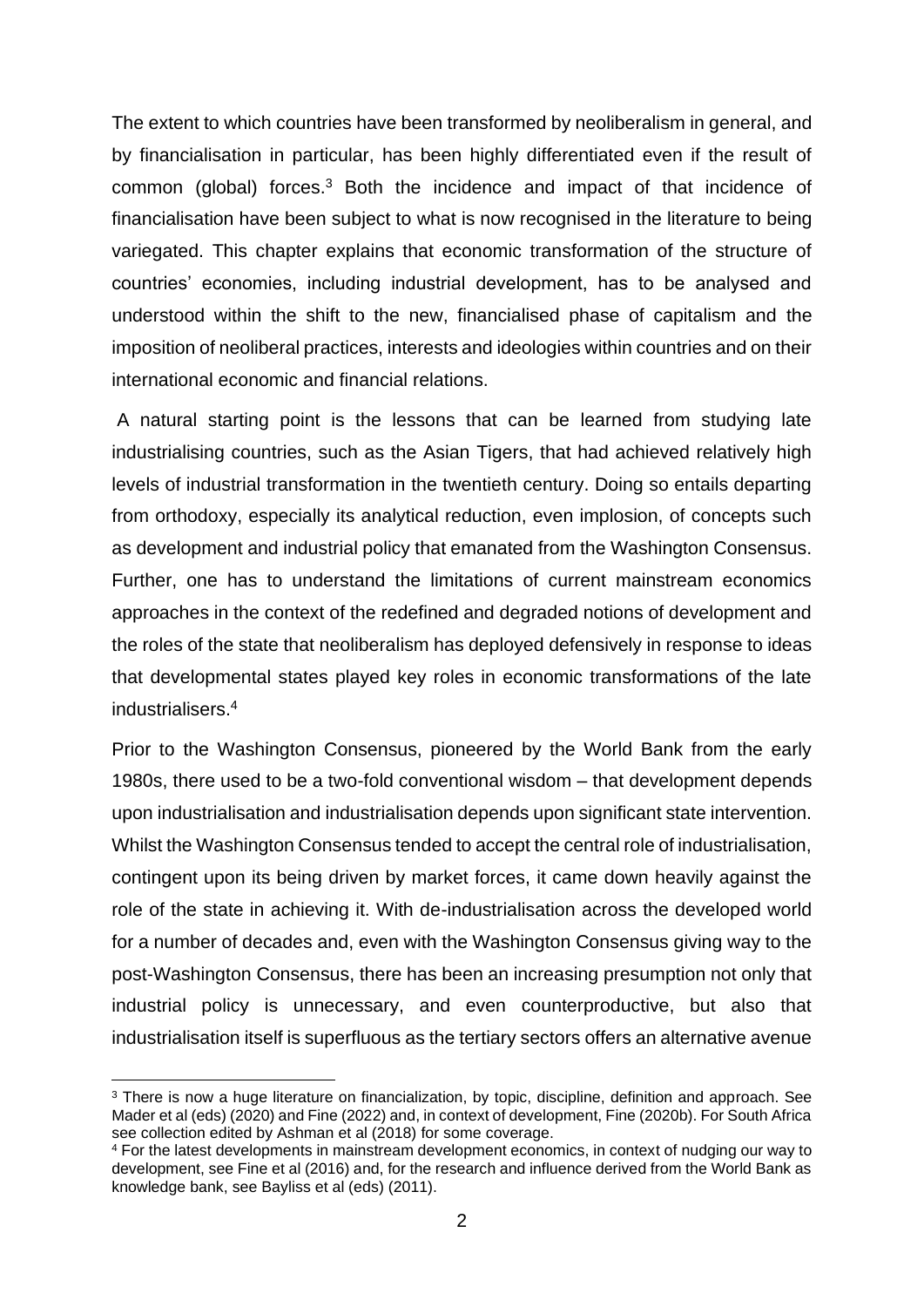for developmental success. The conventional wisdom with regard to finance prior to the Washington Consensus was informed by the response, particularly of western developed countries, to reign in and stabilise finance after the Great Depression of the 1930s. The regulation of finance and international financial relations was reinforced with the implementation of a fixed exchange rate system and the endorsement of capital controls by the US and other western governments.<sup>5</sup> Regulation of finance and international financial flows was also seen as important for the macroeconomic policy sovereignty of the interventionist welfare states of the post-WW2 industrial countries and for their efforts to maintain stable exchange rates and to rebuild a liberal international trading order (Helleiner, 1994). The USA, to some extent prompted by the Cold War and attempts to counter growth of political support for the USSR, supported and even encouraged states to use capital controls to prevent capital flight and state intervention in finance to support the post-war recoveries of western Europe and Japan, including active state roles in influencing the allocation of finance in a manner consistent with state economic imperatives.<sup>6</sup>

With regard to countries that gained independence from colonialism after WW2, Amsden says, 'Nevertheless, unlike in the period after 1980, the United States did the developing world a great favor. It left it relatively alone—a new form of 'laissez faire.' To create modern factories and skilled employment, the developing world could use unorthodox economic policies rather than laissez-faire' (2008: 95). Industrial policy and adoption of import substitution policies in developing countries, particularly the

<sup>5</sup> Helleiner (1994: 28) says, "Although the break with the liberal tradition in financial affairs was prompted by the 1931 crisis, it was part of a reaction against liberalism that had been growing throughout the industrial world since the late nineteenth century". He adds that even though liberalism in labour policy and international trade were challenged from the 1870s, the complexity of financial issues and their general absence from discussions in political and public forums allowed private and central bankers sympathetic to a liberal approach to finance to dominate international finance well into the 1920s. This dominance was seriously challenged after the financial crash and depression of the 1930s.

<sup>&</sup>lt;sup>6</sup> It is worth noting that the role of central banks has also much changed during the neoliberal era. Not only were central banks important in the regulation of capital controls, including exchange controls, the historical role of almost all central banks was to support economic stability and direct support to industry sectors. According to Epstein (2005: 3):

Throughout the early and recent history of central banking in the U.S., England, Europe, and elsewhere, financing governments, managing exchange rates, and supporting economic sectors by using "direct methods" of intervention have been among the most important tasks of central banking and, indeed, in many cases, were among the reasons for their existence. The neo-liberal policy package currently proposed, then, is drastically out of step with the history and dominant practice of central banking throughout most of its history.

Epstein (2009) provides case studies of the tools and policies central banks in developing countries used to promote development.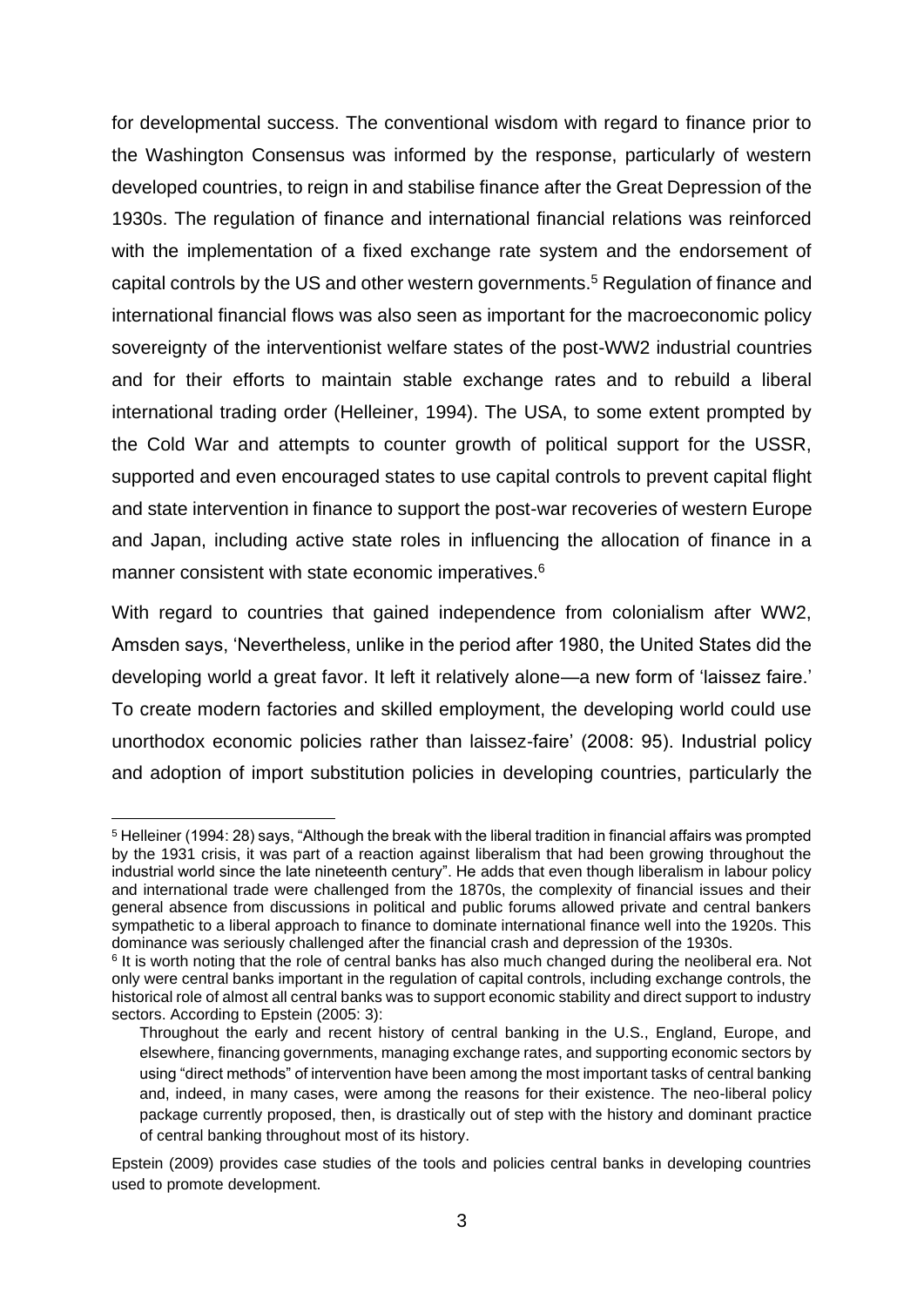Asian Tigers, was supported by active state involvement in and regulation of financial markets and financial flows. State financial regulation increased state control over savings and direct state involvement in the allocation of finance towards industrialisation plans.

Whilst the Washington Consensus may have shifted to its post Washington version, as indicated the idea of development itself became and has remained degraded. Economic transformation or structural change is seen as merely shifting the sectoral composition of the economy; and social policy is attached to providing safety nets, either explicitly in case of what were taken to be temporarily adverse circumstances, or in making up for deficiencies in provision of health, education, housing and so on. Deregulated financial markets are not seen as inevitably destabilizing in and of themselves or through resistance to, and/or avoidance of, (re)regulation and so causal of the misallocation of finance in economies. They are presented as more or less efficient, even imperative policy-manipulable vehicles for financing development and for sustaining developed economies (with massive levels of support following the Global Financial Crisis, GFC, being indicative of the lengths to which this is taken). Instead of being seen as driving contemporary capitalism, financial institutions have become misrepresented as merely (in)efficient intermediators and allocators of capital and, thereby, largely absent and blameless in erstwhile mainstream, neoliberal explanations of the problems that plague economies, such as macroeconomic instability, deindustrialization, high unemployment, growing inequalities and the path to irreversible environmental damage and calamities.

This chapter makes its contribution by restoring what had been so notably excised from the conception of (economic) development. As indicated, across scholarship, ideology and policy (and how they combine as a world vision), the Washington Consensus so reduced the notion of development in scope and depth, that almost limited numbers of avenues have been opened up to compensate for these omissions. As it were, the new neoliberal orthodoxy has created its own ragbag of heterodox alternatives, including the post Washington Consensus and beyond. As captured by Mrs Thatcher's claim that her greatest achievement was New Labour, so the Washington Consensus' greatest achievement has been both to constrain alternatives and the confidence with which they are put forward and to promote compromises to which they are attached in principle and in practice – all despite the transparent, and

4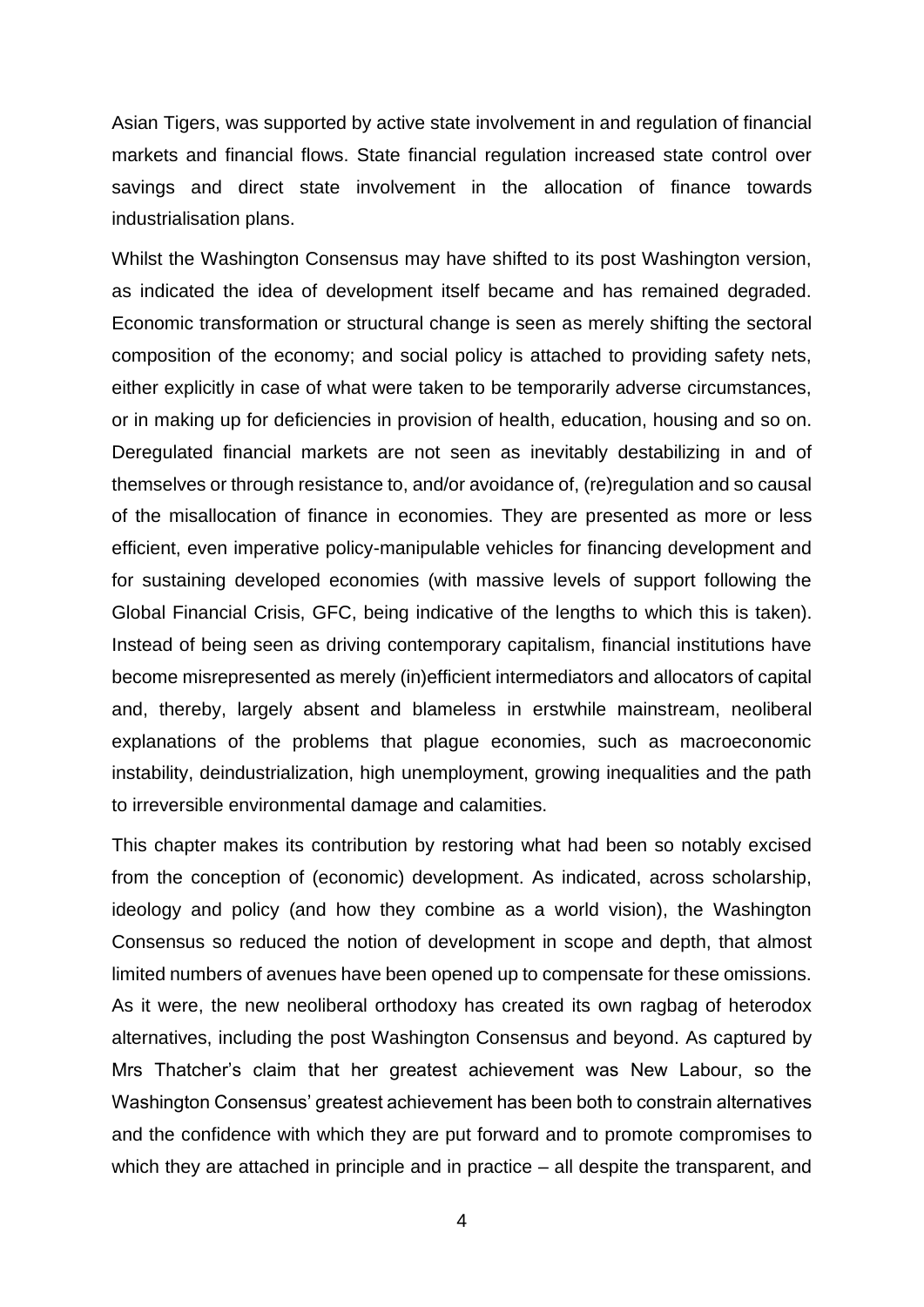self-confessed deficiencies of the orthodoxy in the wake of the GFC; it could not but did happen, and we cannot put it right.

Much heterodoxy then, and its central thrust, has compromised with the forward march of neoliberal scholarship. Much of this posturing, more or less removed from past and contemporary realities, has been caught in a two-fold pincer movement. One pinch has come from the mainstreaming of development economics, with an analytical framing around optimisation, (in)efficiency, equilibrium and the appropriate mix of institutions and policymaking to correct whatever market imperfections can be identified (this being the position of the post Washington Consensus, with its predecessor and point of departure suggesting interventions would be worse than the imperfections given market-distorting rent-seeking). The other pinch has come from neoliberal ideology, especially with the demise of the Soviet bloc and its attachment to state ownership and planning, and the presumption that markets work well and state intervention does not.

What is so striking about these conventional wisdoms is the degree to which they depart from contemporary and past realities. The historical record shows that developmental success has always involved extensive state intervention and industrial development. As Ha-Joon Chang (2002) has neatly put it, advice based on the contrary is a denial not only of the developed countries' own pasts but also the pulling away of the ladder for those that would wish to follow – do not do as we did, do as we say. Further, the more recent examples of developmental success – the East Asian newly-industrialised countries, with Japan as the lead followed by South Korea, Taiwan, Singapore and so on – have all industrialised on the basis of extensive industrial policy. And, by even a short dose of realism, China is the latest example that proves the rule.

Significantly, in response to the Washington Consensus, itself borne as the east Asian NICs' successes were coming to fruition, there was inspired a developmental state literature, the classics being Johnson (1982), Amsden (1989) and Wade (1990). These sought to demonstrate the role of industrial policy in bringing about industrialisation and industrial competitiveness. And, they were accompanied by another literature – although the two tended to reside in parallel with one another – around adjustment with a human face, in which it was argued that, whatever, the questionable

5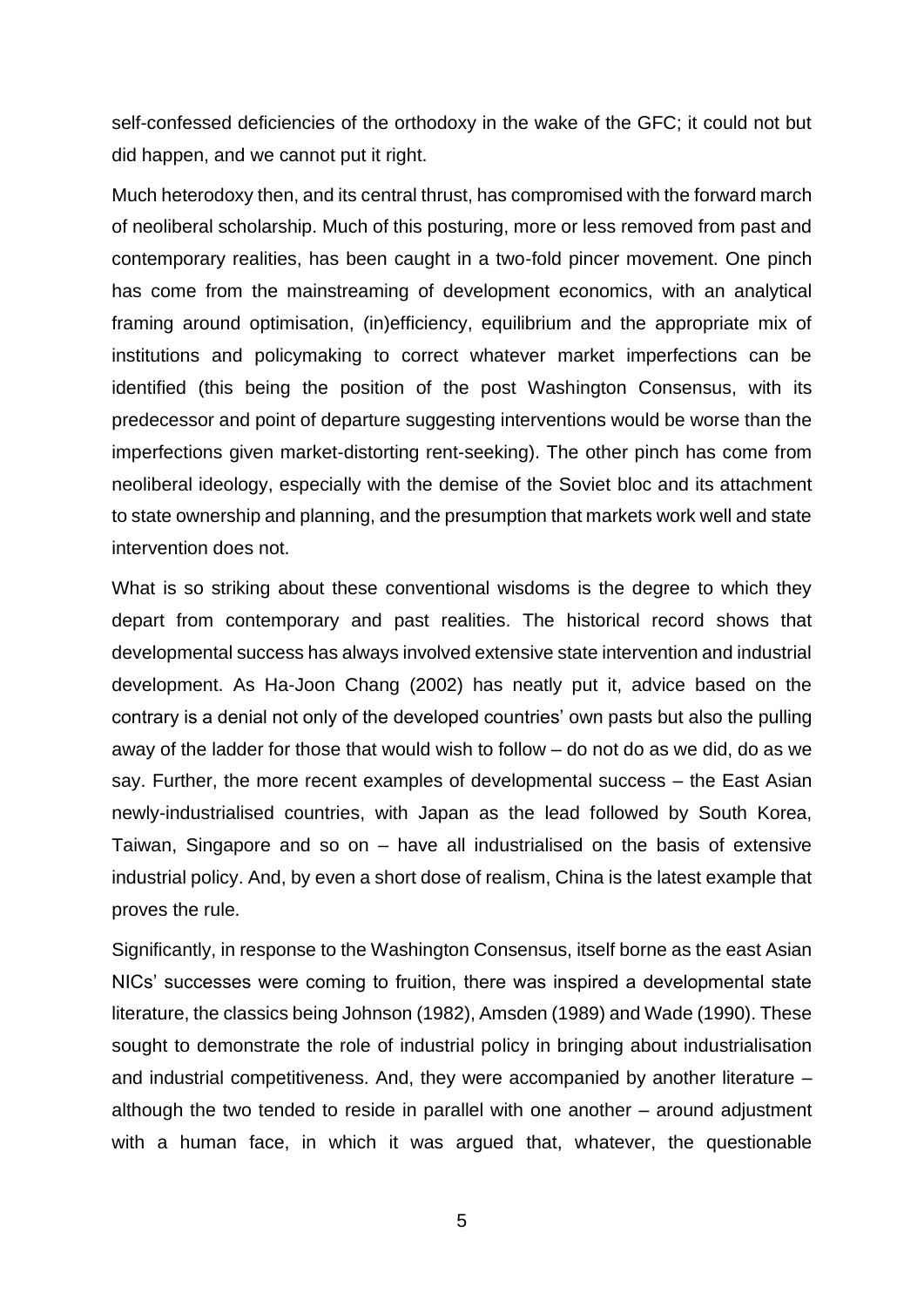developmental success of Washington Consensus policies, they were hitting the poorest hardest.<sup>7</sup>

These twin critiques of the Washington Consensus had specific goals  $-$  to justify industrial policy on the basis of East Asian NICs' evidence and to show, working or not (as was demonstrably so), structural adjustments and stabilisation were hurting the already poor. As such, whilst each was compelling, and successful on its own terms and in its chosen goals, at the very least they needed to be combined to offer a rounded account of economic and social transformation. Whilst the Washington Consensus may have shifted to its post Washington version (with questionable impact on policy in practice, other than to broaden the scope of coverage of policy appropriated by the World Bank), $8$  as indicated the idea of development itself became degraded. Economic transformation or structural change became seen as merely shifting the sectoral composition of the economy; and social policy became attached to providing safety nets, either explicitly in case of what were taken to be temporarily adverse circumstances, or in making up for deficiencies in provision of health, education, housing and so on. Tellingly, neither WC nor PWC offered any clear or detailed conceptualisation of development, only the means by which to achieve its lack of specificity – respectively, leave everything to the market versus piecemeal correction of market and institutional imperfections.<sup>9</sup>

Unsurprisingly, such limitations of the mainstream have inspired more or less radical and constructive critical alternatives. A leading, and recent, contribution to the new heterodoxies that goes much further and deeper than most is the invaluable volume edited by Andreoni et al (2021), covering both general principles and their application to South Africa in targeting economic transformation, and how both to understand and to achieve it. There are considerable resonances with our own approach, but there are also dissonances that we highlight here, partially and in brief, in order to bring out the distinctiveness of what we offer in breaking with incomplete reactions against the continuing influence, if not veiled stranglehold, of the Washington Consensus. Their volume appeals to the political settlement approach in which structures of interests, within evolving institutional contexts, determine outcomes in terms of more or less

<sup>7</sup> For a retrospective, see Jolly (1991).

<sup>8</sup> See Van Waeyenberge (2009).

<sup>&</sup>lt;sup>9</sup> See Fine and Van Waeyenberge (2006).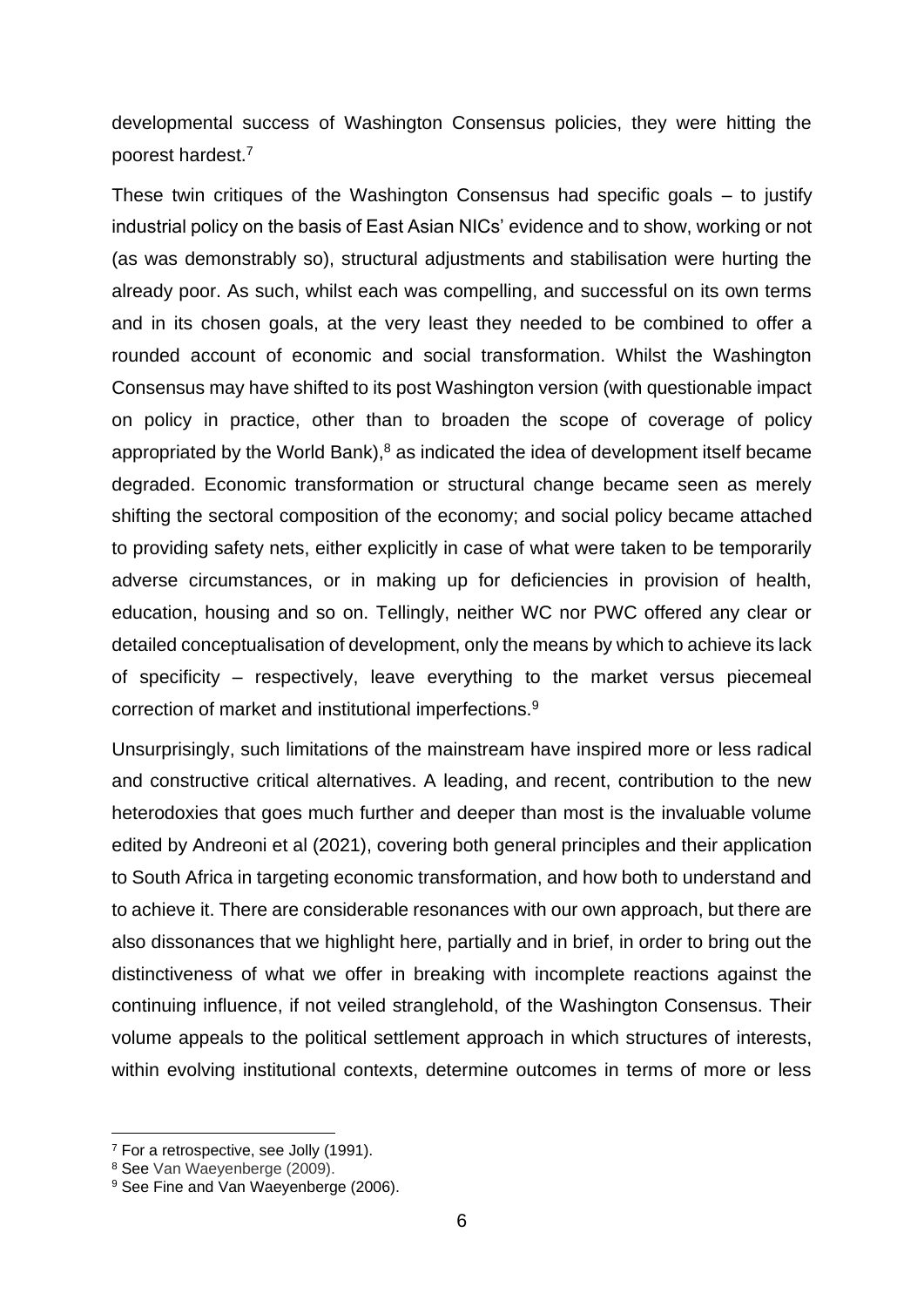developmentally advantageous (re)distribution of rents from whatever policies are adopted. This is, however, unduly negligent of the extent to which new (structures of) interests are formed: in the global context, we would emphasise the strengthening and emergence of financial elites; and, most notably, in the South African context, there is the newly formed role of big black business elites. In addition, seeing outcomes in terms of access to and appropriation of "rents" either makes every rent sui generis in its own individual circumstances or, as is the case for the analysis in practice, unduly homogenises across what are different structures, processes, agencies and relations with, most obviously, financialisation and the appropriation of interest properly seen as distinct, for example, from both rents derived from (mineral) landed property or monopoly profits from corporate control over competitiveness. A further weakness, or absence is an understandable focus upon the cutting edge of industrial value added in the context of global value chains. But this leads to a neglect of the role played by more mundane domestic production of basic needs for domestic consumption, across clothing, food, housing, and so on.

To address such issues of developmentalism, our own approach rests upon the more longstanding understanding of South Africa, in particular, as a national system of accumulation in a global context. The former has been specified as the Minerals-Energy Complex (MEC), with the latter now incorporated into globalised, financialised neoliberalism, leading to the increasingly acknowledged presence of the MEC together with financialisation (each addressed by Andeoni et al in passing) now to be newly termed as the Minerals-Energy and Financial Complex (MEFC).<sup>10</sup> This is indicative of both new political settlements **and** new partners in those newly constituted means of settling, with some long-established and some dramatically emerging where previously they were absented or even non-existent.

But, in this opening chapter, our concern is less with South Africa as such, and more with general principles. In this light, first, for contemporary conditions we revisit the nature and role of industrial policy. Then, we situate these in relation to one another and what lessons we have learned from the developmental state paradigm and how we might take these lessons forward. And, third, we turn to the relationship between economic and social development. We are mindful, as already suggested, that

<sup>&</sup>lt;sup>10</sup> See Fine (2019) for a recent and Fine and Rustomiee (1996) for the classic account. Unevenly and in embryonic form, the MERG (1994) report adopted the approach suggested here.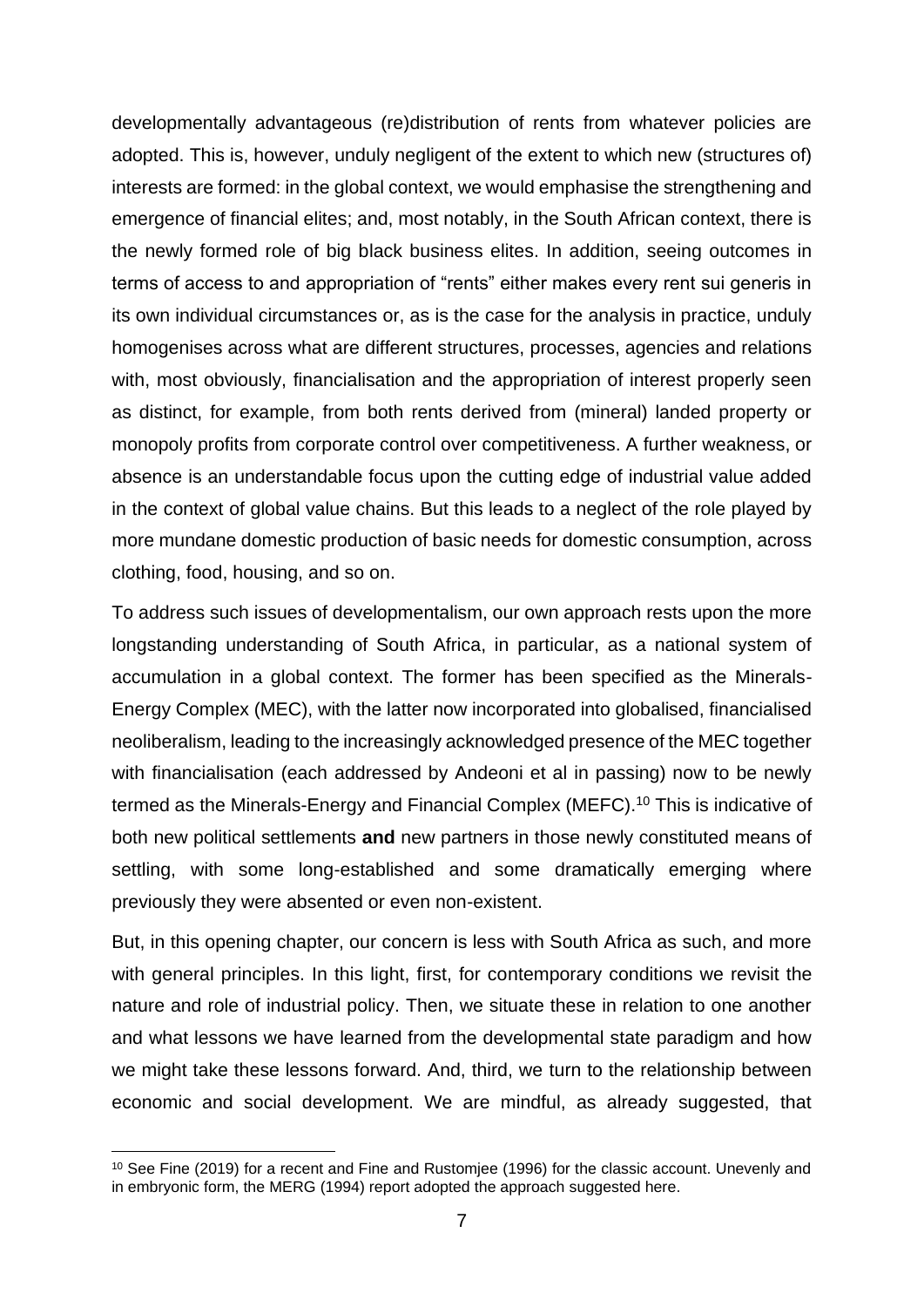neoliberalism, as the current stage of capitalism – now longer lasting than its "Keynesian" predecessor – is underpinned by financialisation, something that is increasingly acknowledged across the literature but which needs to be taken into account other than treating finance as one amongst many other factors. In addition, it equally requires a burning of dualisms rather than shifting emphasis from one side of them to another: whether it be macro and micro (or macro/micro as against an illdefined and grab all for everything else, the meso); state (and other institutions more generally) and market; finance and the real economy; and the economic and the political (or social more generally). Identifying the nature of economic and social transformation, and how best to achieve it, requires a specification of evolving economic, political and ideological interests and how these are represented and fought out through the dualisms just listed rather than the latter being more or less harmoniously balanced against one another as independent factors. With these insights, we conclude by reassessing the role (to be) played by macro policy (as a product of a globalised, neoliberalised, financialised economy), and the prospects for forging a developmental state, transformative industrial policy and progressive social policy, drawing upon current analyses as critical point of constructive departure.

## **From Defining Industrial Policy …**

In relation to industrial policy, we begin by raising two questions. The first concerns how to define industrial policy. This is necessary in order to be able to assess, formulate, evaluate and reassess its role in policymaking (although this sequence of action cannot be taken for granted if industrial policy is made primarily to favour certain interests for then it is just done with minimal rationale and scrutiny). Defining industrial policy is also necessary in order to be able to address the second question; is industrial policy back on the agenda, especially in the wake of the Global Financial Crisis, GFC, of 2007/8, and the interventionist responses to the Covid pandemic, each of which has given a justifiable battering to the nostrum of leaving everything, from manufacturing, let alone finance, to healthcare, to the market (Wade, 2012).

Perversely, we are going to answer the second question before the first even though an answer to the first is needed to answer the second. This is because, with Wade, we consider that industrial policy has never been off the agenda, neo-liberal and Washington Consensus ideology to the contrary. Rather, industrial policy has remained extensive, with Wade himself suggesting that the USA (especially around

8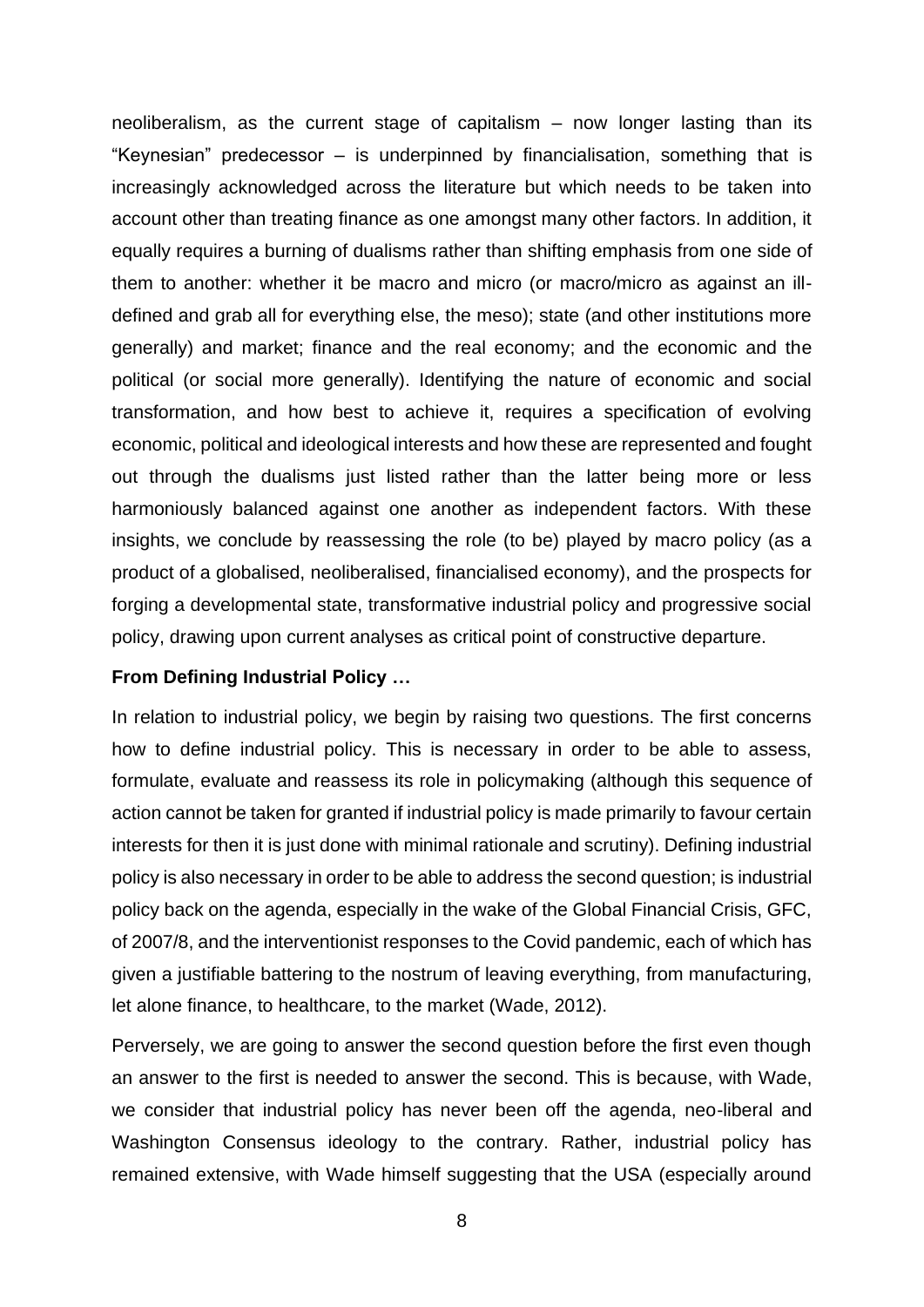military expenditure and innovation) has heavily supported industry and might even be considered a developmental state itself as a result.<sup>11</sup> More generally, searching on technology, engineering and business literature – rather than mainstream economics – it is readily found how much (successful) industrial policy has been deployed other than in the world of neoliberal imaginaries. What has happened, though, is that it has become more acceptable to acknowledge and promote policy as industrial policy and, in this sense, it is back on the agenda where previously it had been shunned. However, this does not turn the world back to where it was, either in word or deed. This reflects, even though industrial policy is more openly discussed, the ways of doing so are considerably more limited in scale and scope than previously (although, admittedly, there are new or revitalised issues especially around technology and the environment). Indeed, it might even be argued that industrial policy has only been put back on the agenda in mainstream circles in order to contain rather than to promote it.<sup>12</sup> Further, if industrial policy were seriously back on the agenda, it would not only extend to policies that have not in general been restored (such as positively promoting state ownership and reversing privatisations other than in extreme failures of the private sector) but serious attention would be paid to drawing lessons from developmental states and the role of industrial policy in their success. But, as will be seen below, the place of the developmental state in industrial policymaking has been eroded in terms of both its presence and its dilution where present.

Now, though, consider the question of defining industrial policy. Here, traditionally, consciously or otherwise, this has been done in two ways. The first is to define it very narrowly by reference to one or other particular aspect of policy affecting industrial performance, usually reflecting a particular intervention that is prominent or fashionable at the time for whatever reason. Unsurprisingly, given how many different policies and factors affect industrial performance, the list of potential industrial policies is extensive even if they only assume favoured prominence occasionally – a casual list includes trade policy, privatisation, competition, downsizing, regional development, technology, SMEs, entrepreneurship and business climate, the environment, human

<sup>11</sup> The idea of the hidden (US) developmental state derives from Block (2008). See also Rethel and Thurbon (2020).

<sup>12</sup> This is the conclusion of Fine and Van Waeyenberge (2013) in response to Justin Lin's attempt to promote industrial policy at the World Bank, itself marked by its failure to gain much support from within despite his position as Chief Economist (Wade, 2012) – much as Stiglitz's push for change proved futile, leading to his (enforced) departure.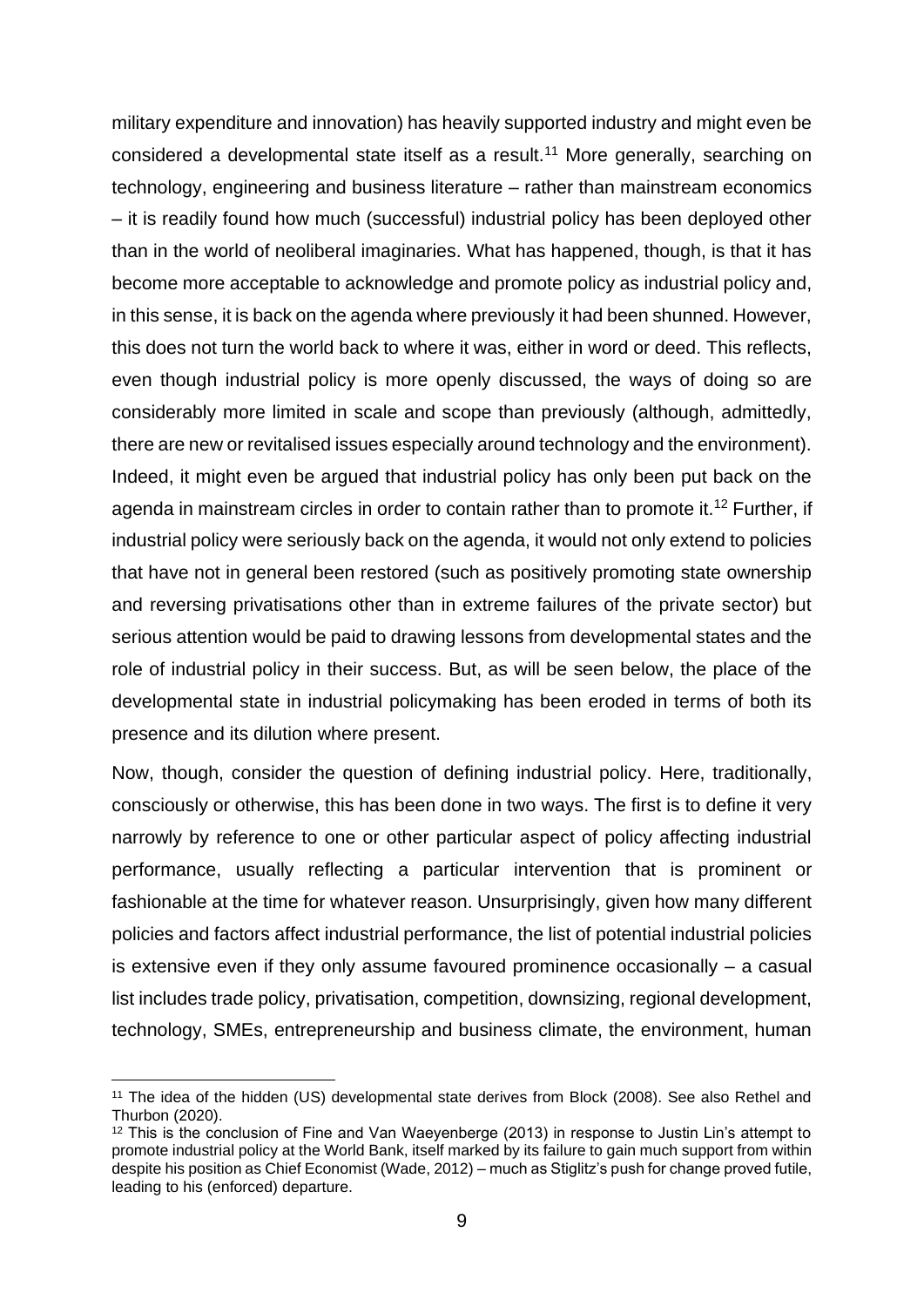capital and management skills, finance for industry, and so on. In some respects, highlighting one or other of these allows the others to be ignored.

The point is that almost anything can be construed as industrial policy precisely because of so many influences on performance, including economic and social infrastructure and workers' wages and living conditions. This leads to the alternative definition of industrial policy as anything that affects industrial performance, the problem with this being that it does include so much. More usually, a stance is taken somewhere between these two extremes of one thing or everything, as suggested by Chang (1994) in defining industrial policy as those that are specifically designed to impact industry. The problem with this is that it excludes much that affects industry profoundly because it was not intended to do so. In a nutshell, poor energy policy (and infrastructure more generally) may lead to power shortages and cuts that are disastrous for industry but would not count as poor industrial policy by this approach.

Our own view or definition of industrial policy is different and differently motivated, not least methodologically. The idea is not to have a more or less narrow definition of what affects industry, nor a template of factors to be ticked off or not as having been addressed in industrial policy (although this is essential). Rather, the nature, and hence definition, of industrial policy is to be accepted to be different by virtue of its context and specificity, whether by sector, country or circumstance – a recent dramatic illustration is policy for pharmaceuticals in light of the pandemic. This means that industrial policy should be inductively defined by how it is understood in situ by those implementing, assessing or seeking to contest and shift, policy. This is very different from perceiving industrial policy as, for example, correcting market imperfections although it is compatible with such an approach however much valid is such a framing.

Such a perspective on industrial policy is well-illustrated when the stakes are high or significant changes are sought – post-war or post-apartheid (re)construction, for example – for, here, the context is, or should be, prominent and unavoidable. But, to facilitate a more concrete discussion, consider the case of trade policy. Here, there has been a conventional wisdom, reaching beyond proponents of the Washington Consensus, that freer trade is good for development. Analytically, it is founded upon the policy of reducing what is called the effective protection rate, EPR – a measure that assesses the impact upon (market) competitiveness by adjusting tariffs on outputs for those on inputs (if latter are larger, the sector becomes worse off). In practice, to

10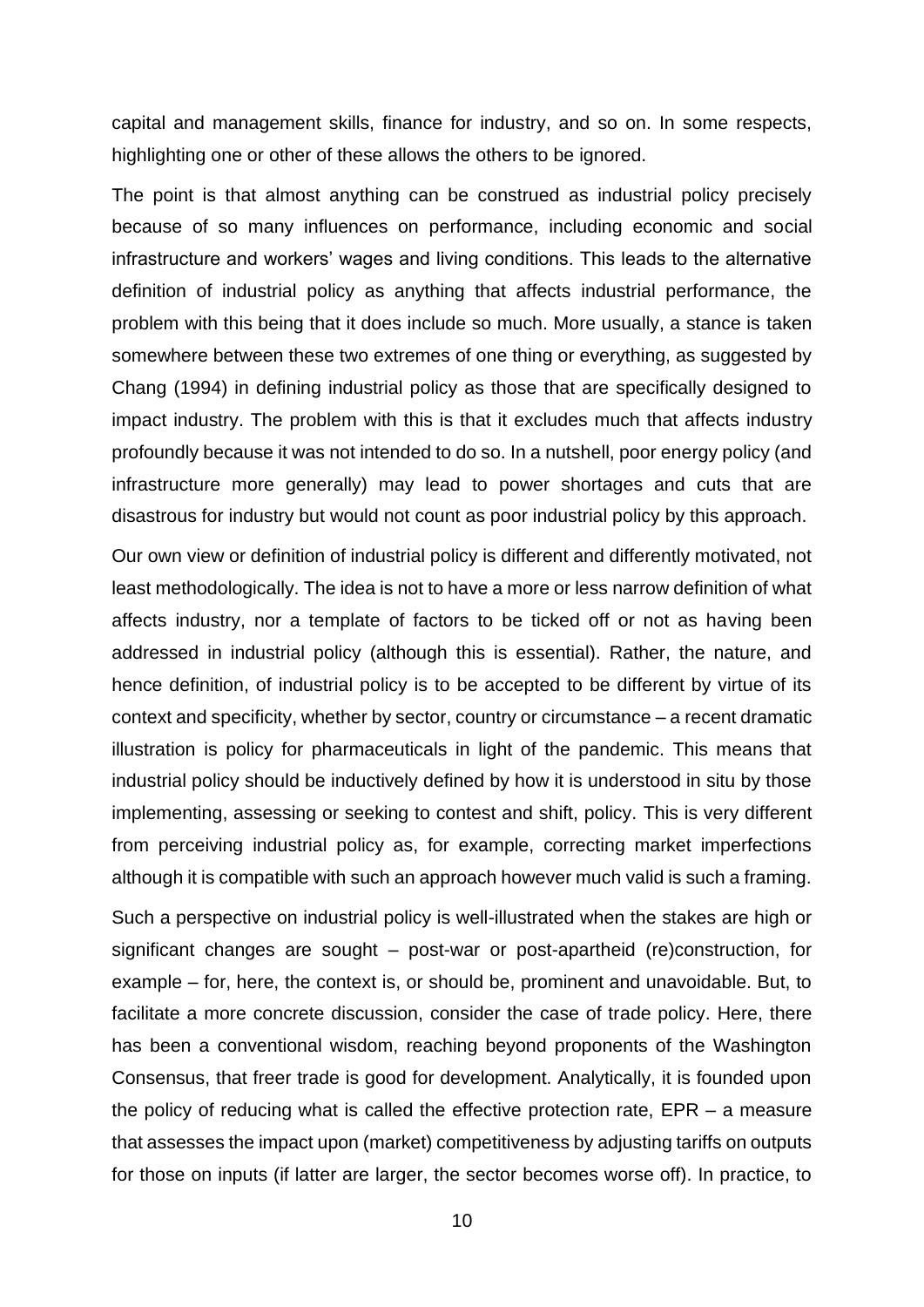deploy the EPR requires that it, first, be able to be well-defined so that it can, second, be measured (to check whether policy has lowered it) and, third, drawing the conclusion that reducing the EPR will be beneficial. Significantly, across mainstream studies, as reported in Deraniyagala and Fine (2001 and 2006), the assumptions necessary to complete these three steps are mind-blowingly unacceptable. They include that: there are only two sectors of the economy; there is no unemployment at any time; there are no MNCs with inter-affiliate trade; all markets are fully competitive; there are no externalities and linkages across sectors; there are no economies of scale and scope; and there are no non-tradeables.<sup>13</sup>

In short, despite heavy acceptance across the discipline, as with much mainstream economics, the conditions under which its EPR prognostications are taken to be justified are totally unrealistic. But, in this case, from the definitional perspective on industrial policy adopted here, this exercise can be turned from being critical negative to being constructive positive. For, what it demonstrates is that industrial policy does need to take into account interactions between sectors, employment levels, the roles of multinationals and monopolisation, etc., something that might appear to be little more than common sense and a touch of contact with contemporary economic and political realities – but for the deadweight of neoliberal ideologies concerning the virtues of an idealised world of free markets. To these considerations can also be added other goals of industrial policy such as environmental impact, issues of gender and race and poverty alleviation, employment generation, sources of finance, and technological change and skill enhancement. Whether and how these, and potentially other, factors impinge will need to be situated contextually in defining the goals and levers of industrial policy.

#### **… to the Developmental State as Such**

As is already apparent, what we will term the developmental state paradigm, DSP, emerged to prominence in the dual context of the economic successes of the east Asian newly-industrialised countries, NICs and in opposition to the Washington

<sup>&</sup>lt;sup>13</sup> Note that the unacceptable conditions necessary for EPRs to be validly deployed are identical to those for comparative advantage. Perversely, those who rightly reject the conditions often depend upon the concept of comparative advantage (even though it cannot be defined) in terms of its (dynamic) creation, appealing to the very conditions that render it invalid (such as economies of scale and scope, technological change, etc). This includes Andreoni et al (eds) (2021).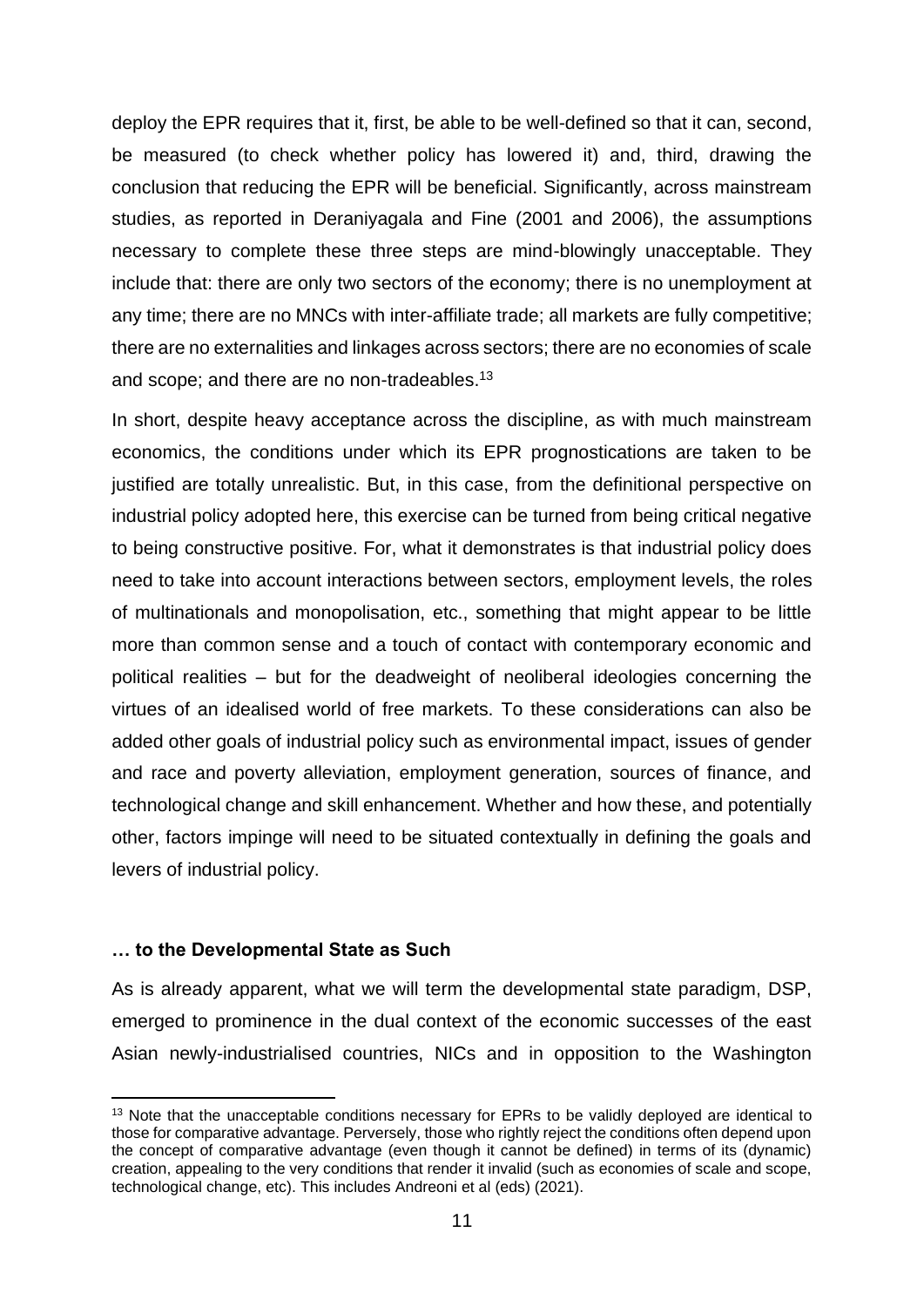Consensus. It was at its strongest from the mid-1980s for a decade before it was eroded to some extent by the image-damage attached to the east Asian crisis of 1997 and the launch, around the same time, of the more state-friendly post Washington Consensus (which, ironically, studiously ignored the DSP even though it was prompted in part by it due to the gathering dissatisfaction with the Washington Consensus). We will return to the evolving status of the DSP later, if touching upon it from time to time in the interim, but we begin by bringing out its core features.<sup>14</sup>

First, and foremost, as mentioned, the DSP was inspired by establishing empirically the complete fallacy of the Washington Consensus. The East Asian NICs are shown to have enjoyed latecomer, catch-up industrialisation with high growth in per capita income and movements up and across value chains as a result of substantial state intervention in general and targeted industrial policy in particular.

Second, unsurprisingly, the DSP departed theoretically from the Washington Consensus in emphasising the importance of the positive role of non-market interventions and institutions, and of (the sources of) industrial policy in particular, drawing upon a framing that straddled the old or classic development economics (attending to the nature of, and conditions for, economic and social transformation) and appeal to the need to acknowledge and address market imperfections (as opposed to the new development economics, inspired by and underpinning the Washington Consensus, that stressed the virtues of the market and relied exclusively upon the principles of mainstream economics).

Third, more specifically, the literature attached to the DSP can be more or less roughly divided into two schools. One, the "economic" school, focuses on identifying the sorts of industrial policies that lead to success, drawing upon economies of scale and scope, targeting coordination upstream and downstream, ensuring finance for industry, expanding both domestic and export markets in sequence, providing essential infrastructure and so on.<sup>15</sup> The other, the "political" school is less attentive to policy as

<sup>14</sup> On the DSP, see Fine (2013a), although the issue is covered in Fine and Rustomjee (1997), and most recently, Fine and Pollen (2018). For South Africa as a putative developmental state, see Ashman et al (2013) and Fine (2013b and 2016a). For the stronger claims of the apartheid state as developmental, as opposed to post-apartheid, see Freund (2013 and 2018).

<sup>15</sup> Such is the thrust of Chang's (2002) historical work, tracing the developmentalism of state intervention from Alexander Hamilton forward. It gives rise to a law of economics – wherever there is development, it will be seen to have been the result of a developmental state! South Africa offers a perversion of the law, declaring itself a developmental state in the making as the Mbeki regime desperately sought to support itself ideologically in its death throes.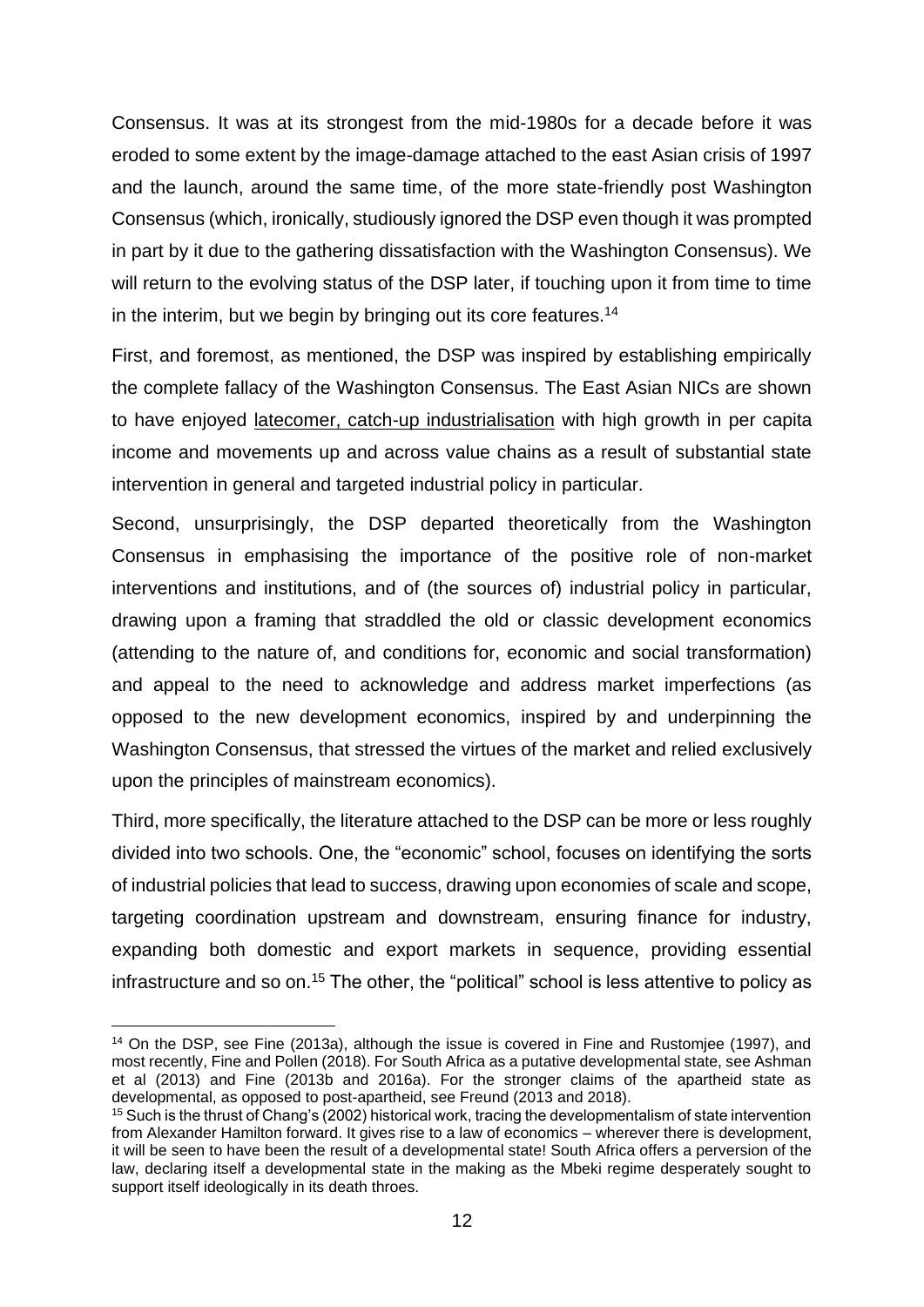such as opposed to interrogating what are the circumstances in which a state will be developmental rather than, say, corrupt and/or inefficient, that is able to adopt developmental policies whatever they might be.<sup>16</sup>

Fourth, the scope of coverage of the DSP has been limited, especially for the economic school around the favoured east Asian NICs. This has two aspects. On the one hand, as its critics observe, successful case studies of state intervention to bring about industrialisation are self-selecting – maybe they would have succeeded in any case and for other reasons or despite the state, and what about all of the cases of failed state interventions. Accordingly, Africa has tended to be excluded from the DSP orbit.<sup>17</sup> On the other hand, as literally underlined above, the DSP has tended to confine itself to latecomer, catch-up industrialisation. This begs the question of why the DSP is not applicable to both earlier and later stages of development, the transition from agrarian economies at one extreme and to the vanguard of industrialisation at the other (get in front of, not just level with) as opposed to focusing exclusively on what are the intermediate stages of industrialisation. And, further, the preoccupation with industry reflects a narrow, if core, aspect of development with limited regard for health, education and welfare and for the role of labour (other than as "human" capital).<sup>18</sup>

Fifth, the DSP is primarily if generally implicitly deeply wedded to what is termed methodological nationalism, in this case the idea that the problems of development are and can be confined to intra-national considerations. At most, the global counts as at most one factor amongst others to be taken into account rather than driving the conditions under which developmentalism may or may not be possible. Consider, for example, the counterfactual in which all national states succeeded in becoming developmental states. The world would be transformed beyond recognition, not least in terms of imperialism, US hegemony let alone the division between North and South. This is not to suggest that the global renders national developmentalism impossible, only that there are systemic forces at work that heavily influence what, and how it, can be realised. And, it should be added, these change over time alongside the international environment in both economic and political terms.

<sup>&</sup>lt;sup>16</sup> Thus, for example, Thurbon (2020) places considerable emphasis upon a developmental mindset.

<sup>17</sup> See Mkandawire (2001) but also Mkandawire (2012) for South Africa's prospects.

<sup>18</sup> Significantly, the pre-history of developmental states tends to be ignored, other than as a potential initial condition for success; for example, for South Korea, get yourself invaded by Japan to destroy your landlord class (and subsequent strategic US aid subsequently should not be overlooked).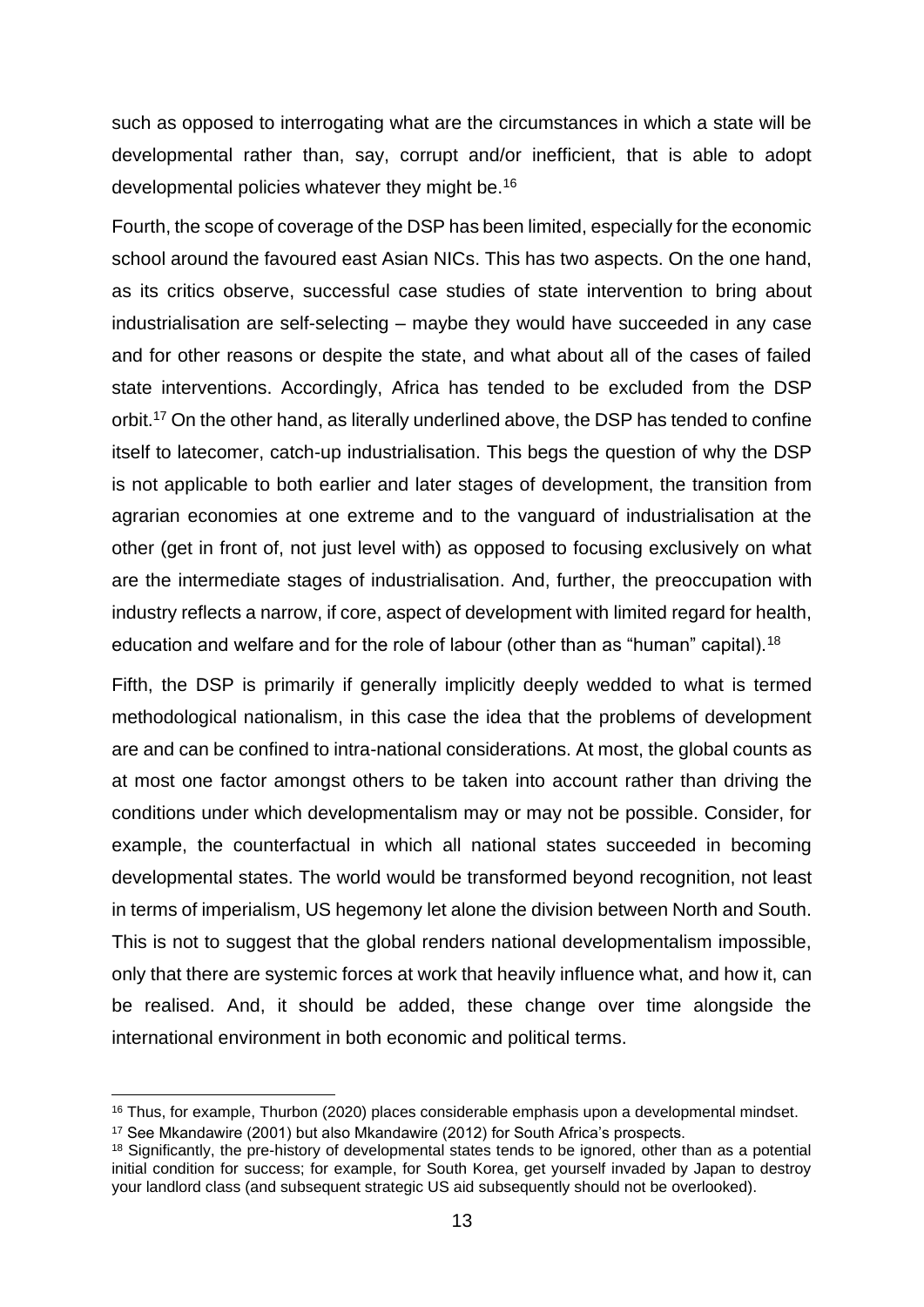Sixth, within this methodological nationalism, the DSP adopts the same analytical framing of the Washington Consensus, the better to be able to contest it – this is the dualism of state versus the market. The two sides of the dispute differ over relative emphasis on the role to be played by each and how state and market should be coordinated if at all.

Seventh, then, this is to overlook how the state and market are always heavily integrated with one another, but the relations and relative balance between the two are conditioned by how more fundamental economic, political and ideological (class or fractional) interests are formed and expressed through both state and market. In this respect, especially through the political school and empirical case studies, the DSP has tended to focus primarily on the capitalist class and its relations with the state, or even to reduce this to industry-ministry relations, at the expense of capitallabour relations and the role of labour at all other than as a factor of production.

# *The Evolution of the DSP*

In short, in staggeringly successful opposition to the Washington Consensus (on the basis of the experience of the East Asian NICs and beyond), the DSP established a sound, if incomplete, basis on which to construct alternative policies and to address the conditions under which they might be adopted. But from the mid-1990s, the DSP paradigm went into decline. There are a number of reasons for this. First was the damage inflicted by the Asian crisis of 1997/1998, and, even before that, denials that there ever was a miracle at all just accumulation of physical and human capital.<sup>19</sup> To the fore in this respect was the World Bank's (1993) own Report on the East Asian Miracle, EAM, which came to the remarkably contorted, self-serving conclusion that there had been substantial state intervention in the East Asian NICs, but this only did

<sup>&</sup>lt;sup>19</sup> Such a position, initiated by Young (1993) and promulgated by Krugman (1994), was based on calculations of total factor productivity – as commonly deployed as it is well-known to be completely fallacious, Fine (2016b), and Felipe (1999) for an early critique of the TFP literature as applied to east Asia. The World Bank's Report was funded by Japan at a time when it had become the world's leading donor of aid and was seeking activist industrial policy in the Asia-Pacific Rim in order to support labourintensive assembly on the basis of its own capital-intensive domestic production. Japan must have been sadly disappointed with the Report (that set aside vast swathes of its own background papers) quite apart from the denial of Japan's own well-known history as the pioneering developmental state. For a recent, positive, assessment of the role of South Korean interventions in its Heavy and Chemical Industry, HCI, initiative, in shifting to heavy industry and promoting corresponding value chains, beyond the duration of the initiative itself, see Lane (2021).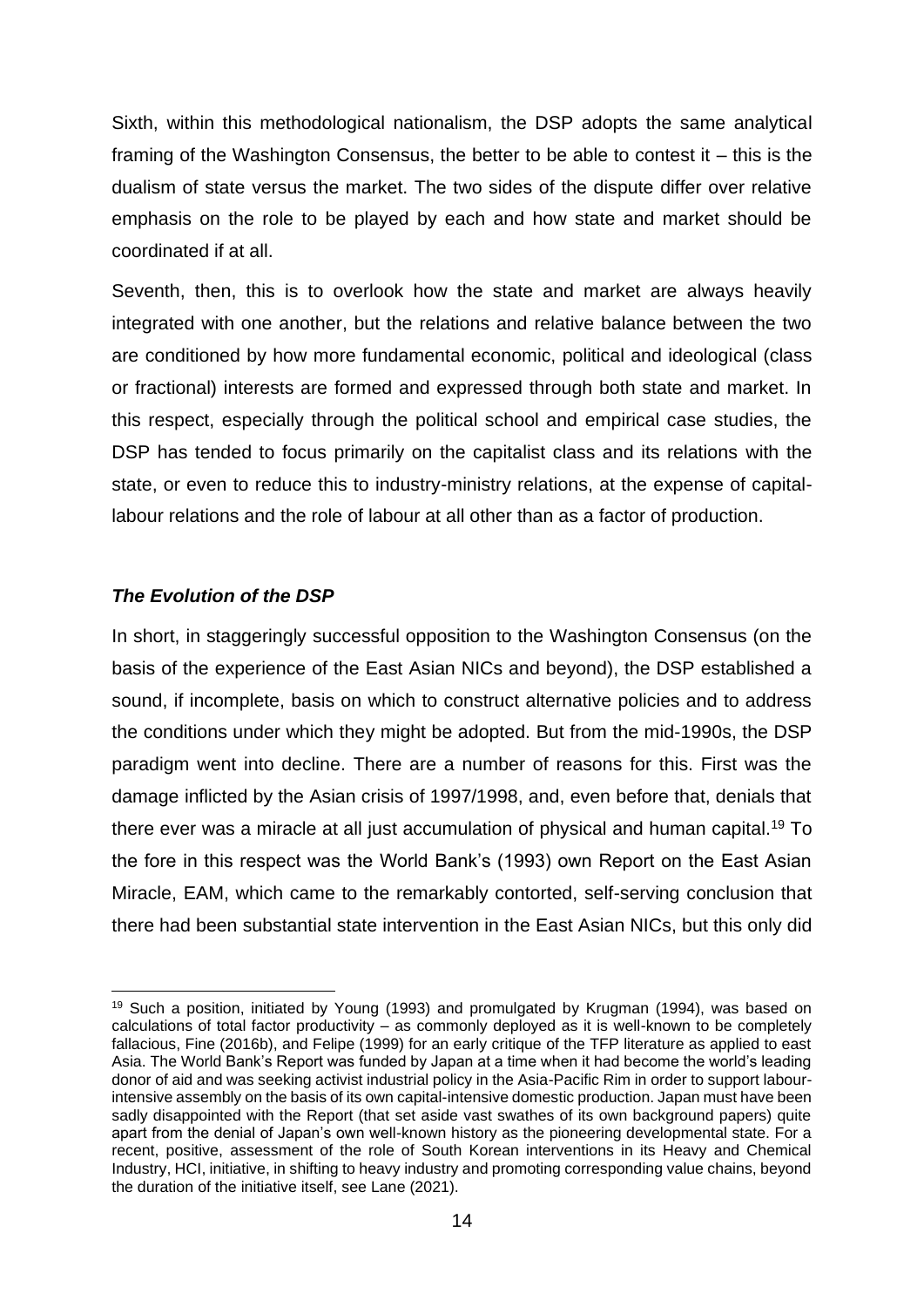what the market would have done if the market had been working properly (and without implications for interventionism elsewhere).

Second, again before the Asian crisis itself, literature had begun to cast doubts on whether developmental states could be sustained because of the shifting balances of (class) power brought about by their success. $20$  On the one hand, in the case of Latin American import-substituting industrialisation, it was argued that this brought about a strengthening of working class populism and its demands for higher wages and improved social provision at the expense of industrial competitiveness. On the other hand, for East Asia, the argument was more that the strengthening of corporate capital (chaebol in South Korea, for example), increasingly allowed it to defy government control and coordination – from directing who would invest in what (to ensure matched capacity within and across sectors), and who would not (to allow for economies of scale and scope), and in constraining speculative financial investments in particular). Significantly, then, the developmental state is confined to a limited window of opportunity but, analytically, this signals how the DSP set aside the evolving nature of economic (and political and ideological) interests underpinning developmentalism (or not) until forced to confront them by the apparent erosion of shifting class relations and corresponding state-led developmentalism.

Third, each of these two assaults upon the DSP ultimately, and ironically, offered some paving stones along the way for the post Washington Consensus which was more state-friendly in scholarly and ideological terms than its predecessor, basing itself on the need to identify and correct, where beneficial to do so, the incidence of institutional and market imperfections. Thus, whilst the criticisms and failings of the Washington Consensus in developmental terms, with the DSP to the fore, persuaded the World Bank of the need for a change in scholarly and ideological postures, it proceeded as if the DSP simply did not exist with little or no reference to its contribution (and as if the EAM had squeezed out all there was to learn).

Subsequently, over the last two decades, the DSP has gone into decline and has been described as a failed buzz/fuzz word, as a result of its being used freely if casually and

<sup>&</sup>lt;sup>20</sup> See the "death and end" literature, with more positive responses emphasing the continuing role of interventionism even if erosion of the developmental state as such – Williams (ed) (2014), Haggard (2015), Wade (2017), Pirie (2018), Wong (2020), Rethel and Thurbon (2020) and Hockmuth (2021).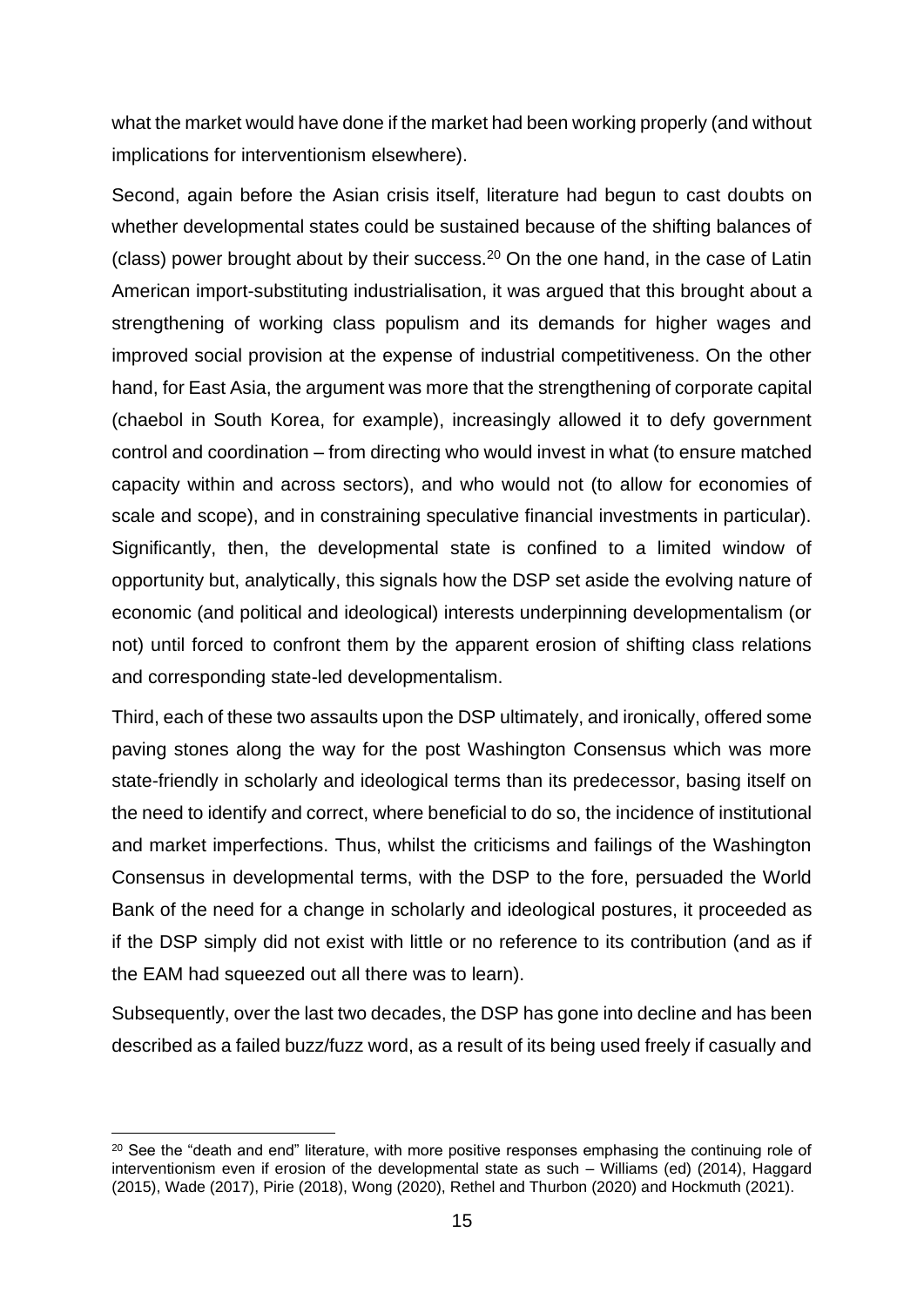imprecisely.<sup>21</sup> More specifically, the DSP has been subject to being a port of call whenever and wherever there is any state intervention that can be interpreted as successful, most frequently at some microeconomic level as opposed to economic transformation in general and successful industrialisation in particular. With some exceptions, if primarily at the level of local economic development, the single most successful developmental state of the neoliberal era, China, has been studiously ignored or simply set aside as an exception rather than being drawn upon to learn developmental lessons, just as the DSP garnered a similar fate in the transition to the post Washington Consensus.

## **Financialisation and economic structure**

The changing relationship between finance and productive sectors occurs within a framework that is influenced not only by government ideology but also conflict and struggles within society (and, also with and within government). Evolving views and struggles over the role of the state in social provisioning, industrial development and macroeconomic and finance policies, including state influence over the allocation of finance, affect not only the structure but also the size of the productive and financial spheres of the economy. They also influence the level of commodification and privatisation in services and reproductive spheres of the economy. As economies become increasingly financialised, larger proportions of the nonfinancial spheres of the economy, including nonfinancial firms, households and public entities, are drawn into a context where their routine operations are increasingly influenced by financial motives and linked to financial activities.

Fine  $(2022: 56)$  says: $^{22}$ 

For me, periodisation is based upon how economic restructuring and reproduction occurs in the accumulation and circulation of (surplus) value, and how that economic restructuring and reproduction is embedded within social restructuring and reproduction.

<sup>&</sup>lt;sup>21</sup> See Cornwall and Eade (eds) (2010) for buzzwords and fuzzwords in the developmental lexicon. Their success and prominence depend, even as critical points of departure, upon their adoption by the World Bank.

<sup>22</sup> And on social reproduction in this vein, see Fine (2020a).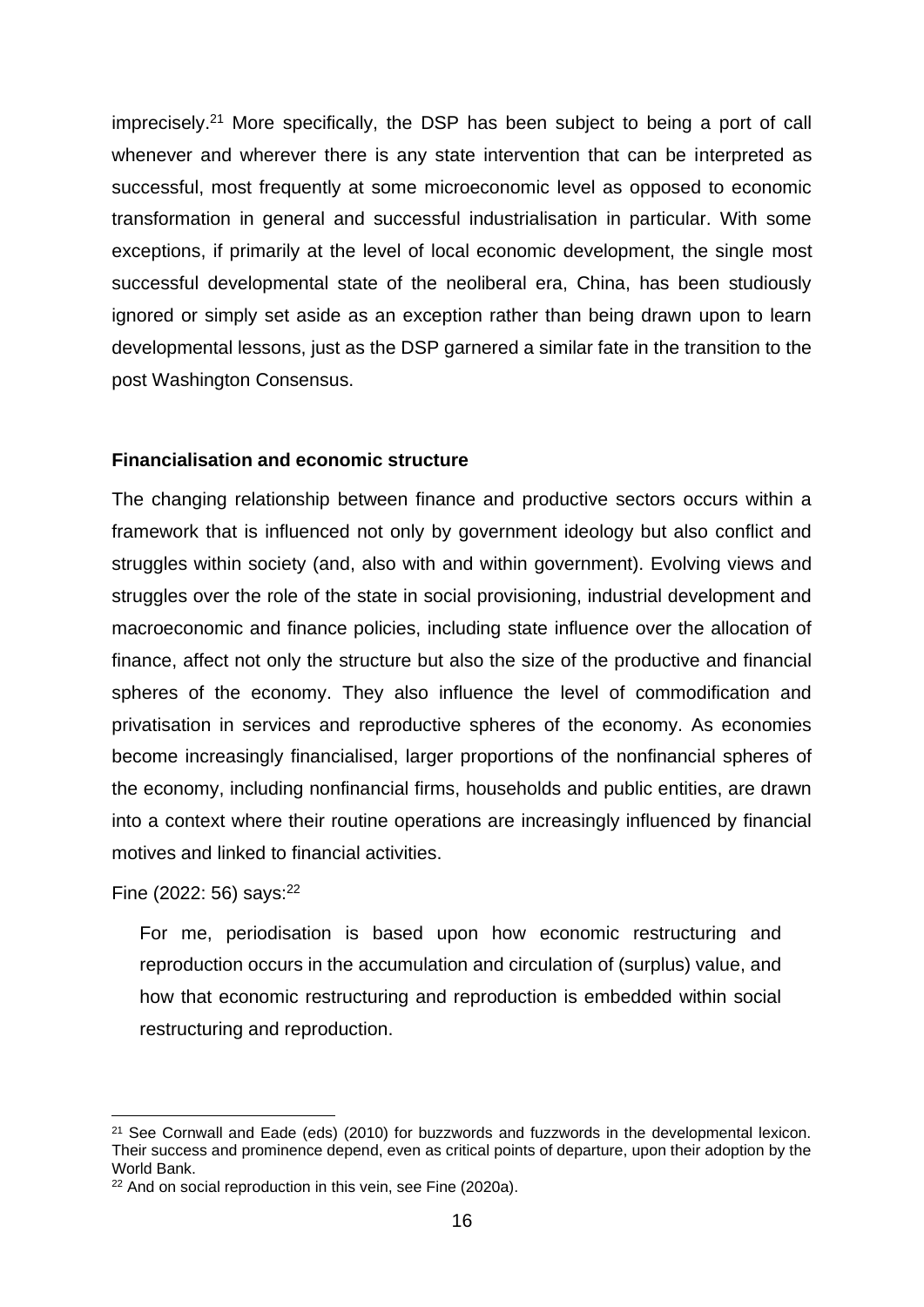The impact of financialisation is not simple; it can lead to accumulation and also constrain it. This support for, or constraint on, accumulation will occur unevenly. As mentioned by Fine (2022: 57), 'variegated financialisation is not just differentiation due to different variables and contexts being present but because of the complex interaction of underlying forces'.

Widespread liberalisation and growth of finance were integral to the emergence of the neoliberal era and growing financialisation. As observed, it has also been an important component of the degradation of the concept of a development state, including the changed, reduced role of state involvement in promoting industrial transformation, economic development and redistributive social policies. The form of this financial liberalisation was affected by countries' specific internal political and economic dynamics during a particular historical period and its geopolitical circumstances. Therefore, external compulsion and internal choices of individual countries to liberalise finance, the extent to which they liberalised finance and their experience of financialisation over time, while affected by global factors, have to be considered on a case-by-case basis.

#### *Financial Liberalisation after the Bretton-Woods Period*

The regulation of domestic financial markets and international financial relations, including cross-border financial activities, was a central function of developmental states. This role was easier when there was greater coordination of the global financial system by countries through the Bretton Woods arrangements during the post-WW2 era. However, the USA and Britain undermined the Bretton Woods arrangements in an effort to boost their financial sectors after they had lost ground to competition in global trade markets. The Bretton Woods arrangements, aimed at rebuilding economies after WW2, included an approach to finance, influenced by Keynes, that a stable global economy, and economic recovery within countries, required financial regulation within countries and of cross-border financial flows. In fact, the architects of the Bretton Woods agreement recognised that in order to rebuild the global trading system it was necessary to have a regulated, coordinated global financial architecture. According to Helleiner (1994) the USA made pragmatic political choices in support of embedded liberalism after WW2. However, the USA would drive an increasing imperialist and neoliberal global agenda as they intensified the Cold War, intervened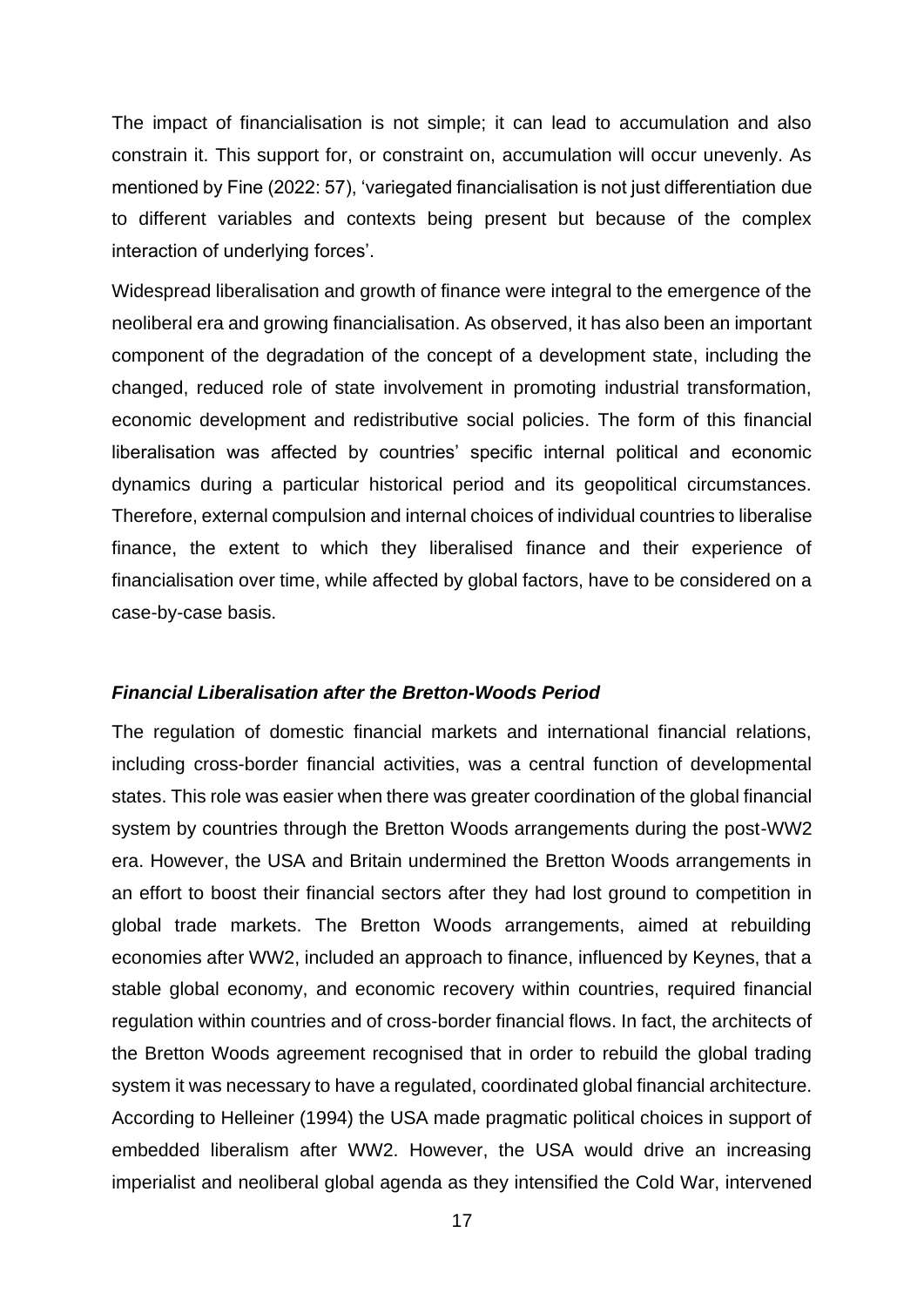in European politics, and made war in Korea and Vietnam. In part, the USA chose these actions to support the global expansion of their corporations and their efforts not to adjust their economy when government budget and current account deficits had grown.

Neoliberal policies did not support economic growth in the way that advocates of neoliberal policies suggest – by providing freedom from state constraints on private entrepreneurs to profit from their activities. The main proponents of neoliberal policies, including the USA and Britain, had increased industrial competition from Germany and Japan and later the newly industrialising countries of east Asia. These countries, particularly Japan and the Asian tigers, South Korea, Singapore, Malaysia, Indonesia, and the Philippines, had policies that were in many ways the opposite of policies advocated by neoliberal economists (Amsden,1989; Woo-Cummings 1999; Chang, 2002; Wade, 1990). They had activist developmental states that intervened in markets, directed the allocation of finance towards productive investments, and put in place industrial policies to support job creation and export orientation. Industrialisation and job creation were the main components of their strategies to address poverty. The state provided infrastructure not only for businesses to thrive but also to support household reproduction and education systems, which contributed to reducing poverty and improving labour productivity and skills development. Their financial and macroeconomic policies were supportive of these developmental goals and adjusted to these states' fiscal requirements. Their rapid economic growth and the direction of credit allocation by the developmental states meant that public finances stayed healthy.

The governments of the USA and Britain, faced with increasing competition in their countries' productive sectors, suffered from growing current account and fiscal deficits. Instead of adjusting their economies to support productivity and competitiveness in manufacturing, they looked for solutions to their balance of payments and government debt problems through their financial sectors. The rise of OPEC and the two oil crises of the 1970s, and the war in Vietnam exacerbated these problems. They required foreign financial inflows to offset their negative current account balances. They also used increased tax earnings from their growing financial sectors to offset tax losses due to deindustrialization (Block, 1977; Gindin and Panitch, 2012). This turn towards finance in the USA and Britain in response to loss of industrial competitiveness and

18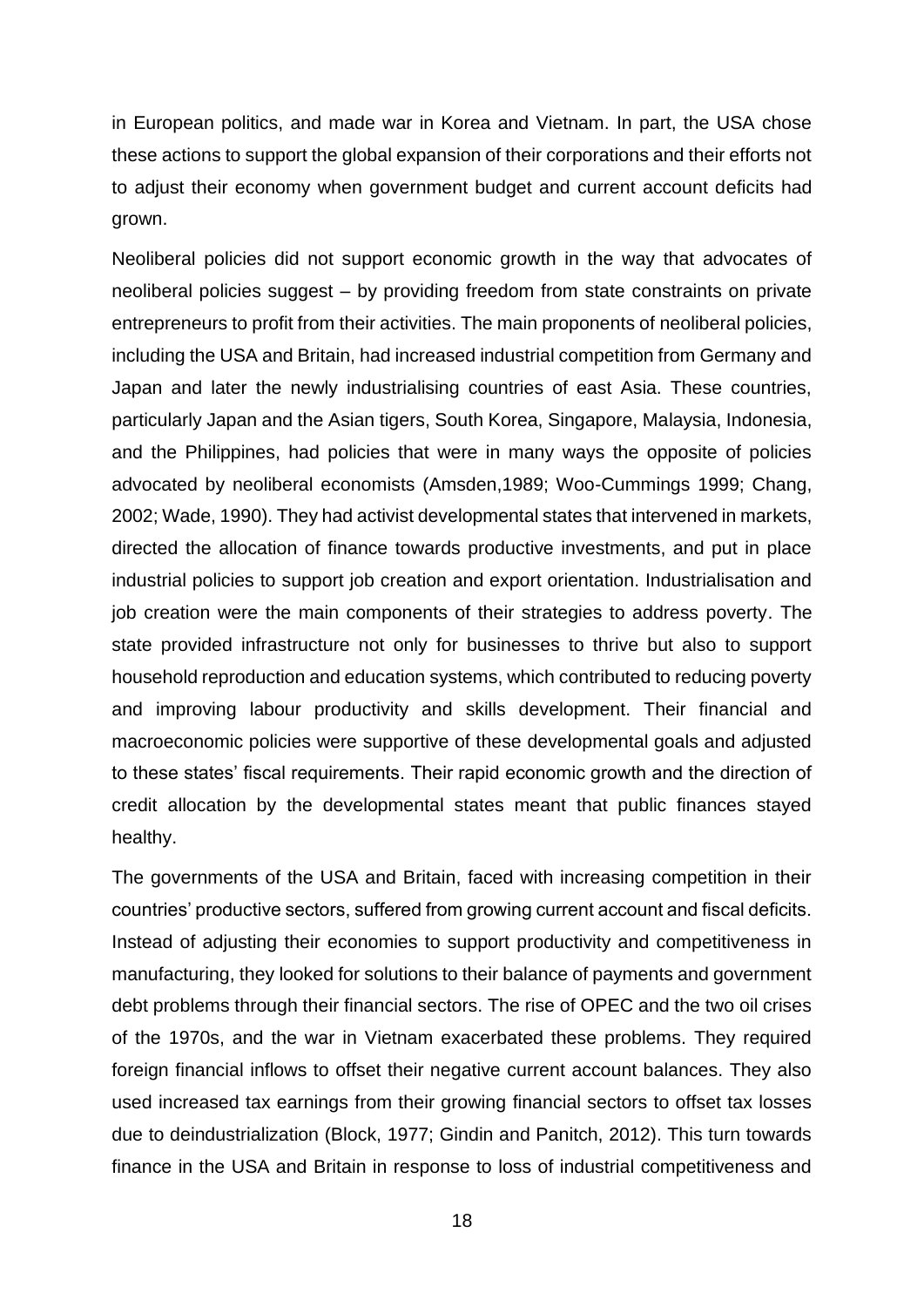associated balance of payments constraints formed an important part of the link between increased financial liberalisation, increasingly integrated international financial markets and financialisation and the growing dominance of neoliberal policies.

The US government had already experienced balance of payments pressures during the 1960s because of the Korean War and reduced industrial trade competitiveness. Instead of addressing their industrial competitiveness, the USA took advantage of having the global reserve currency to print more dollars to address their current account and budget deficits. By 1971 there was such a glut of dollars in global markets that the USA was forced to abandon its commitment to exchange dollars for gold, and so unilaterally undermined the fixed exchange rate global monetary system agreed upon at the Bretton-Woods Conference in 1944. Vernengo (2021) argues that the collapse of the Bretton-Woods exchange rate arrangements, which was supported by large US businesses and banks that had become increasingly internationalized, led to the imposition of a global fiat currency system under the hegemony of the US dollar (which at that point had already been the global reserve currency).

As they became more dependent on finance and foreign capital inflows, both Britain and the USA pushed for deregulation of capital controls and rules with regard to foreign ownership of financial institutions to allow their financial sectors to grow and to be able to draw in financial flows from other countries to offset their trade deficits and poor real sector economic performance. The USA and British governments deregulated their own financial sectors. They also showed the world that they would turn a blind eye to the growing Eurodollar market, which helped multinational enterprises and individuals to contravene capital and exchange controls of their home countries. Large corporations of developed countries that expanded through internationalisation were eager to avoid capital controls and lobbied for deregulation and the growth of offshore capital markets. The response of countries to the breakdown in the post-Bretton-Woods arrangements around capital controls was rapidly to deregulate their financial sectors and to remove capital controls.<sup>23</sup> Those that did not do so could face serious balance of payments difficulties because of the risk of large outflows of capital from their countries to other countries that had already deregulated their financial markets.

<sup>&</sup>lt;sup>23</sup> Helleiner (1994) uses the term 'competitive deregulation' to refer to the frenzy of capital account deregulation that occurred.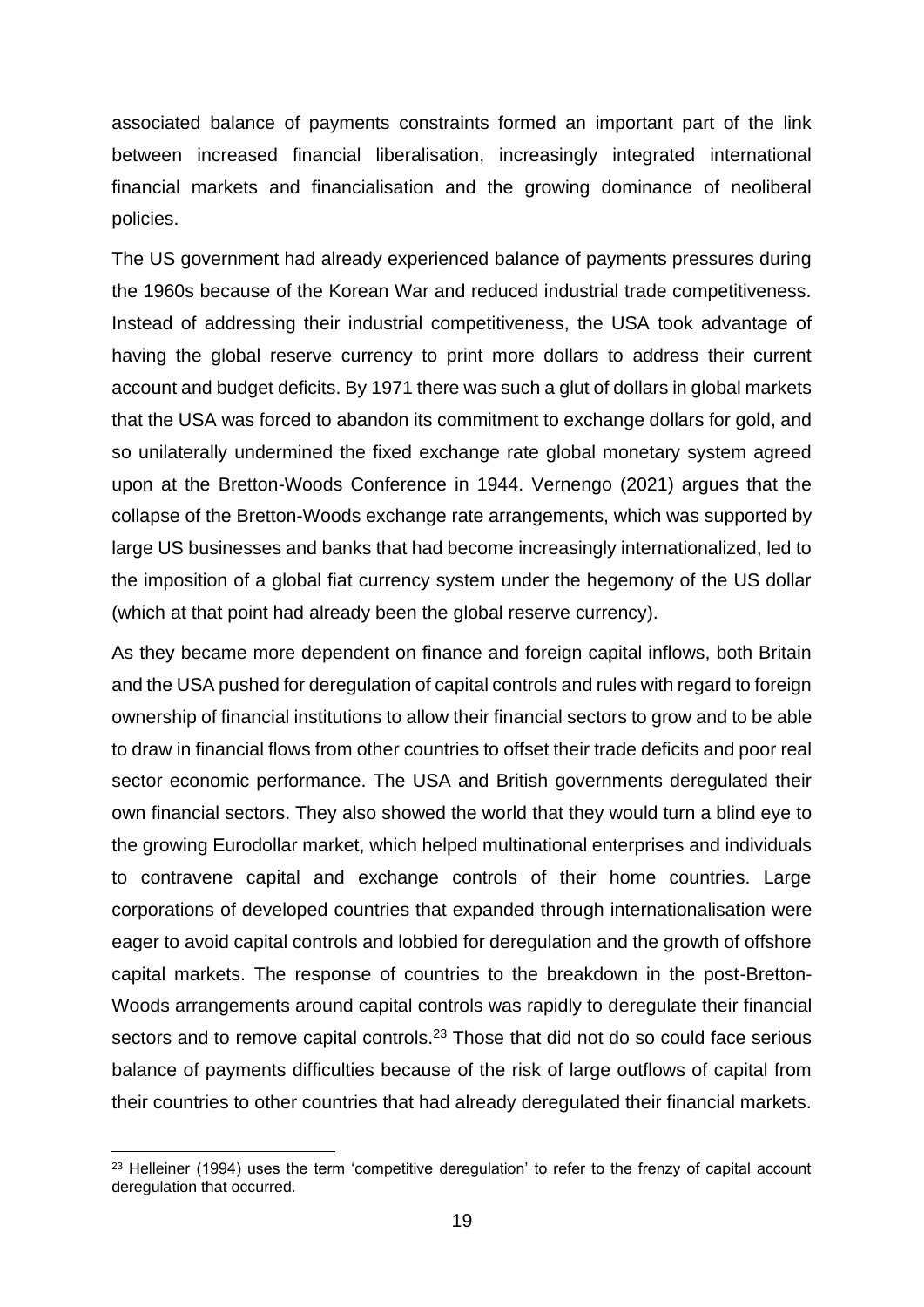#### *Corporate Restructuring, Value Chains and Financialisation<sup>24</sup>*

The rhetoric of neoliberal ideology was that if government stepped aside and markets were freed from state distortion, and red tape on businesses were removed, then economies could thrive and grow. The actual historical experience was that much of the implementation of policies related to neoliberal ideology in the advanced capitalist countries was linked to their rapid liberalisation of financial markets and their interest in reshaping trade agreements and markets to suit their own businesses. The liberalisation of trade markets in developed countries at a time when the opening of the Indian and Chinese economies brought almost a billion low paid workers into the global labour market put further pressure on their industrial businesses. One response from the industrialised western countries' businesses to changes in the global economy was large-scale restructuring of their own industrial corporations and global value chains. They moved large parts of their production assembly processes abroad to developing countries, particularly in Asia, where wages and production costs were cheaper, but kept branding, design, technology development within their home countries (Mohamed, 2010). The large corporations of developed countries were also able to use their economic power and support of their states' geopolitical, including military, powers, to become lead corporations that dominated global value chains.

There have been two waves of growth of developing country firms into large MNEs. The first wave occurred during the 1970s and continued into the 1980s (see Kumar and McLeod, 1981; Wells, 1983 and Lall, 1983 for discussion of the first wave). Many of the first wave developing country MNEs grew out of the successful East Asian 'tiger' countries. The second wave of growth of developing country multinational enterprises occurred in a much more integrated and concentrated global economy where concentration and inter-firm influence occurs throughout value chains. Goldstein et al (2006: 369) consider the recent growth in multinational enterprises from developing countries and say, 'The emergence of a "second wave" of developing-country multinational enterprises (MNEs) in a variety of industries is one of the characterizing features of globalization in the most recent years.' The movement of developed country MNEs into developing countries to reduce costs and take advantage of

 $24$  For this in the context of evolutionary economic geography, see Boschma (2021).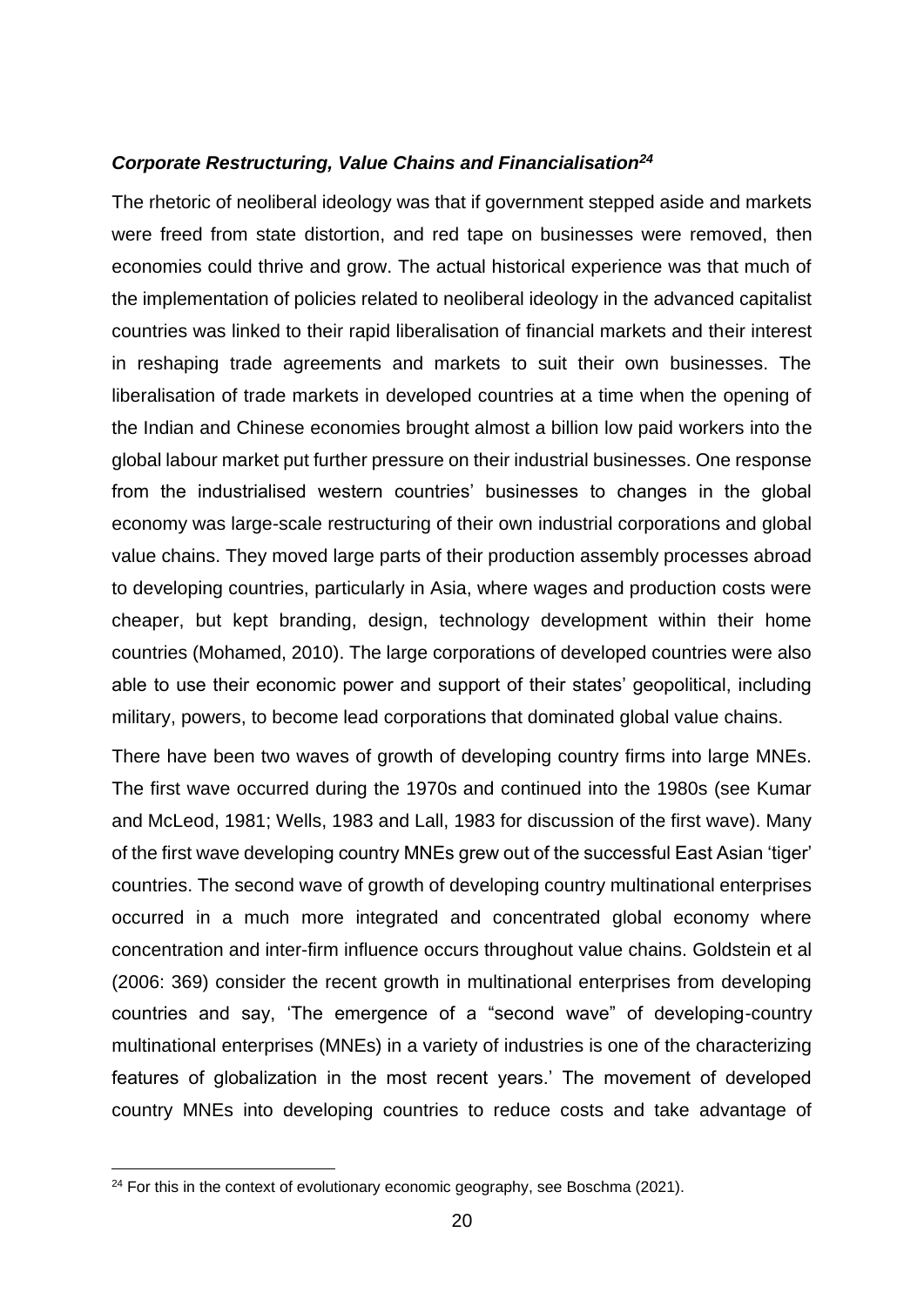growing markets created opportunities for growing developing country corporations. In general terms, the second wave of developing country MNEs has been constrained by the form of globalisation since the 1980s and the influence of financialisation of the developed country lead firms on GVCs. Therefore, while many developing country corporations have been able to grow, it seems that they have more often than not had their growth constrained and been limited to the role of providers of raw materials and low value added intermediate products and also low cost assembly. While each value chain will take on different forms and have different forms of governance, the general picture is one where there is an inequitable division of labour where financialisation allows rentiers to extract profits through lead corporations in global value chains. These rentiers pressure the lead corporations for high short-term returns on their investments. The lead corporations then govern the value chains to ensure that they capture most of the profits by squeezing the other parts of the value chain. Froud et al (2014: 47) illustrate the difference between the first and second waves in the auto sector, and include the impact of financialisation on this second wave:

When the Japanese sold cars in the United States in the 1970s and 1980s, the contest was a productionist one between compact nationally enclosed supply chains in Japan and Detroit with lower wages sustaining Japanese advantage so that firms like Toyota could reinvest profits and grow market share as they built their own brands. The position in the 2000s is complicated by financialisation and long trans-Pacific supply chains where power is often wielded by US firms which act as proxies for the stock market and boost profits by multiple tactics which include control of design, consumer marketing and the use of contract power to take profits at the expense of margins in their Chinese suppliers.

#### *Financialisation of Nonfinancial Corporations*

Increasing offshore operations and reorganization of global value chains were not the only way in which developed country large corporations responded to declining profits, changes in the competitive environment and the deregulation and growth of finance. During the post-WW2 period many of these large, developed country industrial corporations, in key sectors such as auto, shipbuilding, and chemicals, had high profits and were able to use retained profits to reinvest in growing their businesses. According to Crotty (2002) global oligopoly market structures in these sectors reduced the likelihood of cut-throat price competition and helped to maintain a stable environment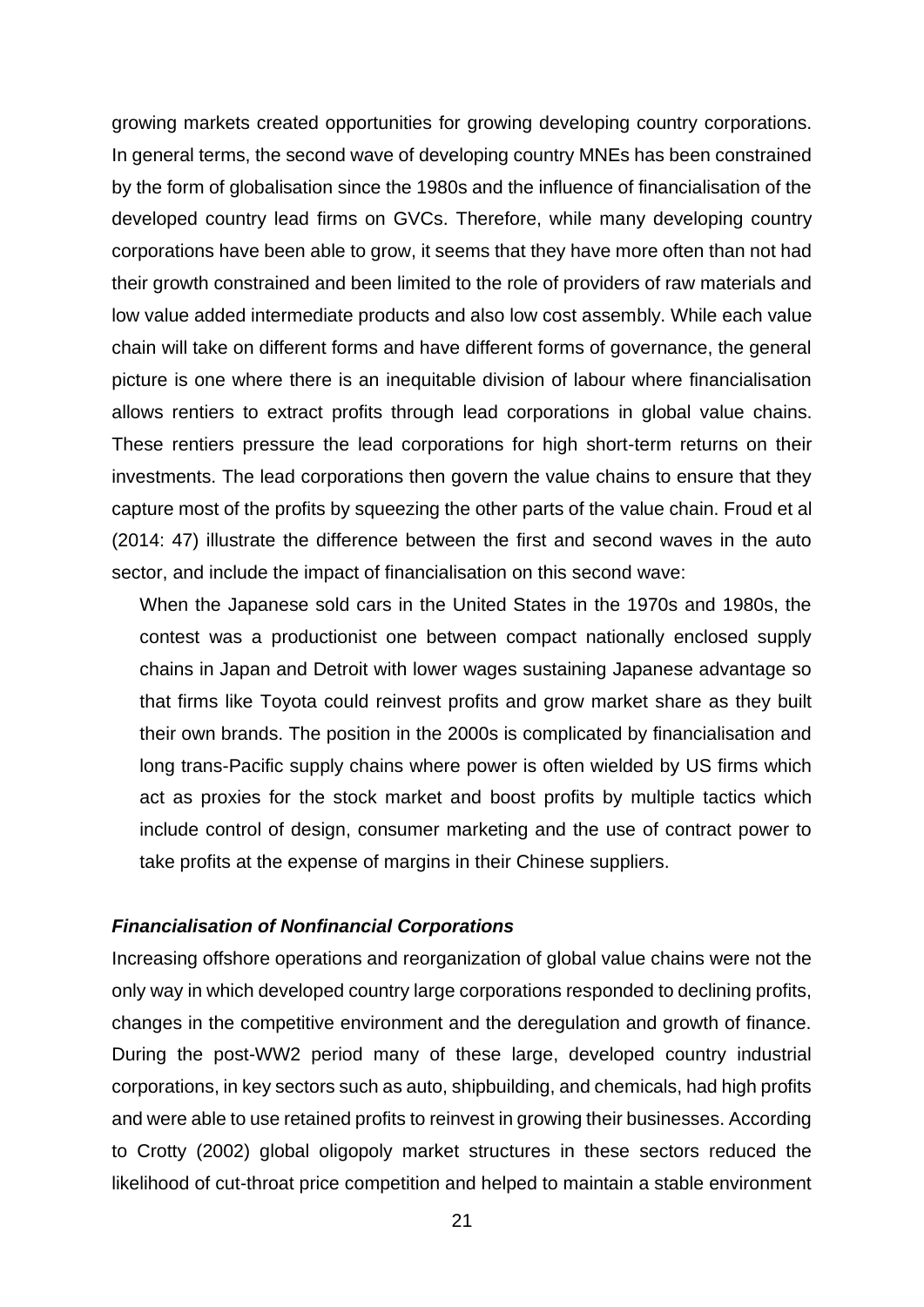for the profitability of these corporations. Stability was important for these large global players because expansion of these businesses required large long-term sunk costs in investments in sectors where scale and technology of operations determined profitability and survival. However, these stable oligopoly market structures broke down as a result of a changed competitive environment towards increasing cutthroat price competition at the expense of profits. As a result, large nonfinancial corporations did not earn adequate profits to reinvest to maintain competitiveness but were forced to raise more finance in financial markets.

This increased dependence on financial markets coincided with the rise of the hostile takeover and the shareholder value movements in the USA and its global spread. The shareholder value movement was driven by activist shareholders and led by institutional investors which, as a result of deregulation, had access to more money to invest and fewer restrictions on where to invest, demanding higher levels of short-term returns for their investments. Non-financial corporations, pressured to raise profits, turned towards financial activities to raise their returns. This increasing reliance on financial activities to provide the short-term returns demanded by shareholders is described as the financialisation of non-financial corporations (Crotty, 2002; Froud et al, 2007). Financialisation, however, was a broader process that underpinned the spread and dominance of neoliberalism.<sup>25</sup> As with neoliberal ideology the spread of financialisation, and its nature and impacts, has been uneven across the world and even across different sectors within countries. For example, on the African continent South Africa and larger economies such as Nigeria and Egypt have become more financialised but countries whose financial markets and businesses are less integrated into global markets have lower levels of financialisation overall (Karworski and Stockhammer, 2017).

# **Neoliberalism, Financial Liberalisation and Financialisation in Developing Countries**

Hujo (2021: 346) describes the impact of neoliberal policies on developing countries:

Developing countries were even harder hit by the systemic overhaul in the 1980s. State-led development strategies promoting full employment and public social

<sup>&</sup>lt;sup>25</sup> UNCTAD (2020: vi) discussing what is needed for 'sustainable recovery' after the COVID-19 pandemic provides a succinct appraisal of the impact of financialisation and the pursuit of neoliberal policies and their role in widespread declines in productivity and aggregate demand, financial fragility and related weakening of resilience to crises within countries before the pandemic.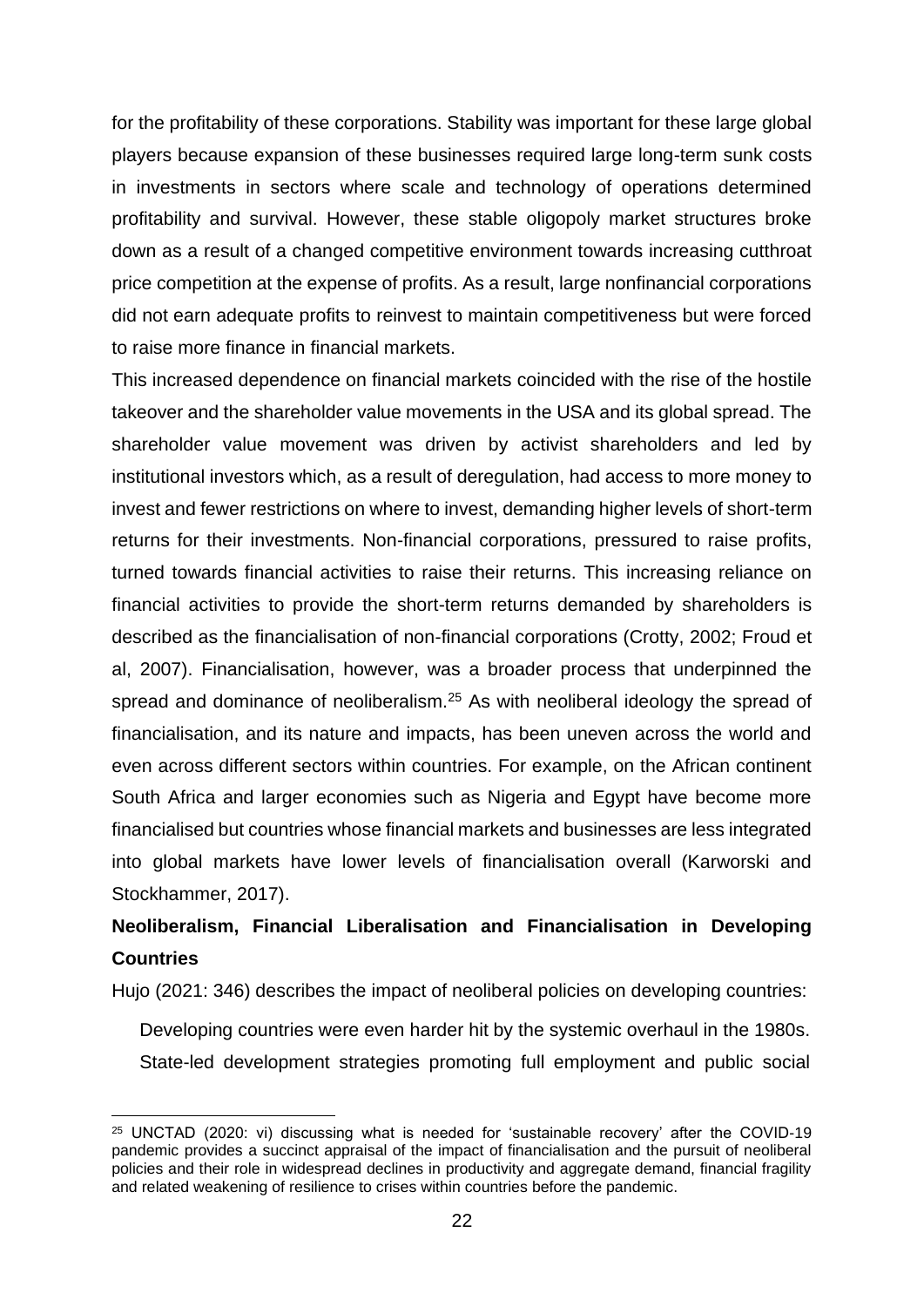services adopted by developmentalist governments concerned with catching-up (typically represented by Latin America and East Asia), as well as by newly independent states striving to overcome the legacies of colonialism (typically represented by sub-Saharan Africa), were replaced with stabilization and structural adjustment policies (SAP), what was later called the Washington Consensus.

The damage to developing countries caused by Structural Adjustment Programmes and the Washington Consensus will not be covered here as it is well documented (see for example, Beckman, 1992; Chang, 2003; Cornia et al., 1987; Mkandawire and Soludo, 1998). Industrial policy and adoption of import substitution policies in developing countries, particularly the Asian Tigers, was supported by active state involvement in, and regulation of, financial markets and cross-border financial flows. The role of the state in finance extended to increased state control over savings, development finance institutions, state influence over allocation of finance by private financial institutions towards national industrialisation plans, capital and exchange controls, and management of exchange and interest rates (Woo-Cummings, 1999; Epstein and Grabel, 2007, Eichengreen (2008). Increased state control over developing country financial institutions and allocation of finance was crucial after colonial powers and imperial banks shaped financial systems to support wealth extraction from colonies and to service colonial and settler businesses and populations (Mohamed, 2014). Mainstream economists used the term 'financial repression' to dismiss state regulation and involvement in finance as distortionary and said that it starved savings poor developing countries of the capital it required for investment (McKinnon, 1973, Shaw, 1973). The Washington Consensus called for the liberalisation of financial markets and the post-Washington Consensus, while recognising that unregulated finance and capital flows are dangerous, at least post-GFC, proposed continued liberalisation of finance and at best temporary use of capital controls within a mainstream approach to macroeconomic policy (see for example, IMF, 2012).

During the 1980s and 1990s many developing countries were involved in sweeping financial liberalisation, removal of capital controls and also notably establishment and rapid expansion of stock markets (Singh, 1997). Liberalisation of finance initially led to massive surges of capital inflows through foreign bank lending in the 1980s. After the 1980s international debt crisis, surges of capital into developing countries occurred

23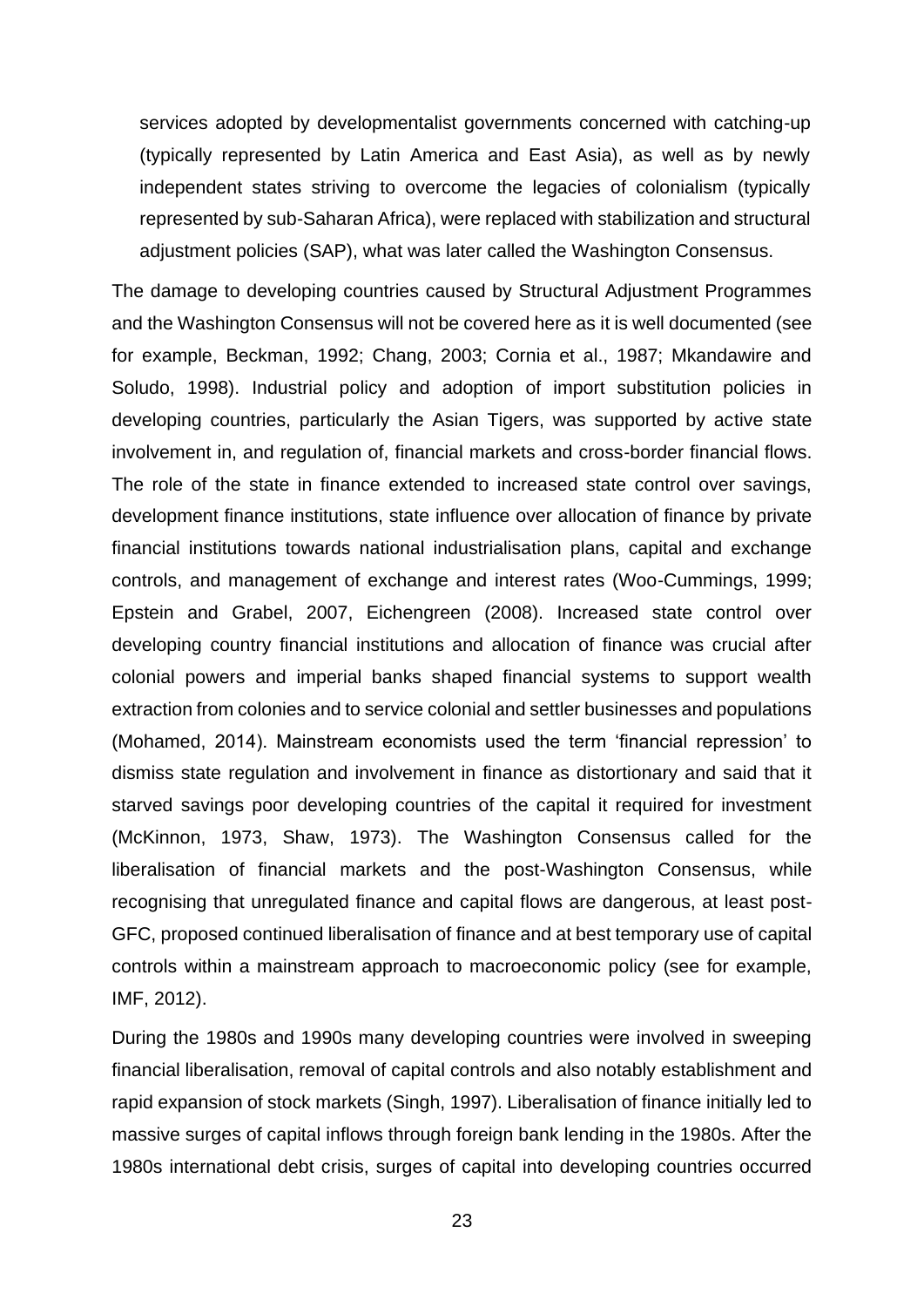largely through short-term portfolio capital flows. Palma (2000) says, 'no matter how hard financially-liberalised LDCs have tried in the last quarter of a century to deal with the problem of sudden and massive surges in capital inflows, they have ended up in a financial crisis'. Palma's study shows that different developing countries absorbed surges in capital inflows differently. The role of financial institutions, nonfinancial corporations and the state all influenced how surges in capital inflows were used in the host economies. For example, in Brazil much of the short-term foreign capital flows were sterilised; in Thailand and the Philippines they were directed towards financial and real estate speculation and debt-driven consumption; and in South Korea much of it was (unwisely) used to finance uncoordinated and excessive long-term fixed investments by the private sector.

Volatile short-term capital flows create systemic financial instability related to the potential for panic and capital flight out of countries by foreigners and residents. It is also associated with macroeconomic fragility as surges in short-term flows affect key macroeconomic variables, notably the exchange rate and movements in both the current account and financial accounts of the balance of payments, and it affects dynamics and sentiment in domestic financial markets, including private and sovereign debt markets. And, as many governments of developed country states realised after WW2, open capital markets reduce macroeconomic policy sovereignty to implement redistributive welfare, infrastructural and industrial development programmes. Liberalisation of capital controls has led to speculative booms and busts in stock markets that caused allocation of capital away from long-term productive investments. Currency and maturity mismatch risks make short-term capital flows unsuited for longterm investments in industry and productive sectors.

The liberalisation of cross-border capital flows is not a form of financialisation as such but has been a catalyst for increased financial activities, 'deepening' financial markets and financialisation in many countries. This is the case particularly where these flows have been absorbed into speculation in financial and real estate markets and increasing household debt. The increased flows have intensified the use of derivatives, including securitisation of debt. Over the past two decades, they have increased the influence of foreign institutional investors over domestically-listed firms. Developed country institutional investors have been at the vanguard of the shareholder value movement and demanded higher, short-term returns on their portfolio flows (Lazonick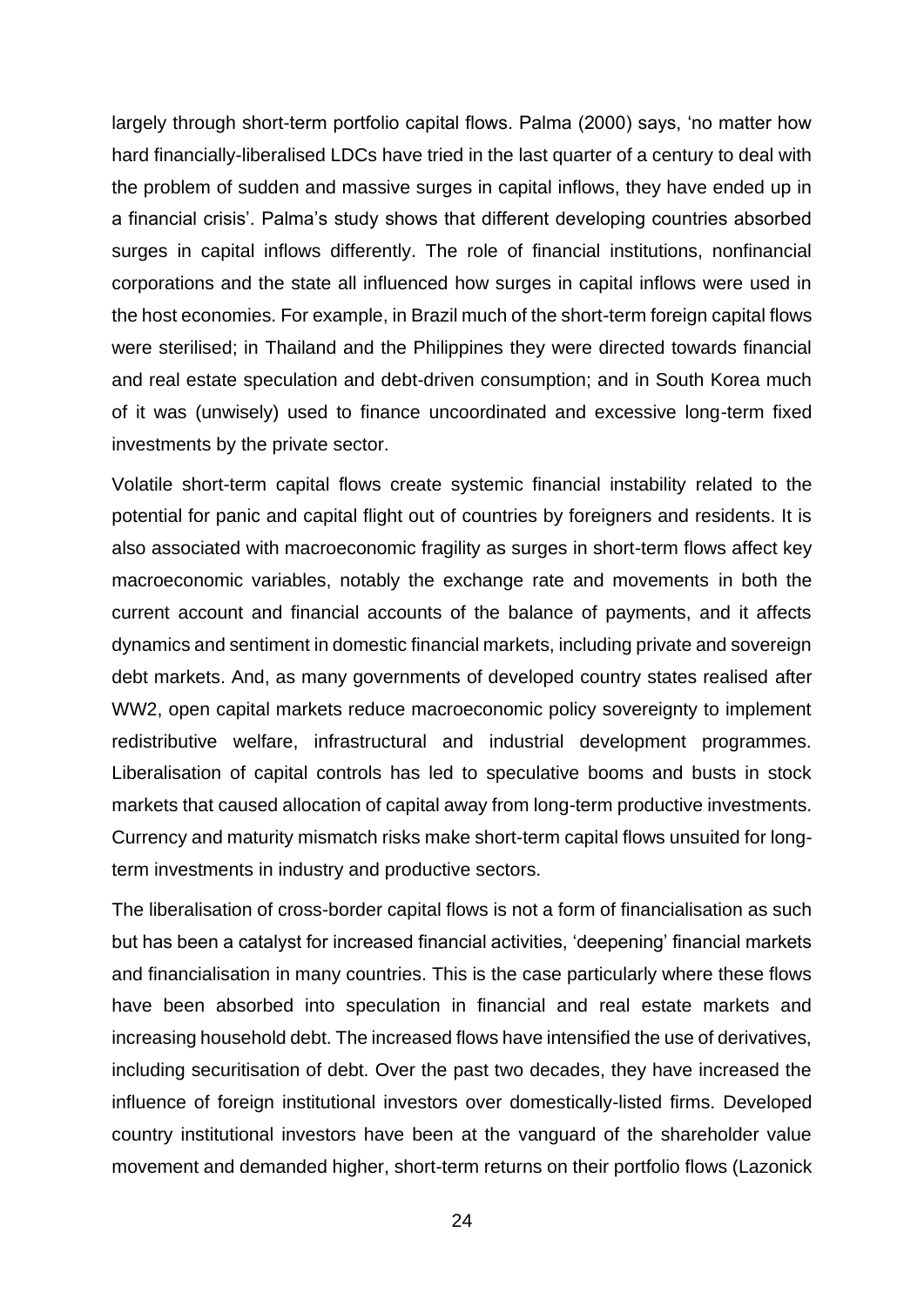and O'Sullivan, 2000). Developing country institutional investors have followed this practice. In fact, institutional investors of both developed and developing countries have expanded as global capital flows have risen and they have also increasingly diversified their portfolios out of their host countries (Pazarbaşıoğlu et al, 2007; Fichtner, 2020).

Even though finance and the power of institutional investors has grown during the neoliberal era, the role of the state (and its potentially enhanced role) in the allocation of finance, financial market formation and regulation should not be dismissed or underappreciated. Finance operates under conditions and laws decided by the state. The extent to which countries have become neoliberalised, the extent of financialisation and the role and influence of finance occurs within parameters set by the state. The experience with increased numbers of financial crises since the start of the neoliberal era shows that neoliberalisation of finance and financial markets requires an active role of the state. Helleiner (1994), writing before the Asian financial crisis of 1997, made the point that neoliberalism and financial market deregulation has not led to a smaller role for the state. He says that the role of the state has grown as it changed from regulation to avert financial crises to cleaning up and bailing out finance after crises. And these remain after the GFC but also complemented by the wish to avert contagion for which the possibility of capital controls has been tentatively mooted.

The experience after the global financial crisis of 2008 has been that inadequately regulated finance requires a more active and larger role for the state. States are also able to influence the evolution of the financial system within a country through financial market formation and the structure and regulation of institutions involved in trading and price formation of financial instruments. This regulation and governance includes the role of the state and state ownership and control over these institutions and creation and transacting within these markets. A good example is provided by Petry et al (2021) who give an indication of how variegated are both capital markets and the processes by which those markets contribute to financialisation in developing countries. They examine how different approaches to regulation of securities exchanges in certain increasingly financialised developing countries affect the shape and outcomes in capital markets. They find that there is a continuum with some states choosing greater degrees of neoliberalism. They point out that "there is clear variation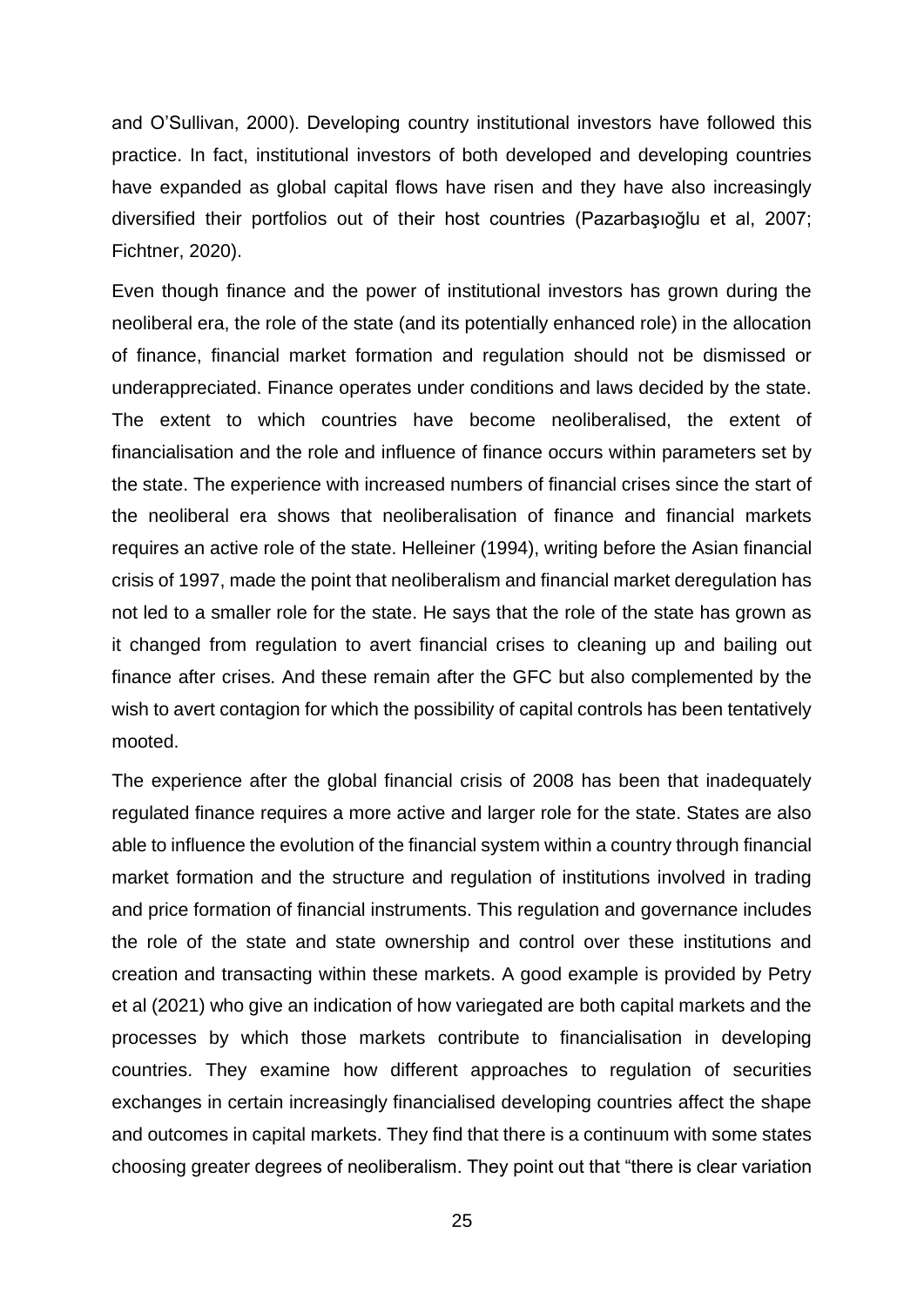in the extent to which the quest for private profit is allowed to reign freely in these capital markets" (p.15). They also make the important point that profit creation does not have to be the only function of these markets but that they can also be organised to facilitate broader state objectives.

#### **Developmentalism within the Neoliberal Era**

In taking forward lessons for economic transformation from our discussion of the global/macro context, industrial policy and the DSP, we highlight the following. First is to specify the nature of contemporary, global capitalism, not least as the context within which national policymaking is proposed and implemented with corresponding outcomes. Here, as emphasised in our introduction, we point to the role of globalised production as well as the neoliberalisation of economic and social reproduction, something which renders current circumstances considerably different than those that prevailed during the golden age of the DSP. More specifically, neoliberalism has been underpinned by financialisation, and the associated proliferation and accumulation of financial assets without this necessarily leading to satisfactory levels of effective investment in either public or private sectors, quite apart from rendering the (global) economy susceptible to (financial) crises. And the presence and strength of financial interests have been considerably enhanced with corresponding effects felt across economy, politics, ideology and cultures.

Indeed, the vast majority of the burgeoning literature on financialisation across heterodox political economy and the social sciences, even if negligible within mainstream economics, has emphasised not only too much finance but, equally, the more finance there is the worse are a whole range of economic and social dysfunctions. The core reason for this is that financialisation is strongly attached to (the interests of) short-term speculative finance at the expense of longer-term productive or other functional goals. Given just how much expansion there has been of financial markets, with the spread of asset types, alongside poor economic and social performance relative to the post-war golden age, it is hardly surprising that there should be simple correlations between growing finance and poorer performance, especially in the wake of the GFC. However, we would emphasise that the association of financialisation with, for example, lesser real in favour of speculative investment is far from universal. Financialisation can also be associated with what might be termed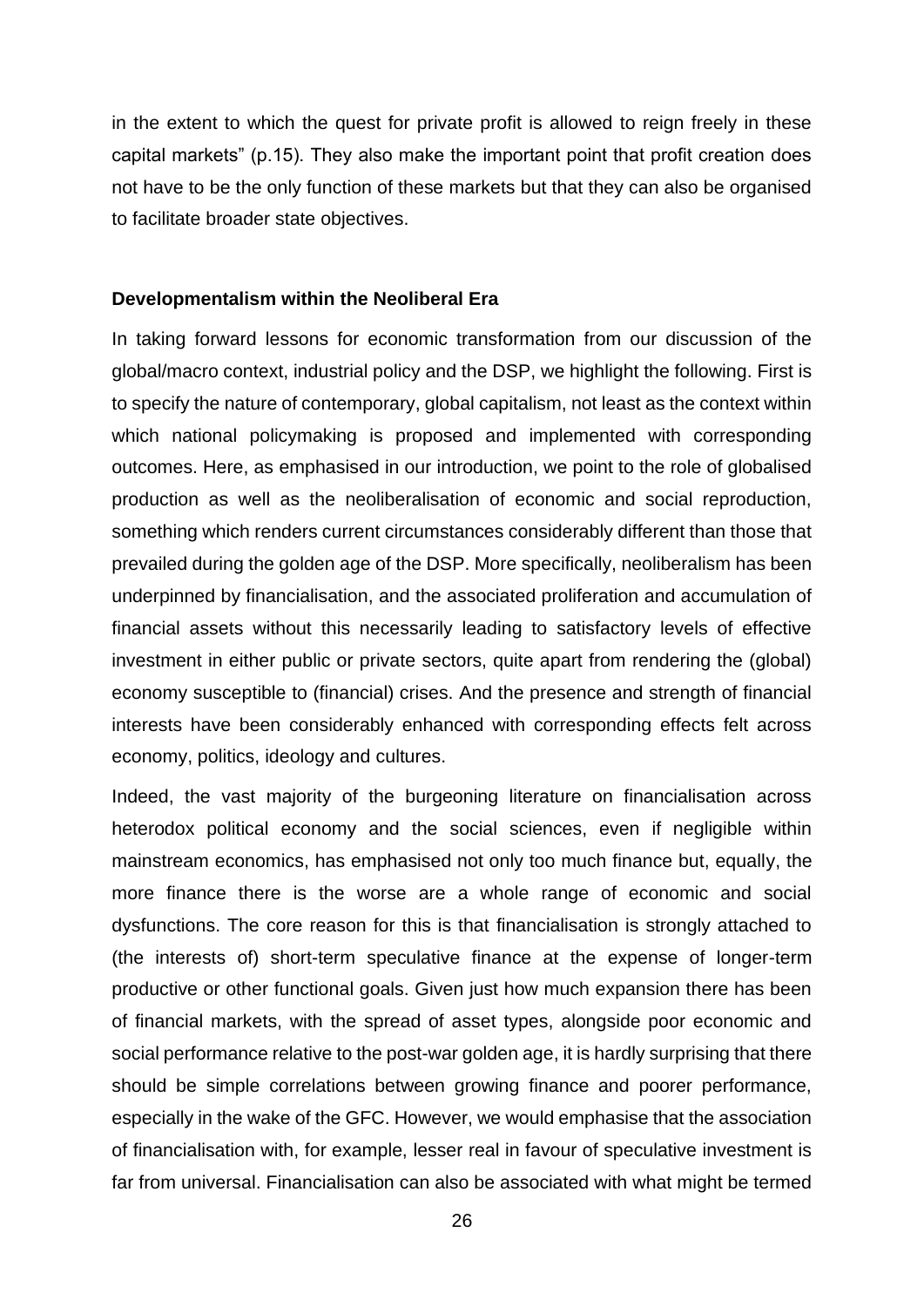the political economy of excess, most obvious in the expansive reliance upon fossil fuels as well as over-supply and maldistribution of food (with as many suffering malnutrition through obesity as undernutrition across the globe).

This points to a deeper insight concerning financialisation. It is not only that it can have differentiated effects across sectors of activity but the mechanisms by which it does so are themselves highly differentiated, just as is the incidence and impact of finance from sector to sector and from country to country. This is the first light in which we can upgrade, or update, the DSP. Certainly, the success of the east Asian NICS depended upon targeted finance and support from the state in conformity with industrial policies adopted but this was not seen as particularly problematic in terms of potential obstacles posed by financial interests themselves.<sup>26</sup> The situation in contemporary capitalism is very different, with the deregulation of financial markets, and limited and ineffective reregulation in the wake of the GFC, as opposed to state command over, and direction of, financial resources in support of concerted policymaking. Significantly, the glaring developmental success of China has been based upon unprecedentedly large-scale reliance upon bank finance of productive investments but such finance has been directed by the state in pursuit of its designated policies.

In short, developmentalism will depend upon taking command of financial resources in order to guarantee appropriate levels of investment in appropriate directions in conformity with targeted policy. Paradoxically, in what might be termed the third phase of neoliberalism,<sup>27</sup> and despite its ideology to the contrary, closer relations have been forged between the state, finance and private enterprise in the attempt to rekindle profitable growth through such collaborations, with economic and social infrastructure to the fore.<sup>28</sup> Illustrative has been the rise of Public Private Partnerships.<sup>29</sup> These need to be built upon and expanded but by substituting developmental goals for speculative or other profitmaking.

<sup>&</sup>lt;sup>26</sup> At least until the South Korean chaebol, for example, sought to engage in speculative and international financial markets in conflict with state policy, some considering this to underpin the Asian financial crisis of 1997/98.

 $27$  The first phase might be shorthanded by the moniker, shock therapy, and the second by Third Wayism (with financialisation as a common motif). In a South African context, these phases have tended to overlay one another, see Fine (2016a and 2019).

<sup>&</sup>lt;sup>28</sup> For this in the context of the DSP and its latest incarnation as piecemeal intervention, see Bohrt et al (2020).

 $29$  See Gideon and Unterhalter (eds.) (2020).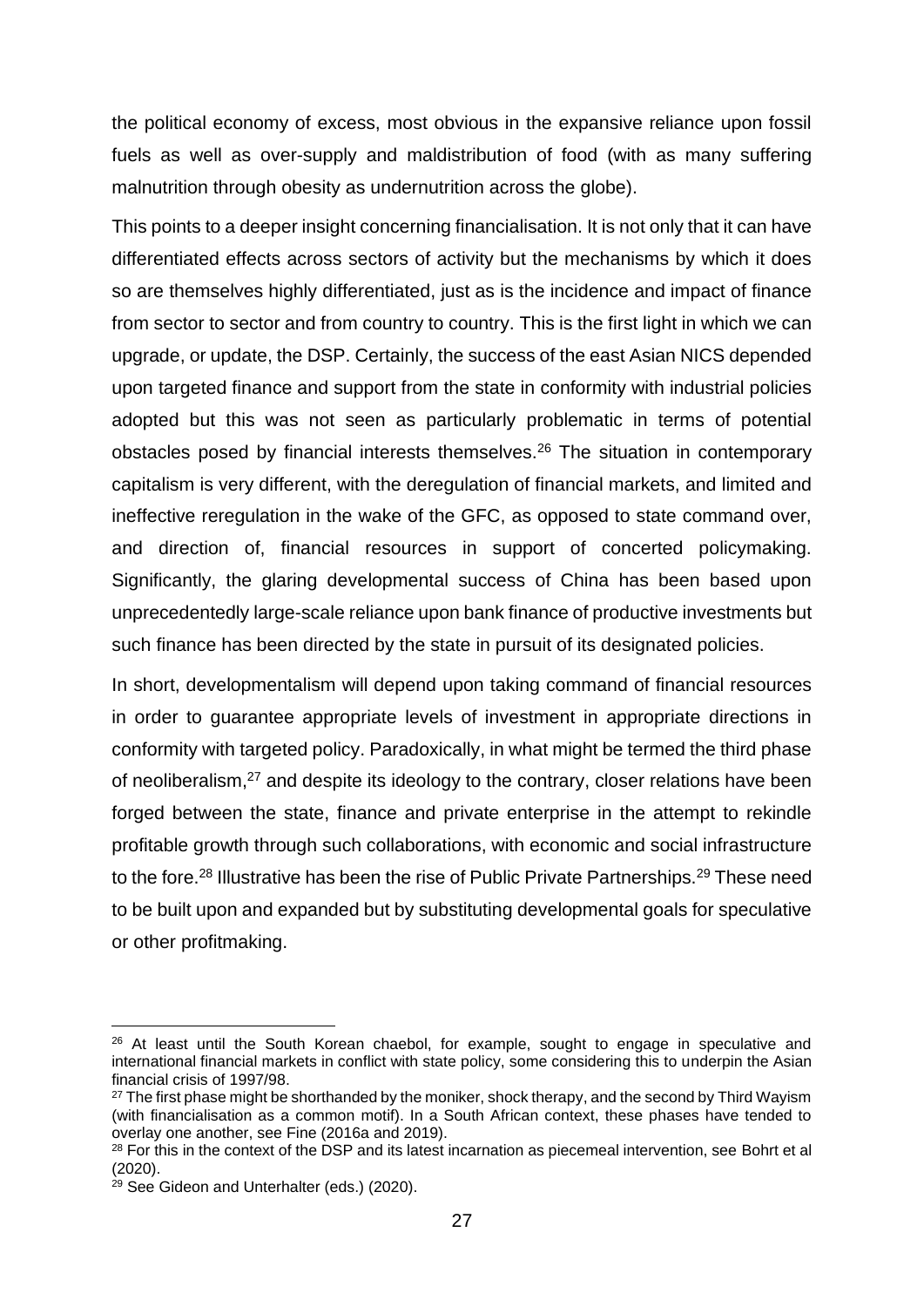Such initiatives point to a second aspect for upgrading the DSP, and that is to extend its scope beyond industrial policy as such to other sectors of the economy, even if industrialisation as such is taken as central to economic and social transformation. But that is not to denigrate the role to be played by agriculture, services and economic and social infrastructure. One reason to incorporate these into the DSP is because there is both convergence and overlap between them and "industry", especially in light of new technologies. Manufacturing can both subcontract and incorporate services; agriculture is (increasingly) industrialised; and social and economic infrastructure is vital for industrial performance from research and development through energy and transport to a healthy, housed and educated workforce.

As observed, one of the major limitations of the DSP has been its neglect of social policy. Significantly, this neglect, as Mkandawire (2010: 50) observes, is complemented by the presumption that developmental states no longer offer the potential on which to construct social policy let alone to include it as part of the developmental state:

One quite remarkable feature of the new social policy focused on MDGs … is that the status and the requisite capacity of the state differ radically from the historical "success stories". Thus far, these policies are tethered to the demise of the "developmental state", both as a reality and as an aspiration.

In response, first, as observed, there is no need to treat social policy as different from industrial policy as outlined previously, once recognising that social policy does itself offer general or horizontal and social provision. The education, housing and health systems are imperative for industrial performance and industrial policy neglects them at its peril. Second, by the same token, even if often primarily within the public sector, social is akin to industrial policy because it is sectoral, using inputs through a chain of provision to provide outputs even if these might be designated as public goods (and subject to various degrees of commercialisation including privatisation).

Until the Washington Consensus, mainstream social policy was dominated by the idea of creating and/or improving a welfare state, as an aspect of developmental modernisation. It had its counterpart in critical literature in terms of whether welfare provision was adopted to be functional for the capitalist economy (in material and legitimising roles) or as a response to working class struggle to ameliorate conditions under capitalism (the so-called political economy of the welfare state). Over the period

28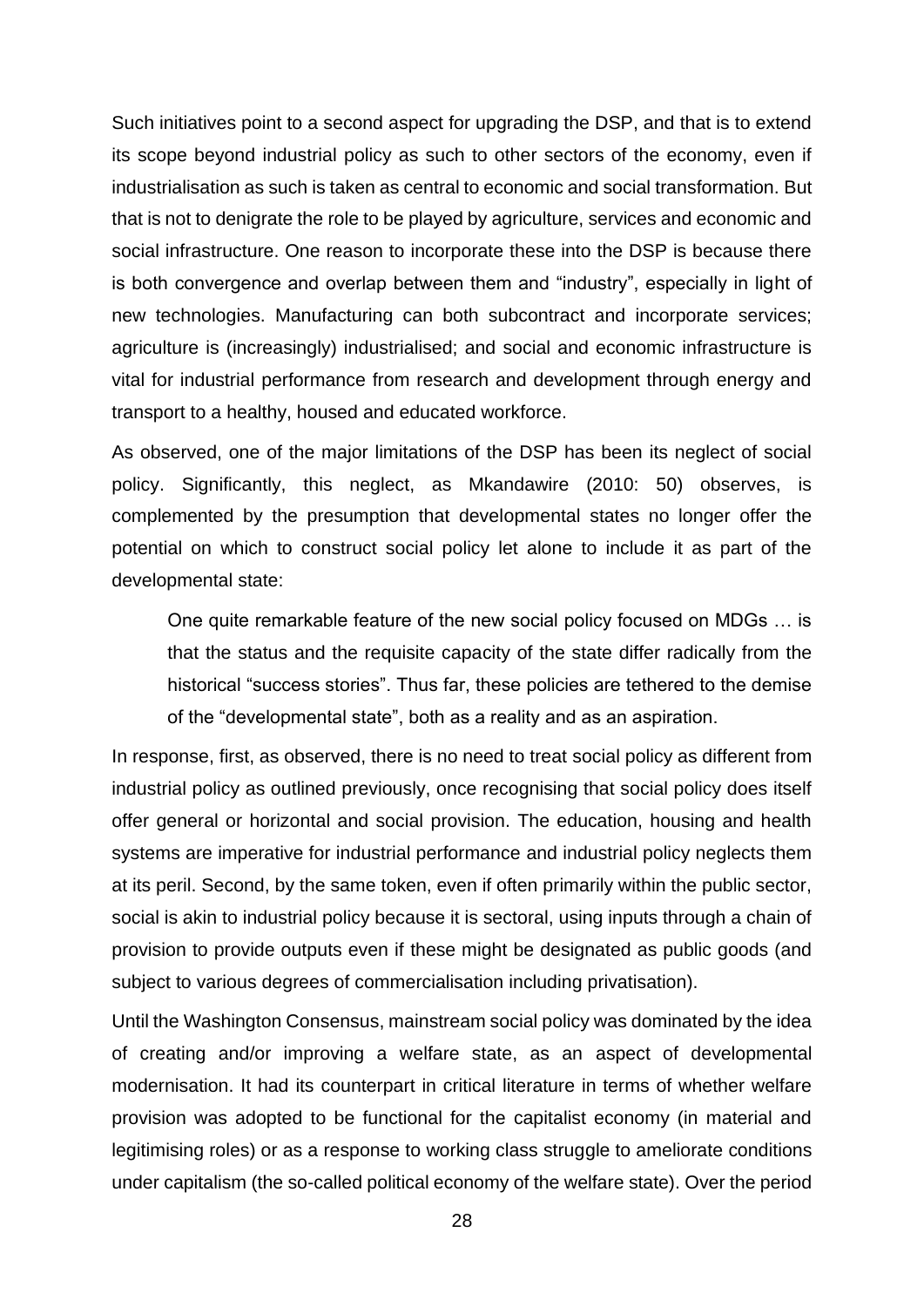of neo-liberalism, these traditions have been lost and two new orthodoxies have emerged. One is the welfare regimes approach associated with Esping-Andersen in which three ideal types (liberal, Scandinavian and authoritarian) are uncomfortably retro-fitted to developed countries and then, even more uncomfortably, extrapolated to developing countries where the lack of (retro-)fit between ideal types and empirical realities is cruelly exposed (whatever their legitimacy across different social policy programmes within developed countries). In short, the welfare regime approach does not work for developing countries, is insensitive to differences across sectors, and does not form the basis for developmental or transformative policy since policy is caught within a designated regime with no apparent escape clause!<sup>30</sup>

The second now less than novel approach to social policy is associated with the new welfare economics which has taken neo-liberal antipathy to welfare (and its own commitment to privatisation and user charges) as point of departure to see welfare provision as a game in which the state and citizen strategize in relation to one another on the basis of different information and objectives (meeting minimum standards of living at minimum cost for the state, for example, but maximising income for minimum work by the individual). This approach is deficient in two respects. On the one hand, in specifying social policy as a response to individual risk and vulnerability, it overlooks the systemic and enduring nature of economic and social reproduction, treating social policy as if it were the response to short-term shocks as opposed to a component part of development itself. On the other hand, like the welfare regime approach even if based on universal deductive principles (merit goods, optimisation, market imperfections, etc) as opposed to ideal types, the new welfare economics is insensitive to the contextual differences that mark both countries and policies in terms of individual aspects of welfare provision. Child education means different things in different places at different levels of development, and is also provided and poses challenges that differ by context. The issue, then, is how to deal with the specificity of particular elements of social policy, in terms of their diversity of causes, content and consequences, without losing grip of the bigger picture.

For the latter, pioneered by UNRISD, emphasis has been on locating welfare provision within the framework of the developmental welfare state. This has the advantage of foregrounding systemic change in both targeting development, welfare and the role of

<sup>30</sup> See Fine (2016c and 2017).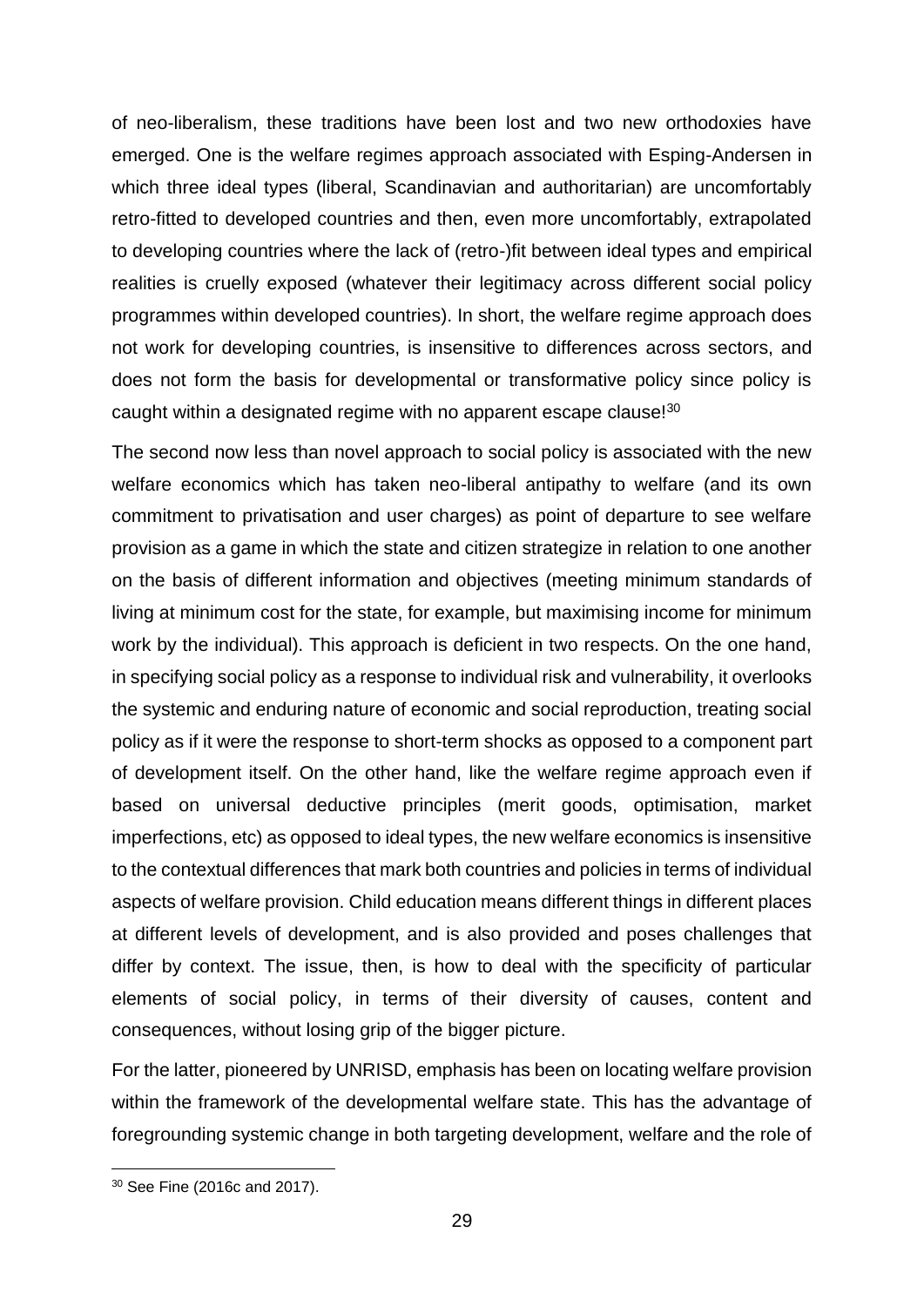the state. The approach also remains sufficiently open to be able to accommodate different aspects and trajectories to development and welfare provision.

Where does this leave the promotion of social policy and alternative public sector provision into the future?<sup>31</sup> Initially, we can draw two general lessons. First, there is a need to insulate public provision from financialisation (the direct or indirect effects of turning provision into a financial asset however near or distant). Privatisation does incorporate finance directly with provision becoming subject to the vagaries of stakeholder value on the stock market; subcontracting does it indirectly as the firms involved require their own financial imperatives to be observed. In short, the vulnerability of public sector provision to erosion and distortion is a consequence of the absence of broader supportive institutions and policies in the wake of three decades of neoliberalism. Alternative public sector provision, and new, broader policy capacities, and corresponding means and sources of finance, must be built in tandem in the differentiated context of specific locations and of what is being provided, across the water, health, energy, transport, housing systems, etc.<sup>32</sup>

# **Concluding Remarks**

Drawing on both developmental experience and developmental scholarship, we have attempted in this chapter to push for a more critical and rounded approach to economic and social transformation, especially in light of the reduced and skewed terms and content in which the issue has been confined despite the varieties of responses to the extremes of neoliberalism that have been prompted by its unavoidable travails, from GFC, the environment to pandemic … and beyond. But we are equally mindful that this remains a necessary if academic exercise. There is a view, held with greater or lesser conviction, that economists rule the policy world, even beyond the economic,

 $31$  For an interesting take on neoliberal social policy, see Laruffa (2021):

the promotion of social policy … is largely informed by logics that make this agenda compatible with the epistemological and distributive aspects of the neoliberal framework: the application of the economic rationale and the cost–benefit logic to all domains of society and the protection (if not the promotion) of the interests of the economic and financial elites. Hence, contrary to the widespread assumption that promoting social policy is enough to overcome neoliberalism, this study corroborates the view that it is insufficient to focus on social policy generosity: it is necessary to investigate also the underlying rationale and goals informing social policy promotion, interrogating the extent to which these challenge the epistemological and distributive core of neoliberalism.

<sup>&</sup>lt;sup>32</sup> See Bayliss and Fine (2021) whose beginnings can be found in an introductory section to the MERG Report on social and economic infrastructure which was not published but is available as Fine (1996).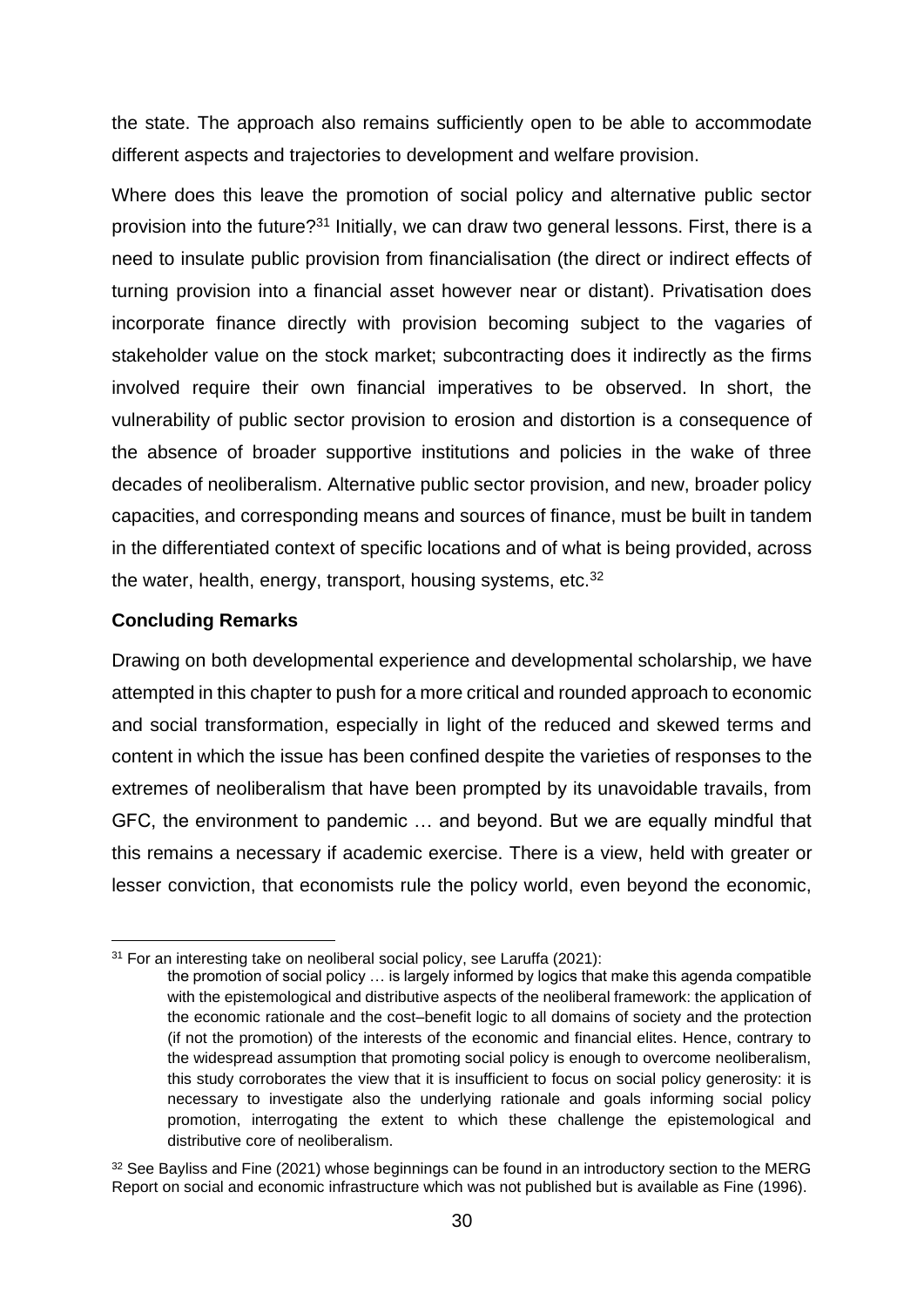and the demise of Keynesianism and interventionism more generally, and the corresponding rise of various versions of monetarism, are closely reflected in neoliberal policymaking.

Our view is different, placing much less emphasis on the role of economists as such. When Mrs Thatcher first pioneered the British version of monetarism, it was intellectually inspired by one or two academic economists held in low regard by their peers, with 364 professors signing a letter to the Times deploring the policies involved. If we still remain convinced of the influence of academic scribblers, consider two other major issues of our time. One is the environment, where we can only be astonished by the extent to which well-established climate science continues to be ignored in the breach in practice. The other is social policy where, for most academic practitioners, the Scandinavian model of welfarism remains the gold standard even though it is being eroded on its own turf, with privatisation, commercialisation and austerity the order of the day. We might also add, to put it polemically, that South Korea had no idea it was a developmental state until told so by western social scientists, and its success, and subsequent "death", were based upon the absence and then presence of ATKEs, American-trained Korean economists, respectively.<sup>33</sup> In Japan, its period of developmentalism was also marked by the absence of (western) economists, other than Marxists!

The point then is not that academic endeavour is without influence or even futile. But it has to be placed within the context of which ideas are liable to be picked up and acted upon in contemporary conditions. Here, neoliberalism has done its work in ways that have gone far beyond the world of ideas. The supposed rolling back of the state in deference to the market has been nothing of the sort. Rather, the state has continued to be highly interventionist if more attuned to the needs of capital in general and of finance, and financialisation, in particular. What has been rolled back are the institutions, and the powers that informed them, associated with more progressive policymaking, not least with the decline in the strength and influence of trade unions. And, subsequently, what has been rolled out are more centralised, authoritarian and closed forms of governance in which the revolving doors between politics, policymaking, commerce and the media have come to the fore together with more or

<sup>33</sup> ATKE became an acronym as students sought their training abroad with the orthodoxy.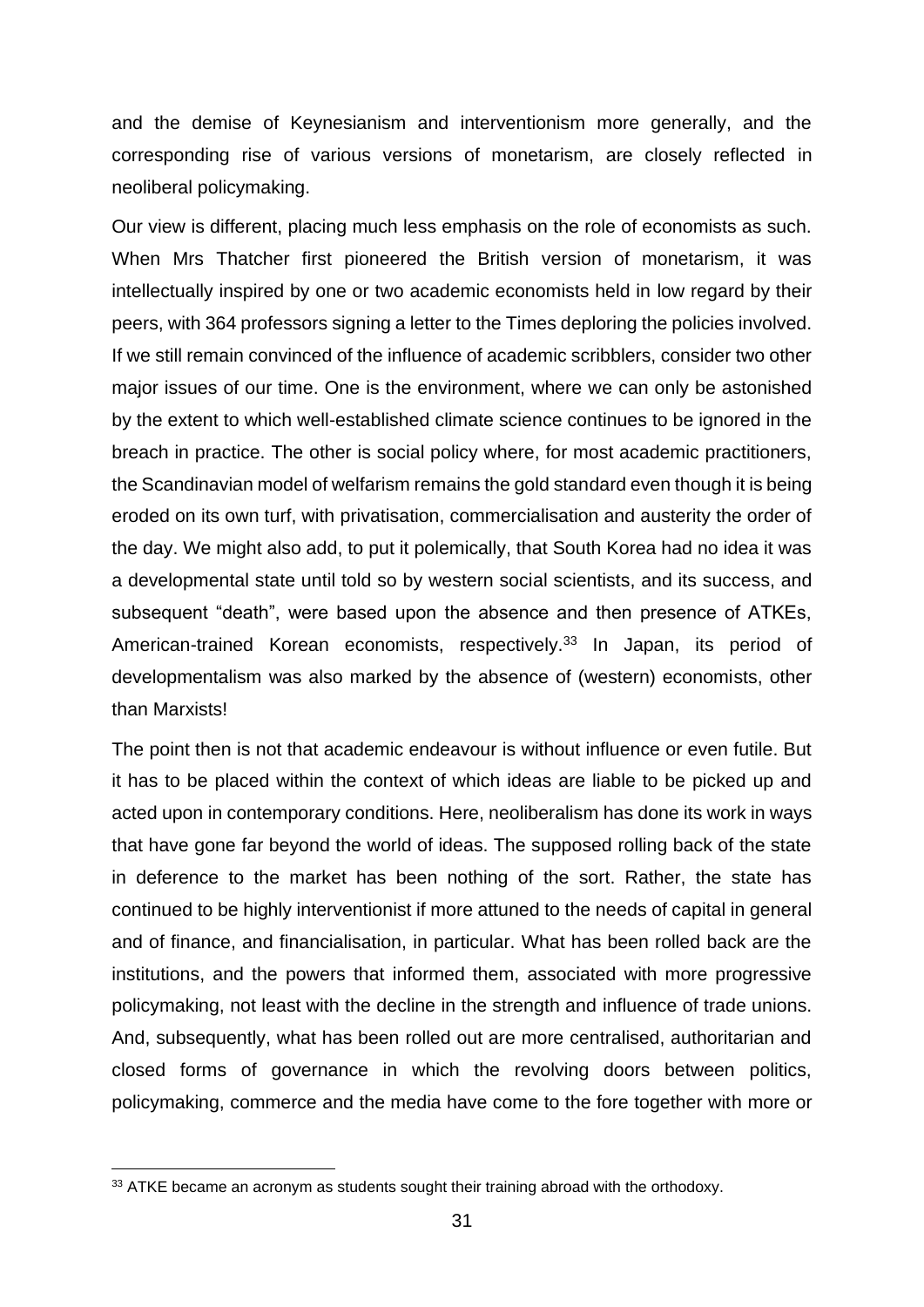less maverick and corrupt leaderships as progressive forms of checks and balances have been eroded.<sup>34</sup>

It follows that the prospects for developmental transformation in progressive directions involves building and rebuilding progressive movements for change, in detail across specific issues and in coordination with one another. Where these opportunities will arise, and how successful they can be, remains uncertain. But opportunities will derive from what will be the increasing inadequacies of globalised, financialised, neoliberalised economic and social reproduction, and the increasingly transparent deployment of the state to promote the interests of the few at the expense of the many.

# **References**

Amsden, A. 1989. *Asia's Next Giant: South Korea and Late Industrialization*. New York: Oxford University Press.

Amsden A. 2008. 'The wild ones: industrial policies in the developing world', in Narcis, S. and Stiglitz, J. (eds.) *The Washington Consensus Reconsidered: Towards a New Global Governance*. London: Oxford University Press, 95-118.

Andreoni, A., Mondliwa, P., Roberts and Tregenna, F. (eds.) 2021. *Structural Transformation in South Africa: The Challenges of Inclusive Industrial Development in a Middle- Income Country*. Oxford: Oxford University Press.

Ashman, S., Fine B. and Newman. S. 2013. 'Systems of accumulation and the evolving South African MEC', in Fine, B. Saraswati, J. and Tavasci, D. (eds.) *Beyond the Developmental State: Industrial Policy into the 21st Century*. London: Pluto, 245- 67.

Ashman, S., Fine B. and Karwowski, E. 2018. 'Introduction to the Special Section "Financialization in South Africa"'. *Competition & Change*, 22 (4), 383-87.

Bayliss, K. and Fine, B. 2021. *A Guide to the Systems of Provision Approach: Who Gets What, How and Why.* Basingstoke: Palgrave MacMillan.

Bayliss, K., Fine B. and Van Waeyenberge, E. (eds.) 2011. *The Political Economy of Development: The World Bank, Neoliberalism and Development Research*. London: Pluto.

<sup>&</sup>lt;sup>34</sup> For how this has impacted upon the South African developmental state, or lack of one, in the context of BEE, see Mabasa (2020).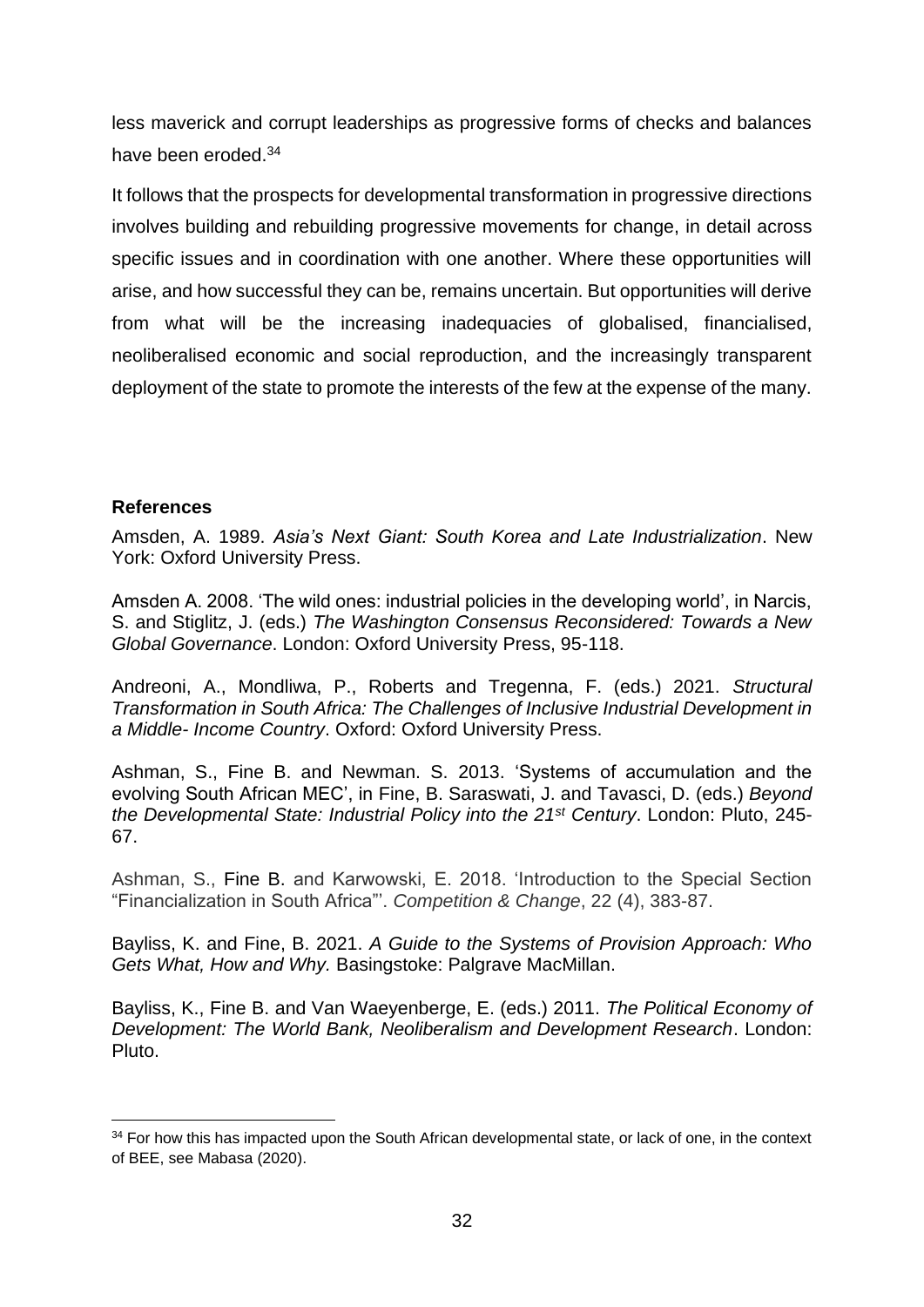Beckman, B. 1992. 'Empowerment or repression? The World Bank and the politics of adjustment', in Gibbon, P., Bangura, Y. and Ofstad, A. (eds.) 1991. *Authoritarianism, Democracy and Adjustment. The Politics of Economic Reform in Africa*. Uppsala: Scandinavian Institute of African Studies, 83–105.

Block, F. 1977. The Origins of International Economic Disorder; *A* Study of United States International *Monetary Policy from World War II to the Present.* Berkeley, CA: UCLA Press.

Block, F. 2008. 'Swimming against the current: The rise of a hidden developmental state in the United States'. *Politics and Society*, 36 (2), 169–206.

Boffo, M., Fine, B. and Saad-Filho, A. 2018. 'Neoliberal capitalism: The authoritarian turn', in L. Panitch, L. and Albo, G. *A World Turned Upside Down?, Socialist Register, 2019,* London: Merlin Press, 247-70.

Bohrt, M., Graizbord, D. and Heller, P. 2020. 'Toward a spatial measure of twenty-firstcentury developmental state capacity'. Sociology of Development 6 (2): 250-274

Boschma, R. 2021. 'Global value chains from an evolutionary economic geography perspective: A research agenda'. Papers in Evolutionary Economic Geography no. 21.34, Utrecht University. [https://www.researchgate.net/publication/355929162\\_Global\\_Value\\_Chains\\_from\\_a](https://www.researchgate.net/publication/355929162_Global_Value_Chains_from_an_Evolutionary_Economic_Geography_perspective_a_research_agenda) [n\\_Evolutionary\\_Economic\\_Geography\\_perspective\\_a\\_research\\_agenda,](https://www.researchgate.net/publication/355929162_Global_Value_Chains_from_an_Evolutionary_Economic_Geography_perspective_a_research_agenda) accessed 5 January, 2022.

Chang, H.-J. 1994. *The Political Economy of Industrial Policy*. Basingstoke: Macmillan.

Chang, H.-J. 2002. *Kicking Away the Ladder – Development Strategy in Historical Perspective*, London: Anthem Press.

Cornia, G., Jolly, R. and Stewart, F. 1987. *Adjustment with a Human Face: Protecting the Vulnerable and Promoting Growth*. *Vol. 1: A Study by UNICEF*. London: Oxford University Press.

Cornwall, A. and Eade, D. (eds.) 2010. *Deconstructing Development Discourse: Buzzwords and Fuzzwords*. Warwickshire: Practical Action Publishing.

Crotty, J. 2002. 'The effects of increased product market competition and changes in financial markets on the performance of nonfinancial corporations in the neo-liberal era'. Working Paper no. 44, Political Economy Research Institute, University of Massachusetts, Amherst.

Deraniyagala, S. and Fine. B. 2001. 'New trade theory versus old trade policy: A continuing enigma'. *Cambridge Journal of Economics*, 25 (6): 809-25.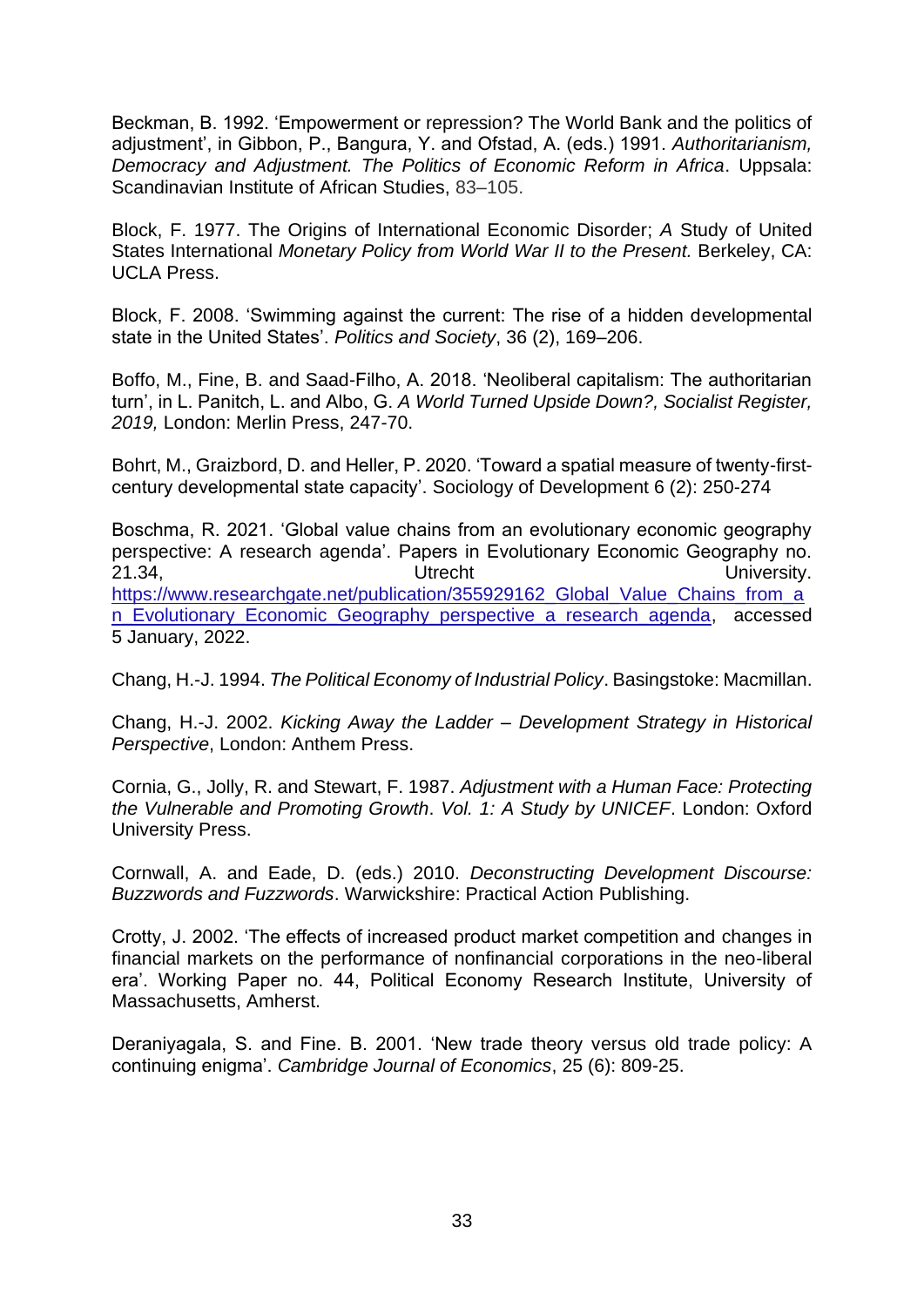Deraniyagala, S. and Fine, B. 2006. 'Kicking away the logic: Free trade is neither the question nor the answer for development', in Fine, B. and Jomo, K. S. (eds.) *The New Development Economics: After the Washington Consensus*. Delhi: Tulika, and London: Zed Press, 46-67.

Eichengreen, B. 2008. *Globalizing Capital: A History of the International Monetary System*. Princeton: Princeton University Press.

Epstein, G. 2005. 'Central banks as agents of economic development'. Working Paper no. 104, Political Economy Research Institute, University of Massachusetts at Amherst.

Epstein, G. 2009. 'Post-war experiences with developmental central banks: The good, the bad and the hopeful'. G-24 Discussion Paper no. 54, Geneva: United Nations Conference on Trade and Development.

Epstein, G. and Grabel, I. 2007. 'Financial policy training module'. International Poverty Centre, UNDP, Brasilia. [http://www.ipc](http://www.ipc-undp.org/pub/IPCTrainingModule3.pdf)[undp.org/pub/IPCTrainingModule3.pdf,](http://www.ipc-undp.org/pub/IPCTrainingModule3.pdf) accessed 2 January, 2022.

Felipe, J. 1999. 'Total factor productivity growth in east Asia: A critical survey'. *Journal of Development Studies*, 35 (4), 1-41.

Fichtner, J. 2020. 'The rise of institutional investors', in Mader, P., Mertens, D. and van der Zwan, N. (eds.) T*he Routledge International Handbook of Financialization.* Abingdon: Routledge, 265-75.

Fine, B. 1996. 'Some perspectives on the provision of social and economic infrastructure'. Prepared for, but not presented at, Workshop for South African Policy Makers, June, 1996. [https://eprints.soas.ac.uk/32961/1/MERGINTR.docx,](https://eprints.soas.ac.uk/32961/1/MERGINTR.docx) accessed 2 January, 2022.

Fine, B. 1997a. Industrial policy and South Africa: A strategic view'. NIEP Occasional Paper Series no. 5, Johannesburg: National Institute for Economic Policy.

Fine, B. 1997b. 'Privatisation and the restructuring of state assets in South Africa: A strategic view'. NIEP Occasional Paper Series no. 7, Johannesburg: National Institute for Economic Policy.

Fine, B. 1997c. 'Vertical relations in the South African steel industry'. NIEP Occasional Paper Series no. 13. Johannesburg: National Institute for Economic Policy, originally a report for NUMSA Investment Company, December.

Fine, B. 2011. 'Locating the developmental state and industrial and social policy after the crisis'. Background Paper no. 3 in UNCTAD (ed.). *The Least Developed Countries Report 2011: The Potential Role of South-South Cooperation for Inclusive and*  **Sustainable Development. Constant Development Development**. [https://eprints.soas.ac.uk/13440/3/Fine\\_unctadnotrack.pdf,](https://eprints.soas.ac.uk/13440/3/Fine_unctadnotrack.pdf) accessed 2 January, 2022.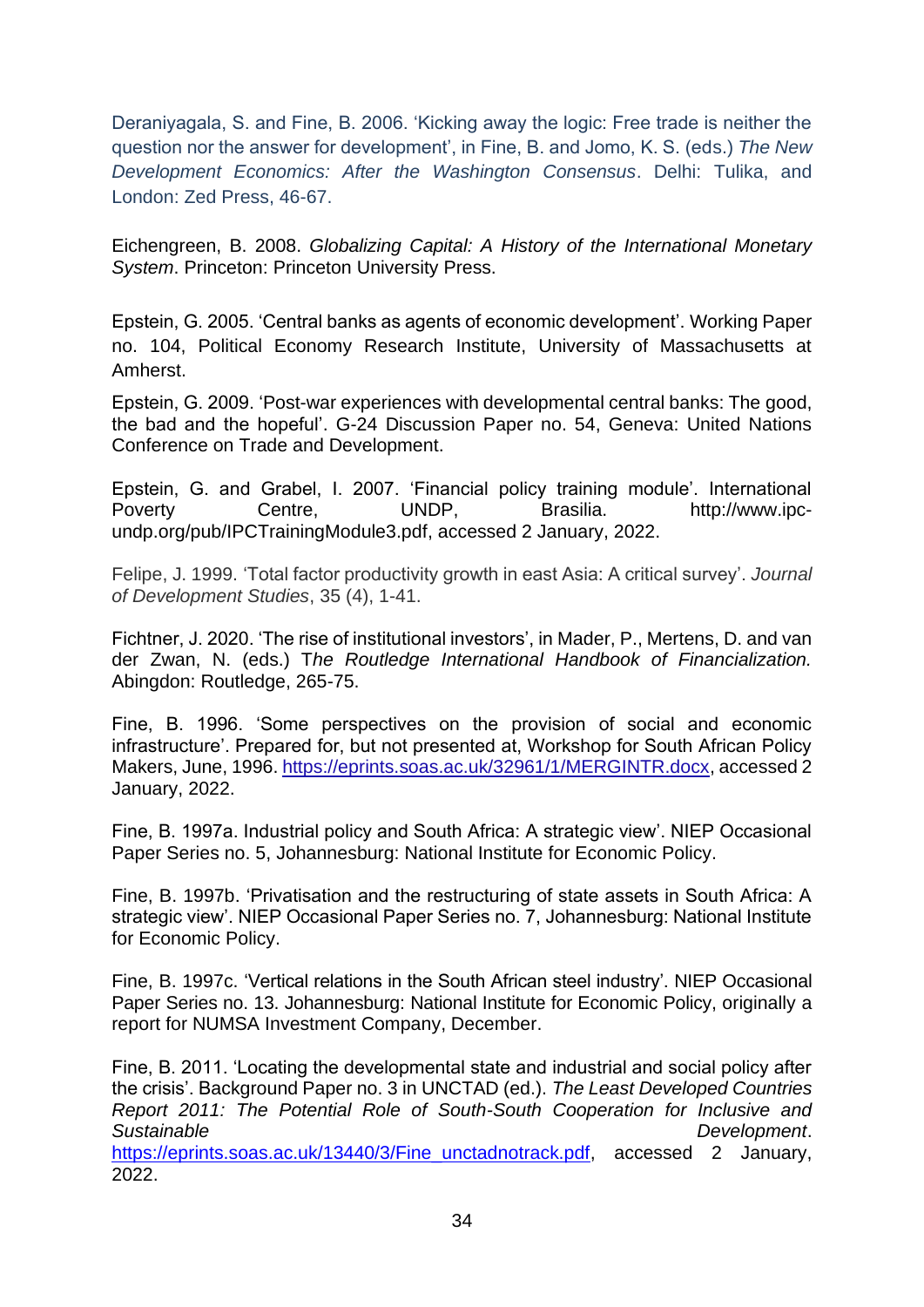Fine, B. 2013a. 'Beyond the developmental state: An introduction', in Fine, B., Saraswati, J. and Tavasci, D. (eds.) *Beyond the Development State: Industrial Policy into the Twenty-First Century.* London: Pluto Press, 1-32.

Fine, B. 2013b. 'Beyond the developmental state'. *African Communist*, 186, 40-54.

Fine, B. 2016a. 'Across developmental state and social compacting: The peculiar case of South Africa'. ISER Working Paper no. 2016/1. Grahamstown: Institute of Social and Economic Research, Rhodes University. [https://eprints.soas.ac.uk/34148/1/iserwp.pdf,](https://eprints.soas.ac.uk/34148/1/iserwp.pdf) accessed 2 January, 2022.

Fine, B. 2016b. *Microeconomics: A Critical Companion.* London: Pluto.

Fine, B. 2016c. 'The systemic failings in framing neo-liberal social policy', in Subaset, T. (ed.) *The Great Financial Meltdown: Systemic, Conjunctural or Policy Created?*. Cheltenham: Edward Elgar, 159-77.

Fine, B. 2017. 'The continuing enigmas of social policy', in Ye, I. (ed.) *Towards Universal Health Care in Emerging Economies: Opportunities and Challenges.* London: Palgrave MacMillan, 29-60.

Fine, B. 2019. 'Post-apartheid South Africa: It's neoliberalism, stupid!', in Reynolds, J., Fine, B. and Van Niekerk, R. (eds.) *Race Class and the Post-Apartheid Democratic State.* Pietermaritzburg: University of KwaZulu-Natal Press, 75-95.

Fine, B. 2020a. 'Framing social reproduction in the age of financialisation' in Santos, A. and Teles, N. (eds.) *Financialisation in the European Periphery: Work and Social Reproduction in Portugal*, London: Routledge, 257-72.

Fine, B. 2020b. 'Financialisation and development', new entry for fourth revised edition of the *Companion to Development Studies*. London: Routledge.

Fine, B. 2021a. 'Situating PPPs', in Gideon, J**.** and Unterhalter, E. (eds.) *Critical Reflections on Public Private Partnerships.* London: Routledge, 26-38.

Fine, B. 2021b. 'The vagaries and volatilities of mainstream development economics: A personal account', mimeo (for prospective edited collection).

Fine, B. 2022. 'From Marxist political economy to financialisation or is it the other way about?', in Fasenfest, D. (ed.) *Marx Matters*. Leiden: Brill, 43-66, forthcoming.

Fine, B., Johnson, D., Santos, A. and Van Waeyenberge, E. 2016. 'Nudging or fudging: The World Development Report 2015'. *Development and Change*, 47 (4), 640-663.

Fine, B. and Pollen, G. 2018. 'The developmental state paradigm in the age of financialisation', in Hyland, M. and Munck, R. (eds.) *Handbook on Development and Social Change*. Cheltenham: Edward Elgar, 211-27.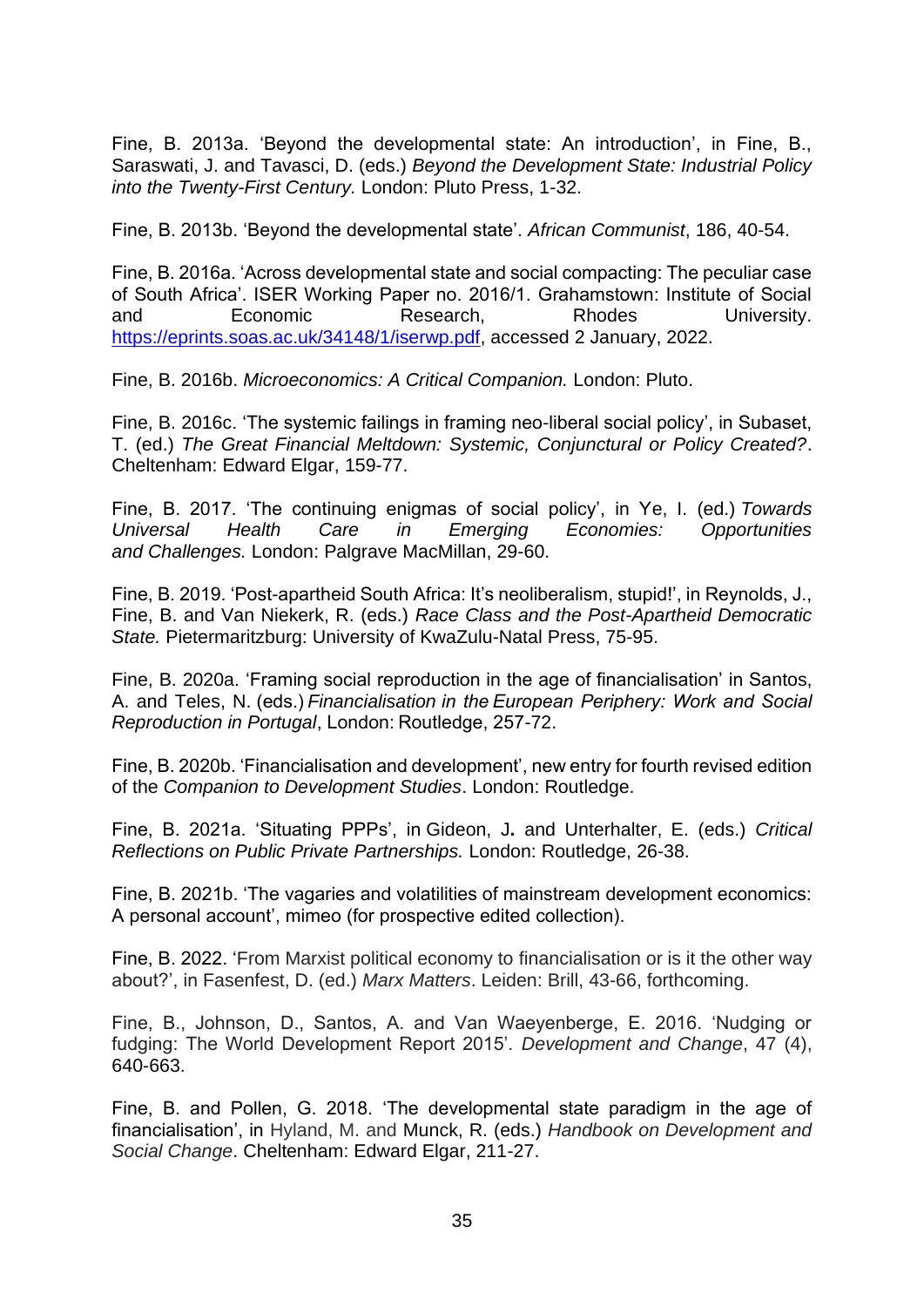Fine, B. and Rustomjee, Z. 1996. *The Political Economy of South Africa: From Minerals-Energy Complex to Industrialisation.* London: Hurst, and Johannesburg: Wits University Press.

Fine, B. and Saad-Filho, A. 2016. 'Thirteen things you need to know about neoliberalism', 43 (4-5), 685–706.

Fine, B. and Van Waeyenberge, E. 2006. 'Correcting Stiglitz: From information to power in the world of development'. *Socialist Register*, 2007. London: Merlin Press, 146-68.

Fine, B. and Van Waeyenberge, E. 2013. 'A paradigm shift that never was: Justin Lin's new structural economics'. *Competition and Change*, 17 (4), 355–71.

Freund, B. 2013. 'A ghost from the past: The South African developmental state of the 1940s'. *[Transformation](https://muse.jhu.edu/search?action=browse&limit=publisher_id:99)*, 81/82, 86-114.

Freund, B. 2018. *Twentieth Century South Africa: A Developmental History.* Cambridge: Cambridge University Press.

Froud, J., Johal, S., Leaver, A. and Williams, K. 2007. *Financialization and Strategy: Narrative and Numbers.* New York: Routledge.

Froud, J., Johal, S., Leaver, A. and Williams, K. 2014. 'Financialization across the Pacific: Manufacturing cost ratios, supply chains and power'. *Critical Perspectives on Accounting*, 25 (1), 46-57.

Gideon, J and Unterhalter, E. (eds.) 2020. *Critical Reflections on Public Private Partnerships.* London: Routledge.

Goldstein, A., Bonaglia, S. and Mathews, J. 2006. 'Accelerated internationalization by emerging multinationals: The case of white goods'. *Journal of International Business Studies,* 42 (4), 369-383.

Haggard, S. 2015. 'The developmental state is dead: Long live the developmental state!', in Mahoney, J. and Thelen, R. (eds.) *Advances in Comparative-Historical Analysis (Strategies for Social Inquiry).* Cambridge: Cambridge University Press, 39- 66.

Helleiner, E. 1994. *States and the Reemergence of Global Finance: From Bretton Woods to the 1990s*. Ithaca, NY: Cornell University Press.

Hockmuth, K. 2021. 'The developmental sources of South Korean neoliberalism'. *Fudan Journal of the Humanities and Social Sciences*. [https://rdcu.be/cmLbj,](https://rdcu.be/cmLbj) accessed 2 January, 2022.

Hujo, K. 2021. 'Social protection and inequality in the global South: Politics, actors and institutions'. *Critical Social Policy*, 41 (3), 343–363.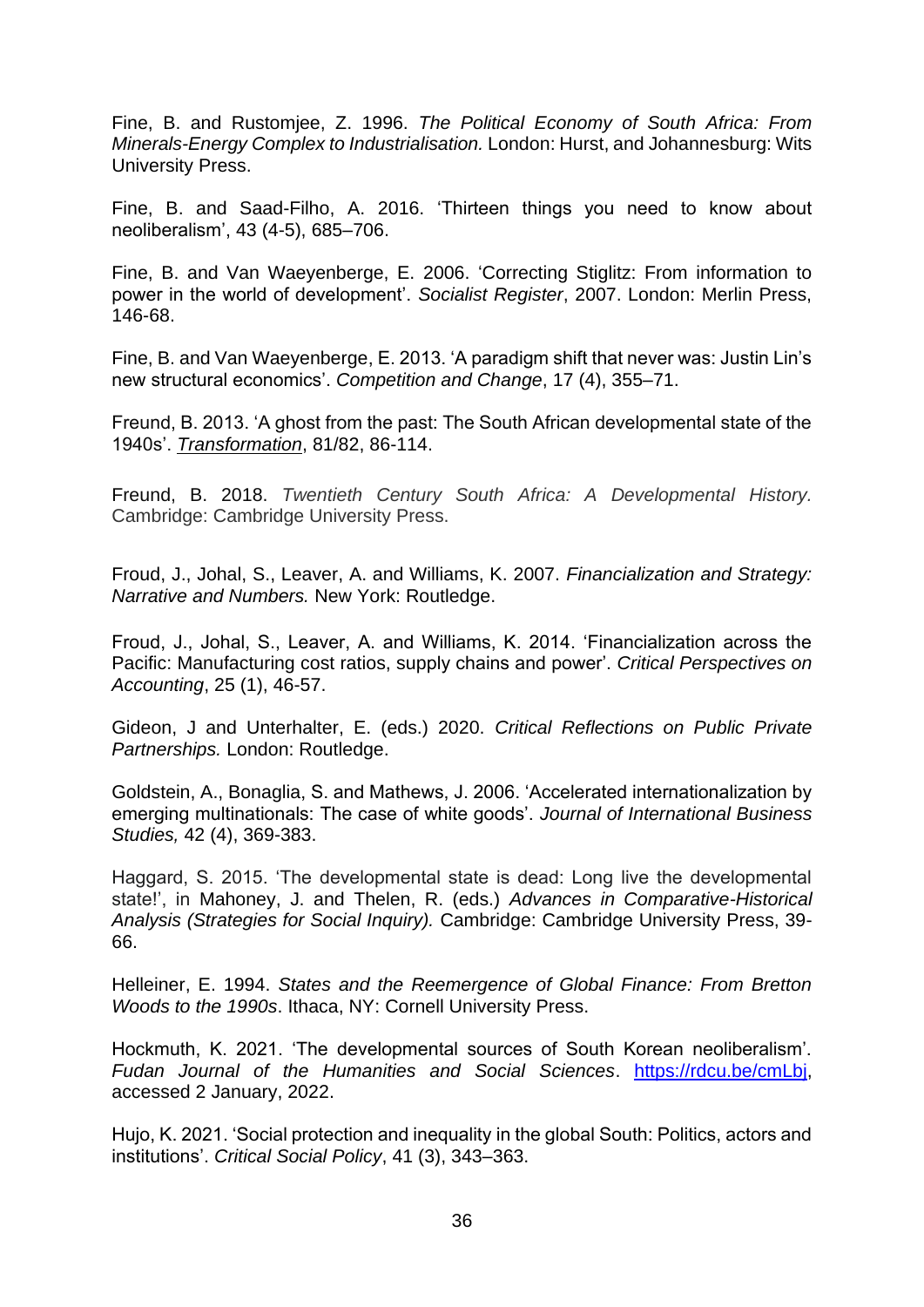International Monetary Fund 2012. 'The IMF's institutional view on capital flows in practice'. https://www.imf.org/external/np/g20/pdf/2018/073018.pdf, accessed 2 January, 2022.

Johnson, C. 1982. *MITI and the Japanese Miracle.* Stanford: Stanford University Press.

Jolly, R. 1991. 'Adjustment with a human face: A UNICEF record and perspective on the 1980s'. World Development, 19 (12), 1807–1821.

Karwowski, E. and Stockhammer, E. 2017. 'Financialisation in emerging economies: a systematic overview and comparison with Anglo-Saxon economies'. *Economic and Political Studies*, 5 (1), 60-86.

Krugman, P. 1994. 'The myth of Asia's miracle'. *Foreign Affairs*, 73 (6), 62–8.

Kumar, M. and McLeod, K. (eds.) 1981. *Multinationals from Developing Countries.* Lexington, MA: Lexington Books.

Lall, S. 1983. *The New Multinationals: The Spread of Third World Enterprises.* Chichester Wiley.

Lane, N. 2021. 'Manufacturing revolutions: Industrial policy and industrialization in South Korea'. SoDa Laboratories Working Paper Series, No. 2021-10, Monash Business School. http://soda-wps.s3-website-ap-southeast-2.amazonaws.com/RePEc/ajr/sodwps/2021-10.pdf, accessed 2 January, 2022.

Laruffa, F. 2021. 'Studying the relationship between social policy promotion and neoliberalism: The case of social investment'. *New Political Economy*, forthcoming. DOI: 10.1080/13563467.2021.1973398, accessed 2 January, 2022.

Lazonick, W. and O'Sullivan, M. 2000. 'Shareholder value as a new ideology of corporate governance'. *Economy and Society*, 29 (1), 13-35.

Mabasa, K. 2020. 'The developmental state and black economic empowerment: Lessons from East Asian capitalist models', in Cawe, A. and Mabasa, K. (eds.) *Beyond Tenderpreneurship: Rethinking Black Business and Economic Empowerment*. Johannesburg: Mapungubwe Institute for Strategic Reflection (MISTRA), 121-47.

Mader, P., Mertens, D. and Van der Zwan, N. (eds.) 2020. *International Handbook of Financialization*. London: Routledge.

McKinnon, R. *1973*. *Money and Capital in Economic Development.* Washington DC: The Brooking Institute.

MERG 1994. *Making Democracy Work: A Framework for Macroeconomic Policy in South Africa*. New York: Oxford University Press. [https://eprints.soas.ac.uk/14614/1/MERG.pdf,](https://eprints.soas.ac.uk/14614/1/MERG.pdf) accessed 2 January, 2022.

Mkandawire, T. 2001. 'Thinking about developmental states in Africa'. Cambridge Journal of Economics, 25 (3), 289–314.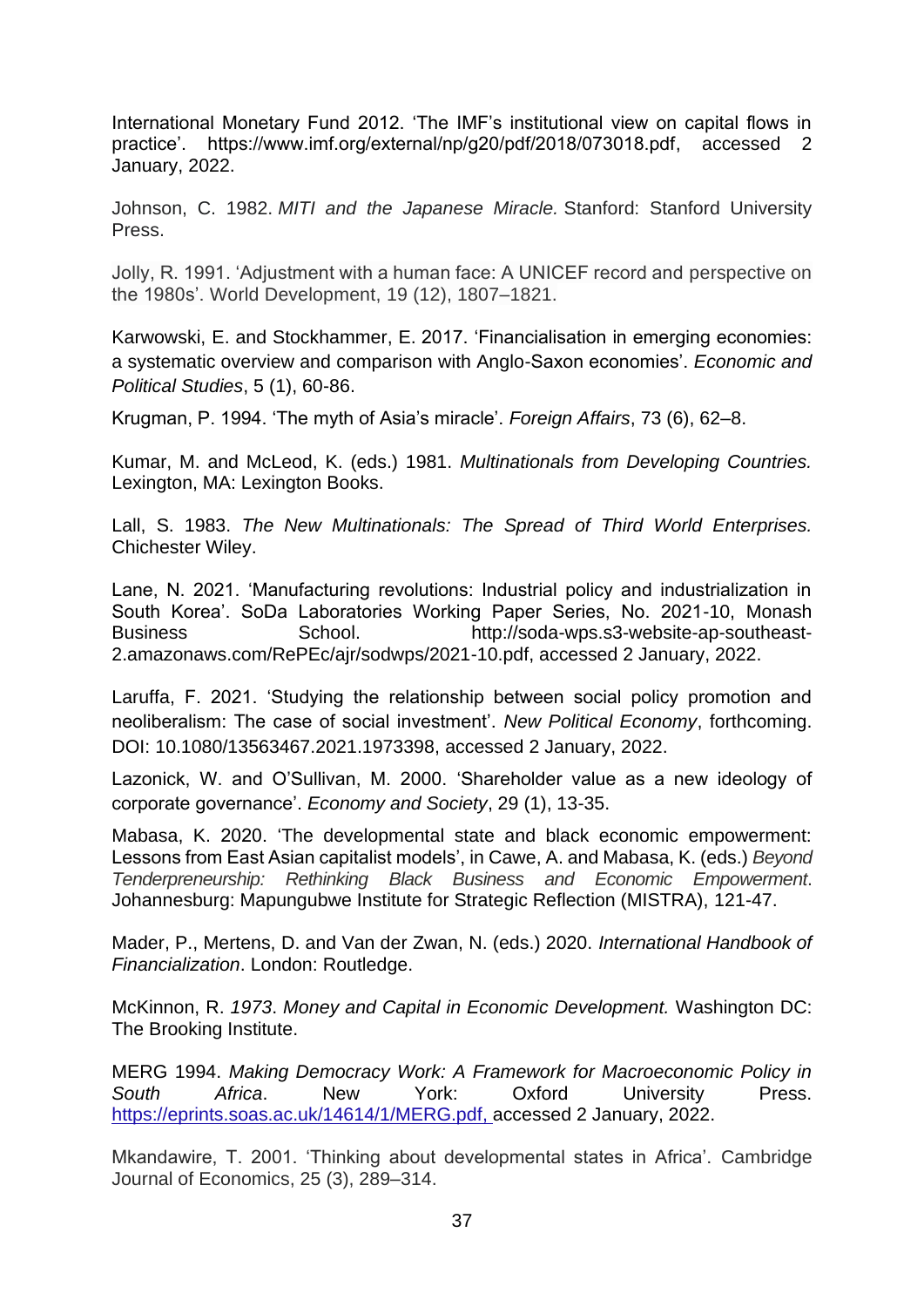Mkandawire, T. 2010. ['How the new poverty agenda neglected social and employment](https://ideas.repec.org/a/taf/jhudca/v11y2010i1p37-55.html)  [policies in Africa'](https://ideas.repec.org/a/taf/jhudca/v11y2010i1p37-55.html), *[Journal of Human Development and Capabilities](https://ideas.repec.org/s/taf/jhudca.html)*, 11 (1), 37-55.

Mkandawire, T. 2012. 'Building the African state in the age of globalisation: The role of social compacts and lessons for South Africa'. Mapungubwe Institute for Strategic Reflection, Inaugural Annual Lecture, MISTRA. [https://mistra.org.za/mistra](https://mistra.org.za/mistra-media/building-the-african-state-in-the-age-of-globalisation-the-role-of-social-compacts-and-lessons-for-south-africa/)[media/building-the-african-state-in-the-age-of-globalisation-the-role-of-social](https://mistra.org.za/mistra-media/building-the-african-state-in-the-age-of-globalisation-the-role-of-social-compacts-and-lessons-for-south-africa/)[compacts-and-lessons-for-south-africa/,](https://mistra.org.za/mistra-media/building-the-african-state-in-the-age-of-globalisation-the-role-of-social-compacts-and-lessons-for-south-africa/) accessed 2 January, 2022.

Mkandawire, T and Soludo, C. (eds.) 1998*. Our Continent, Our Future: African Perspectives on Structural Adjustment*. Dakar: Council for the Development of Social Science Research in Africa, with International Development Research Centre and Africa World Press.

Mohamed, S. 2010. 'The state of the South African economy', in Southall, R., Pillay, D., Naidoo, P. and Daniel, J. (eds.) *New South African Review 1: Development or Decline*. Johannesburg: Wits University Press, 39-64.

Mohamed, S. 2014. 'Banking and credit markets' in Bhorat, H., Hirsch, A. and Kanbur, R. (eds.) *Oxford Companion of South African Economics.* Oxford: Oxford University Press, 178-84.

Palma, J.G. 2000. 'The three routes to financial crises: The need for capital controls'. New York: Schwartz Center for Economic Policy Analysis (SCEPA) Working Paper no. 2000-17, The New School. http://www.economicpolicyresearch.org/scepa/publications/workingpapers/2000/cep a0318.pdf, accessed 2 January, 2022.

Panitch, L and Gindin, S. 2012. *The Making of Global Capitalism: The Political Economy of American Empire*. London & New York: Verso.

Pazarbaşıoğlu, C., Goswami, M. and Ree, J. 2007. 'The changing face of investors'. *Finance and Development: A Quarterly Magazine of the IMF*, 44 (1). [https://www.imf.org/external/pubs/ft/fandd/2007/03/pazar.htm,](https://www.imf.org/external/pubs/ft/fandd/2007/03/pazar.htm) accessed 2 January, 2022.

Petry, J., Koddenbrok, K. and Nölke, A. 2021. 'State capitalism and capital markets: Comparing securities exchanges in emerging markets'. *Environment and Planning A: Economy and Space*, October, 1-22. doi[:10.1177/0308518X211047599,](https://doi.org/10.1177/0308518X211047599) accessed 2 January, 2022.

Pirie, I. 2018. 'Korea and Taiwan: The crisis of investment-led growth and the end of the developmental state', *Journal of Contemporary Asia*, 48 (1), 133-58.

Rethel, L. and Thurbon, E. 2020. 'Introduction: finance, development and the state in East Asia'. *New Political Economy,* 25 (3), 315-319.

Shaw, E. 1973. *Financial Deepening in Economic Development.* New York: Oxford University Press.